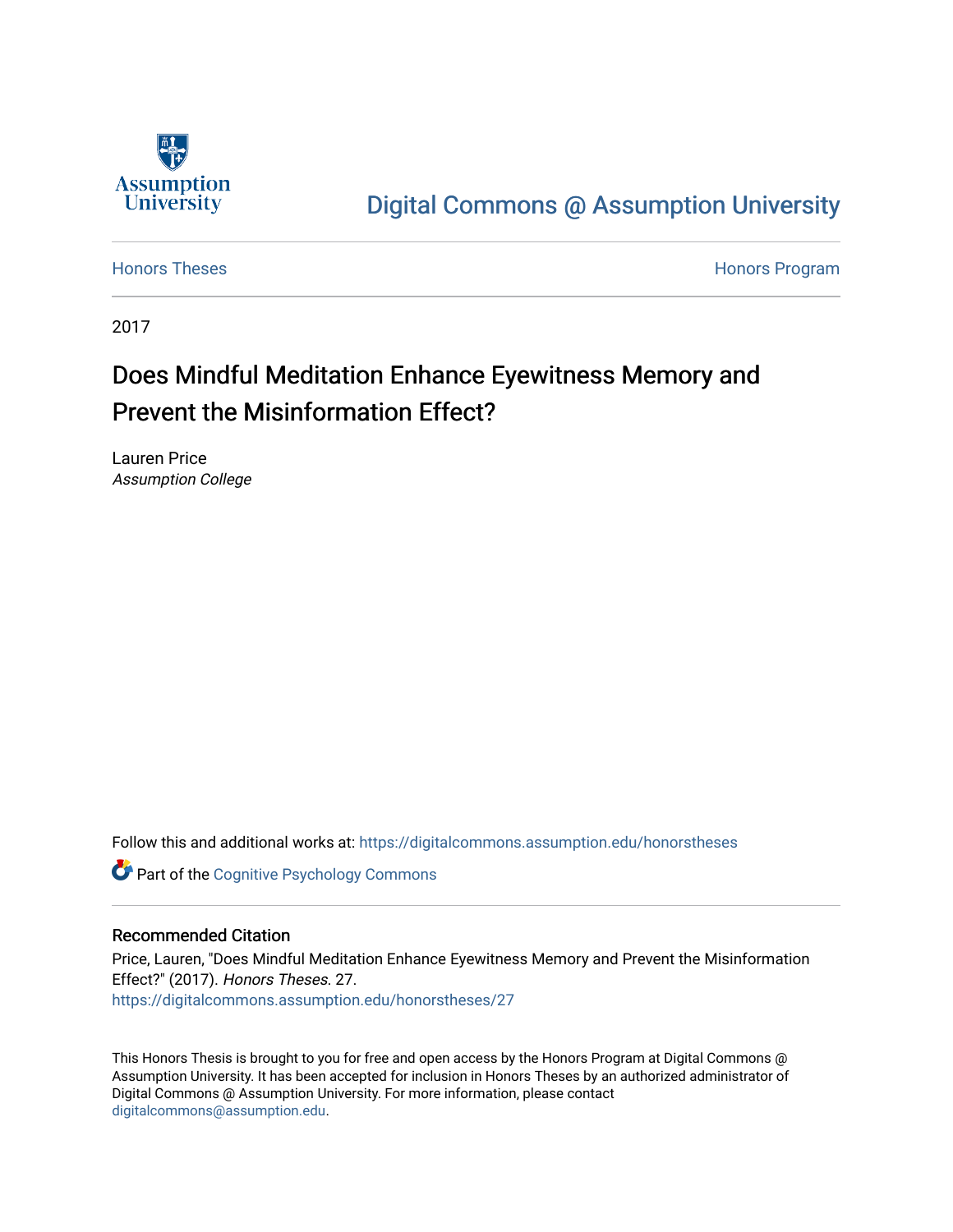Does Mindful Meditation Enhance Eyewitness Memory

and Prevent the Misinformation Effect?

By

Lauren Price

Faculty Supervisor: Professor Leamarie Gordon

Psychology Department

A Thesis Submitted to Fulfill the Requirements of the Honors

Program at Assumption College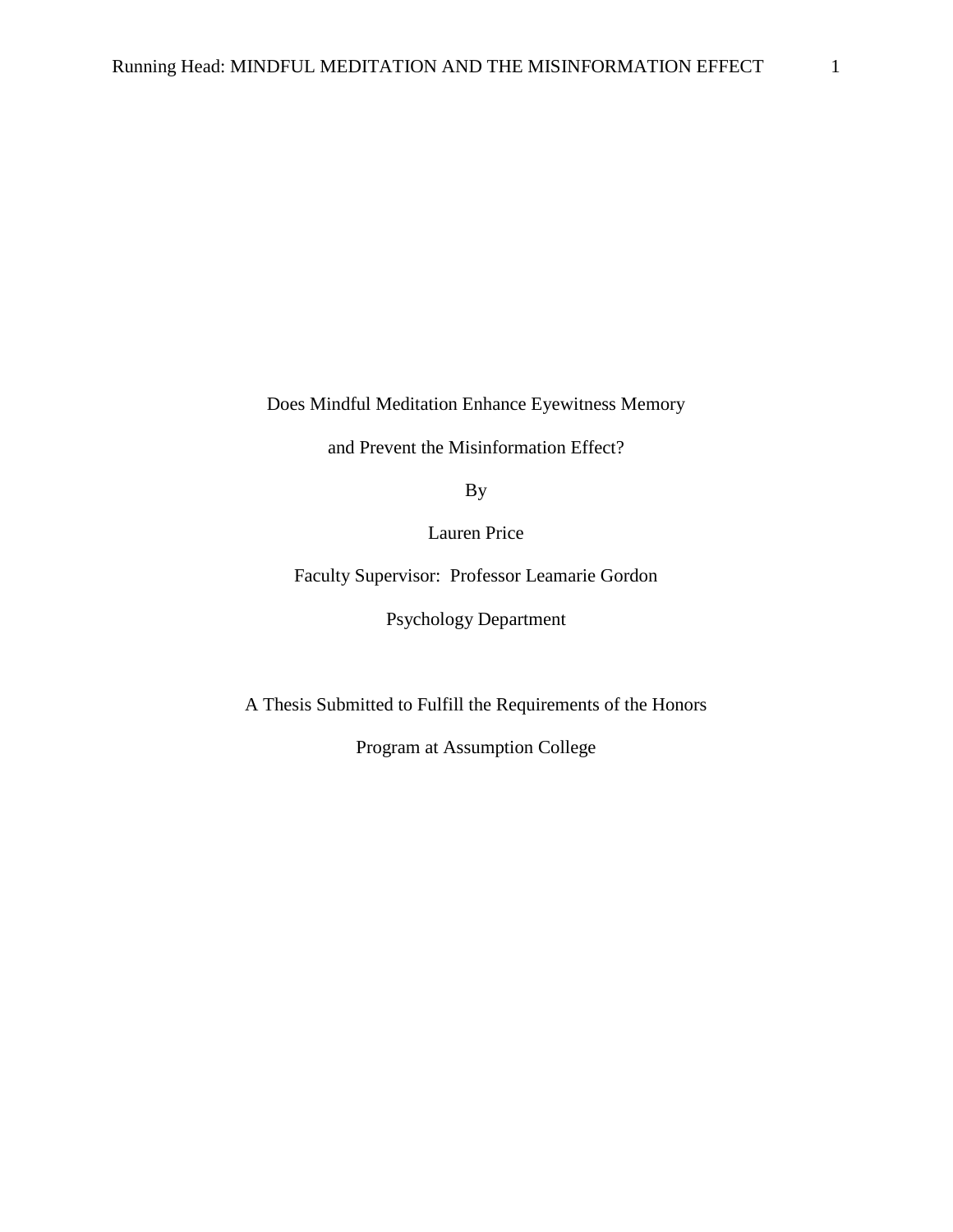### **Abstract**

Engaging in a brief mindful meditation task prior to witnessing an event may enhance event encoding and reduce susceptibility to post-event misinformation. Participants in this study completed either a 3-minute mindful meditation exercise or an unrelated filler task (Sudoku). Half of the participants in each group were first told their task was beneficial to memory, while the other half were told nothing. After completing the task, all participants viewed a video of a fictitious crime. After viewing the video, they listened to a narrative that introduced misleading information about the video. Finally, they took a memory test on the video. Despite data indicating that the mindful meditation task was effective, there was no difference between the two groups on memory performance. However, regardless of the task completed prior to the video, participants who were told they were doing something beneficial to memory reported fewer false memories. Finally, a correlation analysis found that for participants who engaged in the meditation task, greater states of mindfulness were associated with fewer reports of misinformation and a decrease in their ability to recollect discrepancies between the video and narrative. The same correlations were not significant in the control group. These findings have interesting implications for the relationship between mindfulness and memory. It appears that mindful meditation decreases a participant's ability to evaluate incoming information.

Keywords: Misinformation Effect, Mindful Meditation, Discrepancy Recollection Task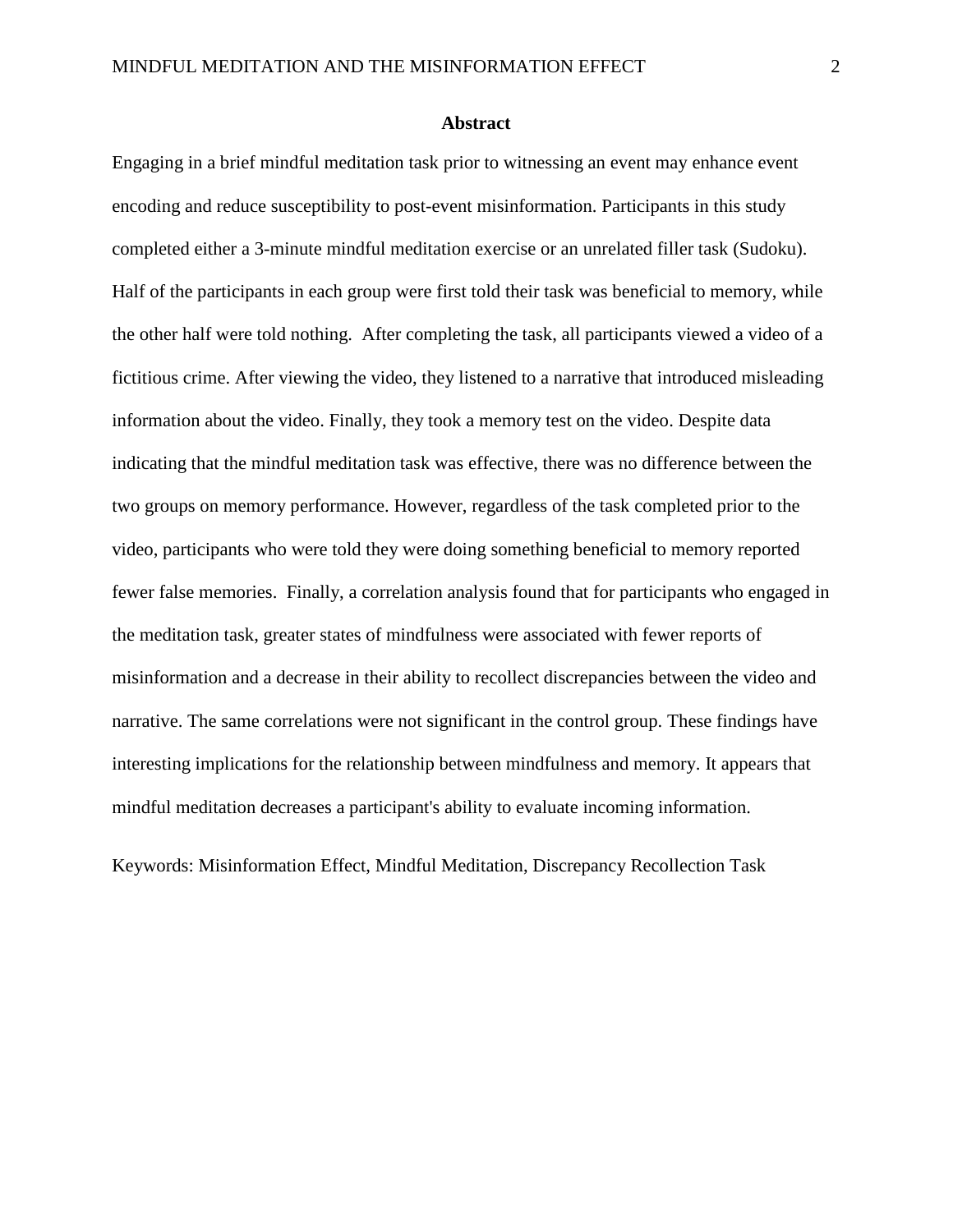## **Introduction**

Imagine being the only witness to a burglary, leaving you to be the one reliable eyewitness to testify in court. You must provide an infallible account of the events that transpired or else an innocent individual's freedom might be in jeopardy while the real felon escapes. However, before you can testify you meet with a police officer and give an official report of the incident. During this initial interview, he phrases questions in such a way that makes you question your original memory. At one point he states that "the man must have been awfully skinny in order to fit through that tiny space and steal those jewels, don't you think?" By saying this one comment, the police officer suggests the burglar was a lanky male. Even though you know the officer never saw the burglar, his statements implies that the burglar was a skinny man. The day of the trial, you confidently take the stand and identify the burglar. Eventually the case closes and the man on trial is convicted and sent to prison. Meanwhile, you go home thinking you relieved society of a criminal. Yet, what if you were wrong? What if the police officer's suggestions distorted your original memory while simultaneously making you feel more confident in your testimony?

Criminal cases often depend on the testimony of eyewitnesses. However, countless studies have found that the memories of eyewitnesses are actually quite pliable and easily distorted by leading questions or suggestions. A leading question is when an idea is suggested in the form of a question. For instance, the police officer in the previous example gave a leading question since his questioning encouraged the idea that the burglar was a skinny male. In the scenario described, by hearing the suggestion "skinny" and "man," your original memory may have been replaced or became less accessible due to the incorrect information. That is, the exposure to false information influenced your memory. Thus, even if you witnessed a burglar fitting a different description, you may erroneously recall a skinny man when later asked.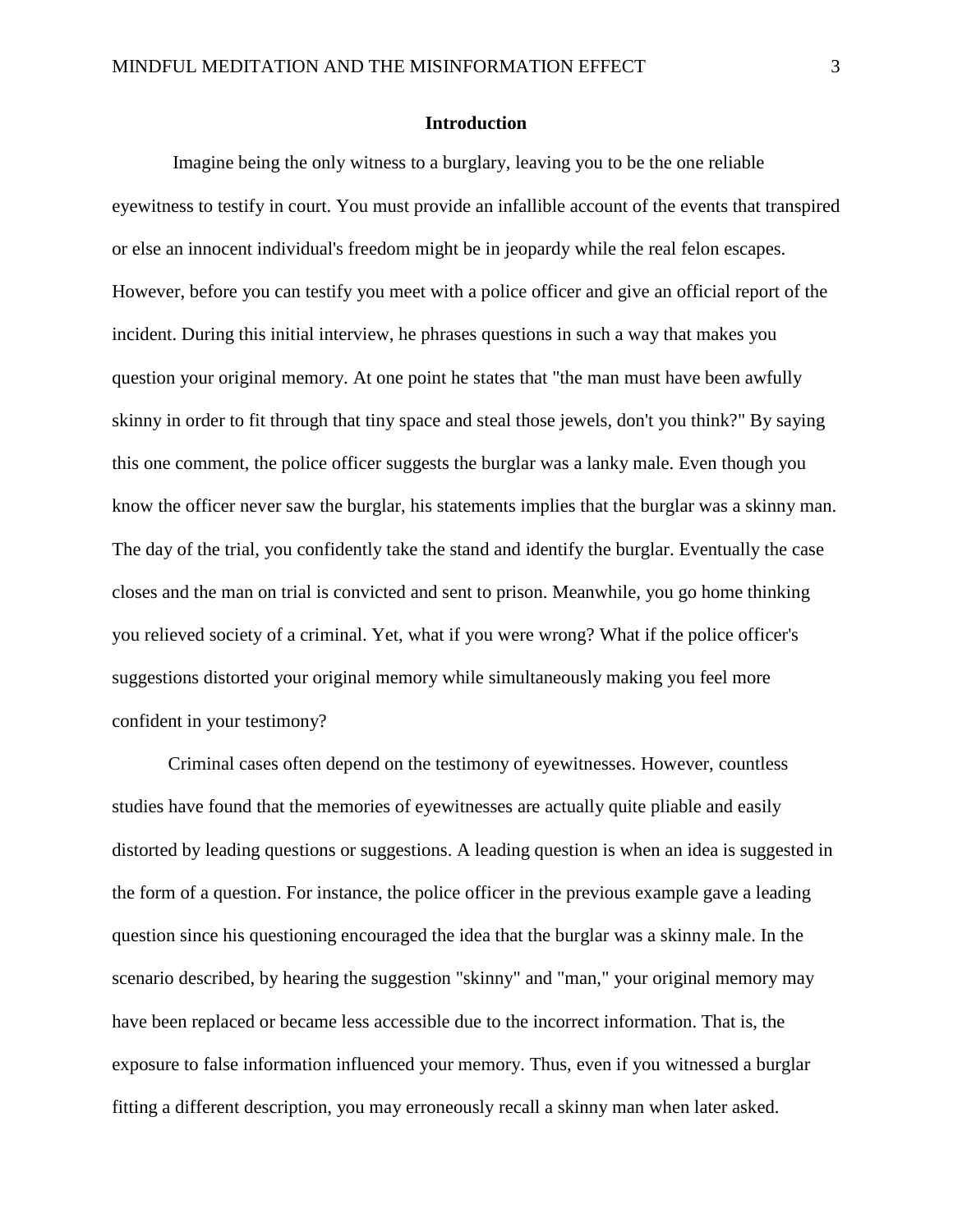Suggested information can also be presented by other eyewitnesses or news reports. In either situation, exposure to inaccurate details about an event can interfere with an eyewitness's memory.

The scenario given here may seem farfetched, but unfortunately incorrect verdicts caused by faulty eyewitness memory are not rare. In fact, the Innocence Project, a group that utilizes DNA to exonerate innocent individuals from prison, found that out of the 200 individuals whose convictions were overturned due to new DNA evidence, 75% of them had been convicted due to faulty eyewitness testimony (Innocence Project, 2008). Yet, as illustrated in the previous burglary example, eyewitnesses are often unaware of their inaccurate memories, and instead are confident in their reports. This has led to an area of research on a phenomenon known as the *misinformation effect* (e. g., Pickerell, Bernstein, & Loftus, 2012). The concept of the misinformation effect is simple; an individual exposed to misinformation may incorporate that false information into their memory of a witnessed event. Therefore, in the example previously given, the witness's memory was susceptible to the misleading information suggested by the police officer.

Over the past several decades, researchers have formulated several theories to explain the misinformation effect. However, there is still no definitive answer, and new discoveries are still being made regarding the phenomenon. This continuous exploration is partly due to the devastating repercussions of the misinformation effect, as evidenced by the work done by the Innocence Project. Advancement in this field of study is necessary in order to ensure that no innocent person is wrongfully convicted due to faulty eyewitness memory.

In order to find techniques to prevent the misinformation effect and advance knowledge in this field, one must take a creative approach. For instance, this study investigates whether the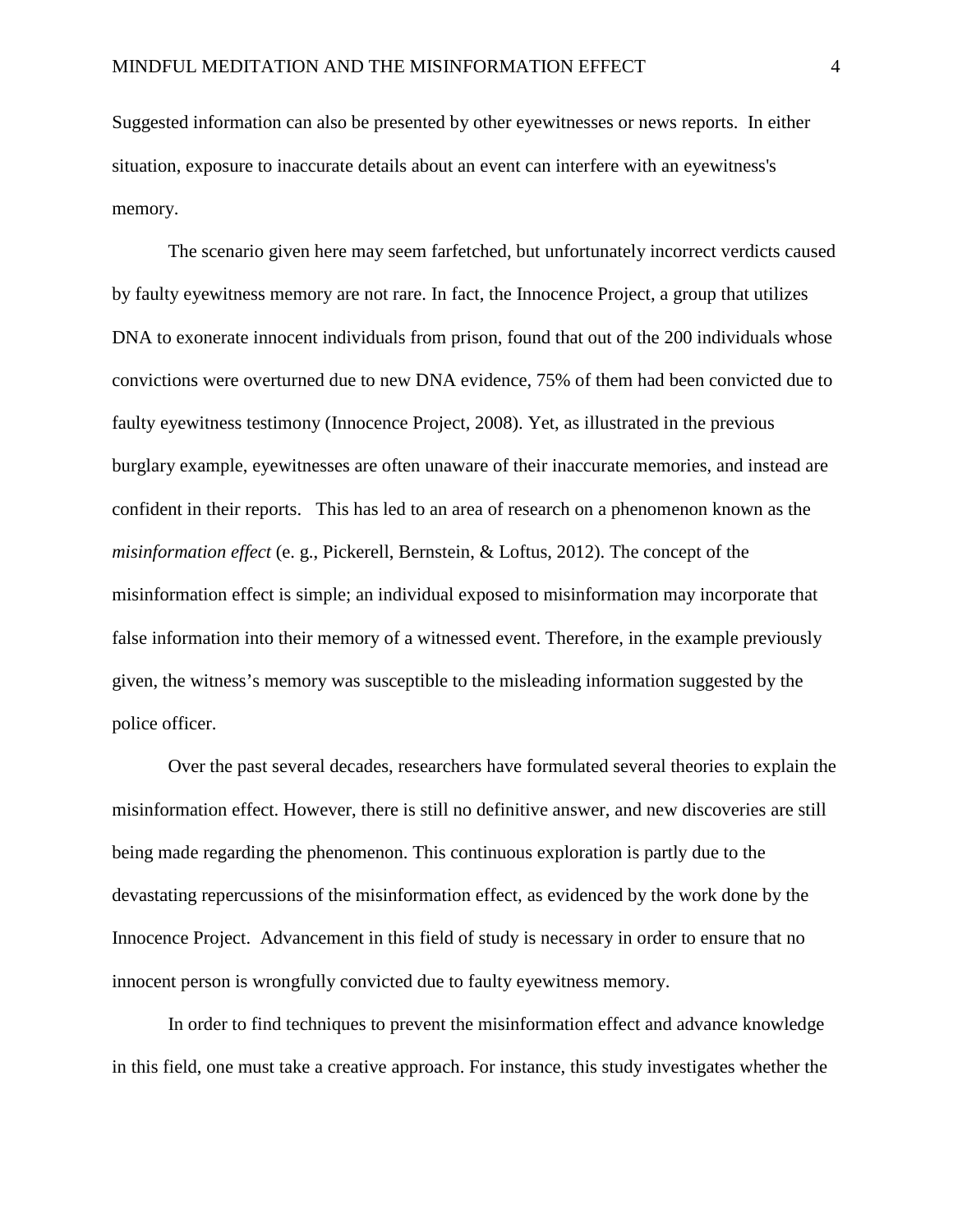traditional Buddhist practice known as mindful meditation can prevent the misinformation effect. Although the practice has been around for centuries, recent empirical data on mindful meditation has sparked an interest in utilizing the practice for other purposes, such as enhanced cognitive ability. New technological advances have allowed scientists to see the connection between mindful meditation and the brain, thus linking meditation to alleviation of depression, anxiety, and ADHD (Chambers, Lo, & Allen, 2007; Holzel, Gard, Schuman-Olivier, Vago, & Ott,, 2016; Sauer-Zavala, Walsh, Eisenlohr-Moul, & Lykins, 2012). Other studies have found that mindfulness can help a person achieve lower blood pressure, stress reduction, increased alertness, and an improved working memory capacity (Grecucci, Pappaianni, Siugzdaite, Theuninck, & Job, 2015; Hawk, 2014, Lai, MacNeil, & Frewen, 2015). The present study was inspired after review of the many physical and mental health benefits associated with mindful meditation. Although a couple of previous studies analyzed the relationship between mindful meditation and false memory, few used a brief mindfulness task or looked specifically at the misinformation effect (see Rosenstreich, 2015; Wilson, Mickes, Stolarz-Fantino, Evrard, & Fantino, 2015). One study did use a brief mindfulness task, but the primary focus was on how animated versus unanimated words impacted the misinformation effect (Lloyd, Szani, Rubenstein, Colgary, & Pereira-Pasarin, 2016). Since there is limited research on the relationship between the misinformation effect and meditation, this study aims to answer whether mindful meditation can prevent the misinformation effect. It is proposed that mindful meditation may help people to focus on and better encode details from a witnessed event, and thus be less susceptible to misleading post-event information.

### **The Misinformation Effect**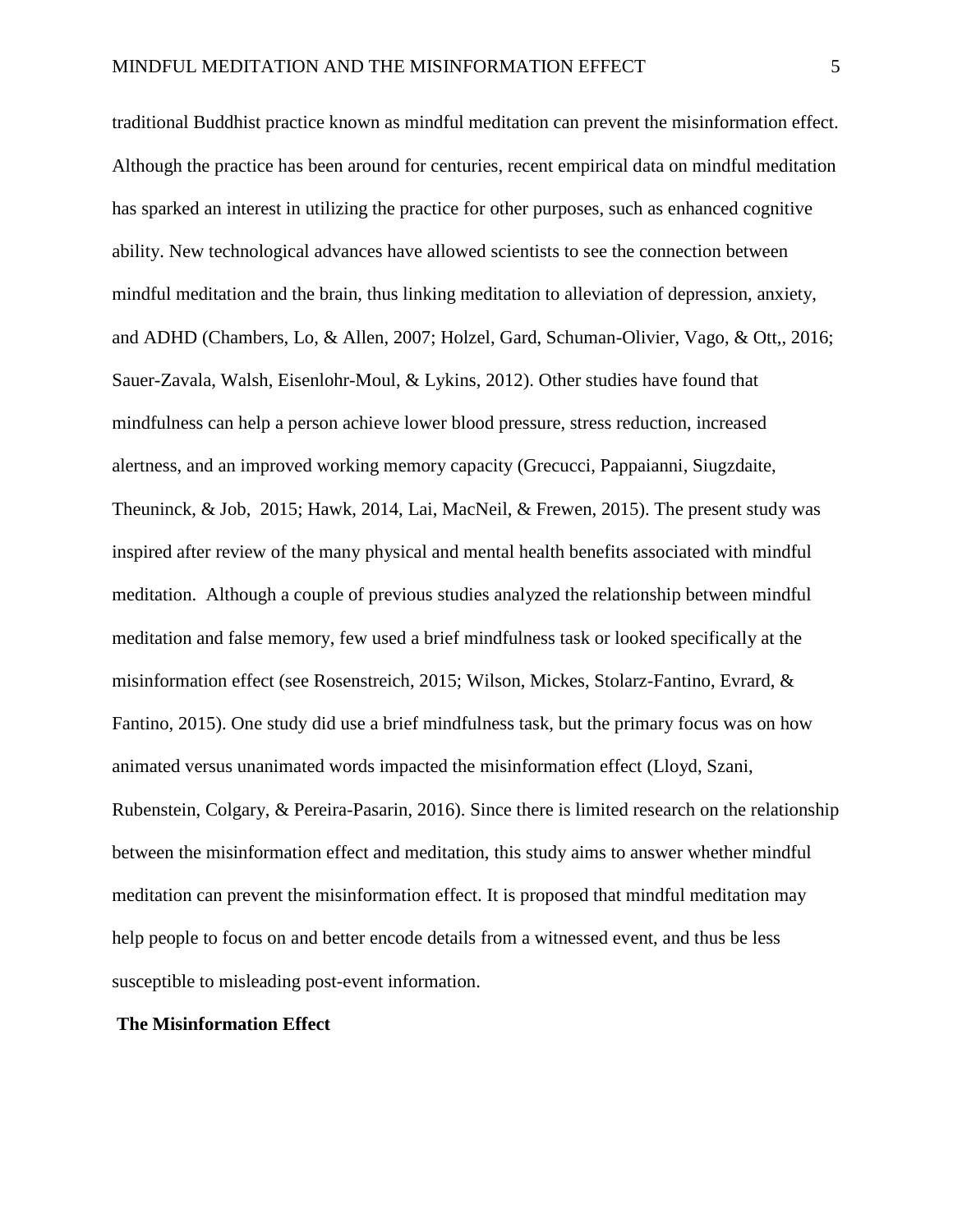In order to fully understand the misinformation effect, it is vital to understand how memory functions. Memory storage is a process that is constantly changing. According to Diekelmann (2008), people's memories are not simply films one can play back. Memories are pliable and can be influenced by external forces, such as a leading question or by information that is already stored in the brain, such as thoughts and existing associations between concepts (Laney & Loftus, 2013). However, these faulty eyewitness's memories, caused by their pliable memory, become difficult to examine in the real world, especially since real world settings are not in a scientific, controlled environment. Therefore, scientists have tried to recreate false memories in the lab to further understand their origin and ways to avoid them. One common paradigm used to study false memories in a lab setting is the Deese-Roediger-McDermott (DRM) paradigm (Roediger & McDermott, 1995). The DRM is one of the oldest false memory paradigms that focuses on associative memory. In the DRM paradigm, participants study a list of closely related words (*e.g., bed, rest, nap, pillow*) and, after a duration of time, are tested on what words were on the list. Overwhelmingly, participants will report remembering a non-studied "lure" word, such as *sleep* (Eslick, Fazio & Marsh, 2011). Participants erroneously believe they actually saw this critical lure word because it was closely associated with other, similar words on the test and therefore seems familiar. In other words, false memories are internally generated via automatic associations individuals have between concepts.

More relevant to the present study are laboratory paradigms that directly impact memory for a witnessed event through suggestion. In one of the earliest studies on eyewitness memory errors, Loftus and Palmer (1974) had participants watch a video of an automobile collision. Following the video, participants were asked to estimate the speed of the vehicles. However, the wording of the question differed across subjects. Some participants were asked "how fast were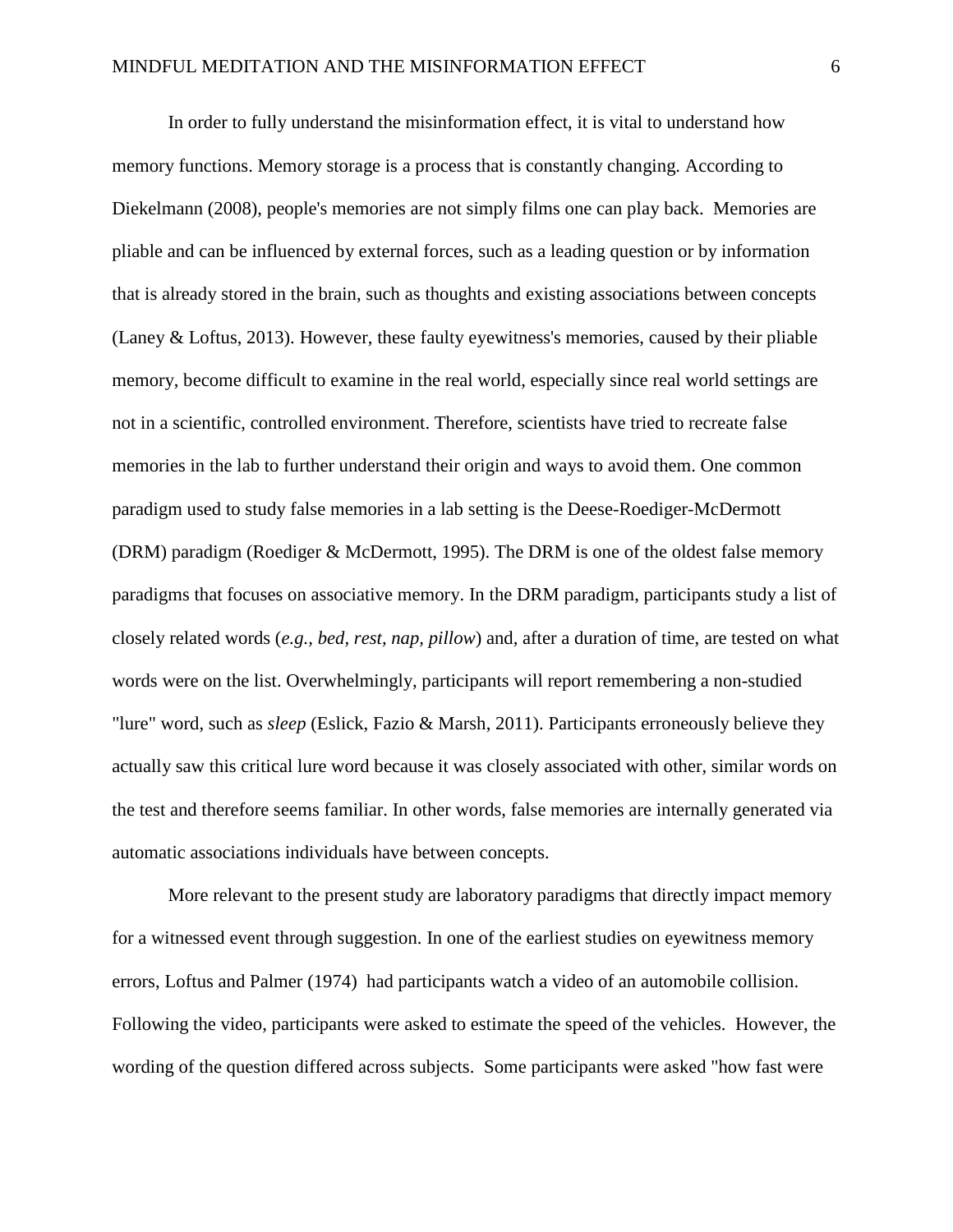the cars going when they *bumped* into each other?", whereas other participants were asked, "how fast were the cars going when they *smashed* into each other?" The group that heard the word "smashed" reported higher speeds and also falsely reported remembering glass at the scene when in fact there was no glass present (Loftus & Palmer, 1974). This study demonstrated that people will create inaccurate representations of a memory, even with the most subtle suggestions. Ultimately, exposure to misinformation, via either external sources or faulty thought patterns, can lead people to succumb to false memories even if they directly experienced some event.

The misinformation paradigm stemmed from this early work by Loftus and Palmer (1974). Loftus, Miller, and Burns (1978) introduced the first study using this paradigm. Participants experience three typical stages in the misinformation paradigm: witnessing an event, receiving misinformation that directly contradicts details from the witnessed event, and then being tested for memory about the event. For example, in Loftus, Miller, and Burns (1978), participants were shown a slideshow of a car stopping at a sign. Then, the participants received inconsistent information about the slideshow in the format of a questionnaire. For example, they were asked "*how fast was the car driving when it stopped at a yield sign"*. This question suggests the false detail 'yield sign'. The researchers found that participants who were given misleading information erroneously reported seeing a yield sign on a later memory test (Loftus, Miller, & Burns, 1978).

### **Theories Explaining the Misinformation Effect**

Several theories have been proposed to explain the misinformation effect. After observing participants report the misleading suggested yield sign and not the correct stop sign from the original slideshow, Loftus theorized that the misinformation effect had completely erased the original memory. This theory was labeled the destructive-updating hypothesis (Loftus,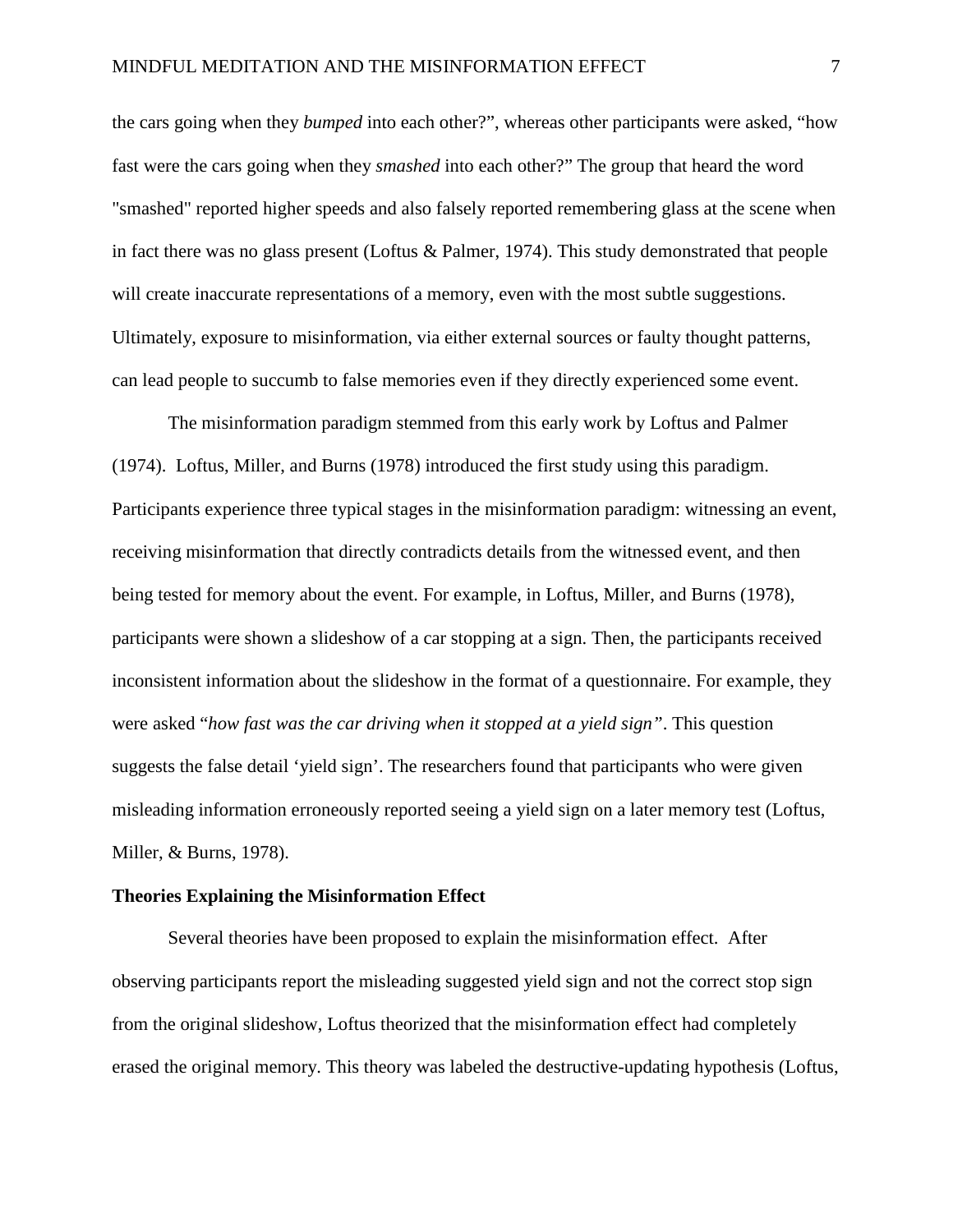Miller, & Burns, 1978). As stated, this study was an important first step in understanding the misinformation effect, but other researchers soon developed their opposing explanations.

In the 1980s, there was a shift in how people believed the misinformation effect was caused. McCloskey and Zaragoza (1985a) disagreed with Loftus's idea that the original memory was completely overwritten by post-event information. Instead, McCloskey and Zaragoza claimed that the original memory was not properly encoded to begin with and defined this theory as the strategic-effects account. According to this account, if the original event was never properly encoded, people would have difficulty retrieving information. Thus, McCloskey and Zaragoza suggested that participants encoded the event inadequately, causing them to either guess or accept the misleading information. After all, they had no reason to suspect that the postevent narrative would be deceptive (e. g., Zaragoza, Belli, & Payment, 2015). In order to demonstrate that the misinformation did not replace the original memory, Zaragoza and McCloskey (1985a) modified Loftus' original paradigm. Participants watched a slideshow, in which a handyman placed an item under a *hammer*, and the post-event narrative misinformed participants by stating the item was placed under a *wrench.* In the final recognition-based memory test, the researchers excluded the suggested misinformation (wrench) from being a choice. Additionally, they added a novel "foil" word (screwdriver) as one of the options to choose on the final memory test. Thus, participants could choose between the original item and a new foil item. The idea was that if memory is completely erased by post-event misinformation, as suggested by Loftus, then participants would be just as likely to choose the new item as the original item because they would have to resort to guessing. They found that participants who were misled with the suggested wrench performed no differently that a control group who was not misled. That is, both of these groups were equally likely to choose the correct original item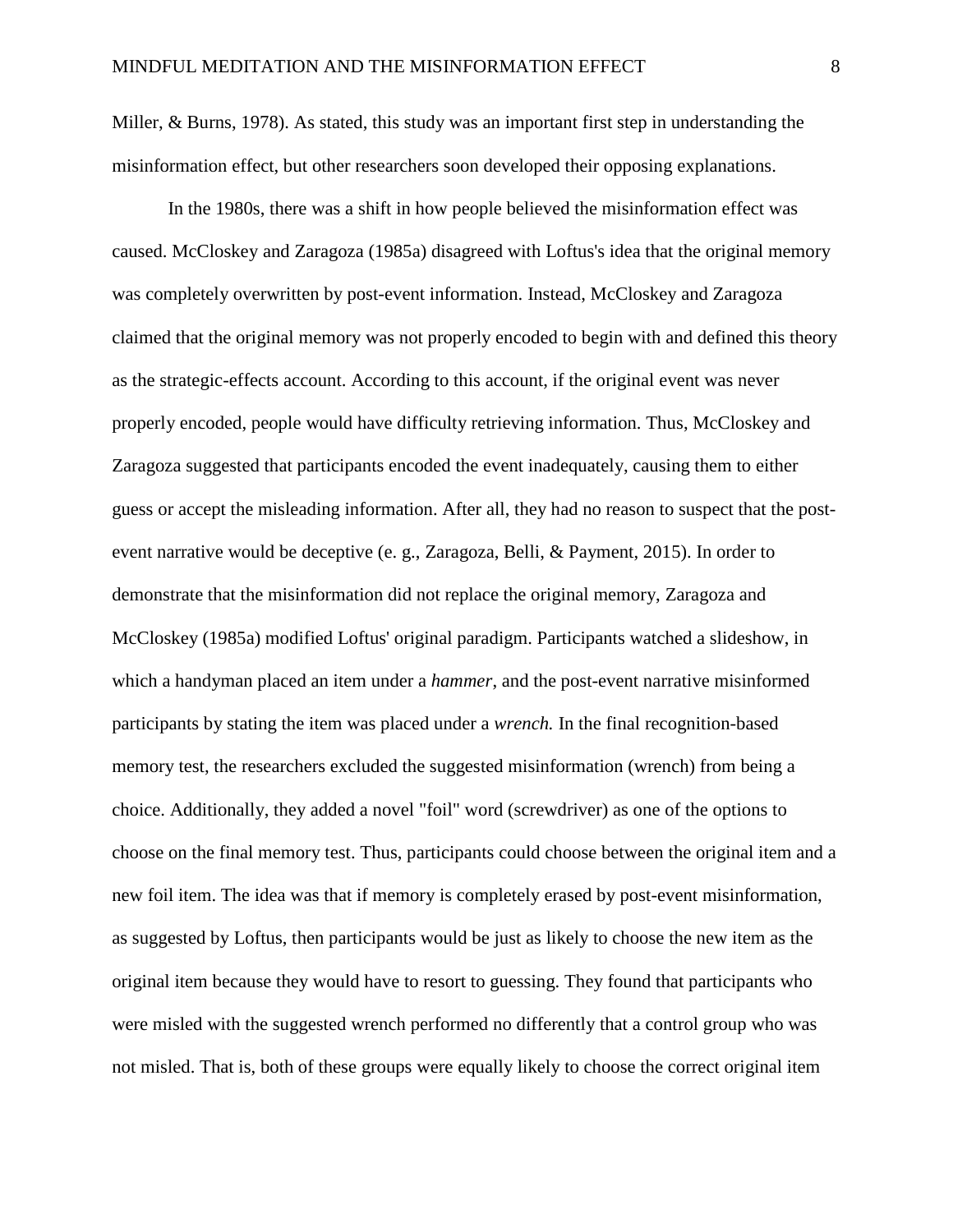(hammer). Other studies have found similar results, thus confirming that one's memory for an original event is not indefinitely erased (Belli, Windschitl, McCarthy, & Winfrey, 1992; Ceci, Ross, & Toglia, 1987; Chandler, 1989).

The realization that the original memory was not completely overwritten sparked new interesting questions as researchers wondered what happened to the original memory. Thus, researchers suggested that both the true and false memory were coexisting in the brains memory storage (Belli et al., 1992, Ceci et al., 1987; Chandler, 1989, 1991; Gordon & Shapiro, 2012, Windschitl, 1996). However, some mechanism was making the memory of the original event less accessible and making the retrieval process more difficult (Chandler, 1991; Easkin, Schreiker, & Sergent-Marshall, 2003). Johnson, Hashtroudi, and Lindsay (1993) proposed that participants encode both the original memory and the post-event information, but have difficulty distinguishing between these sources of information on a later memory test. When an individual cannot correctly attribute a memory to a source, they are having difficulty with their ability to source monitor. This means that there is a failure in the process that connects memories to their origin. Source monitoring failure is a reasonable explanation for the misinformation effect because it is something experienced by many individuals, even outside of the laboratory. For instance, people fail to source monitor when they cannot remember if they told a funny story already to one of their friends. Perhaps, one might have source monitoring difficulties when believing a fact came from a professor, when instead it was heard on a television program (Johnson, Hashtroudi, Lindsay, 1993). Often source monitoring problems are relatively harmless, but in the context of eyewitness memory, the repercussions can be serious.

## **Encoding and the Misinformation Effect**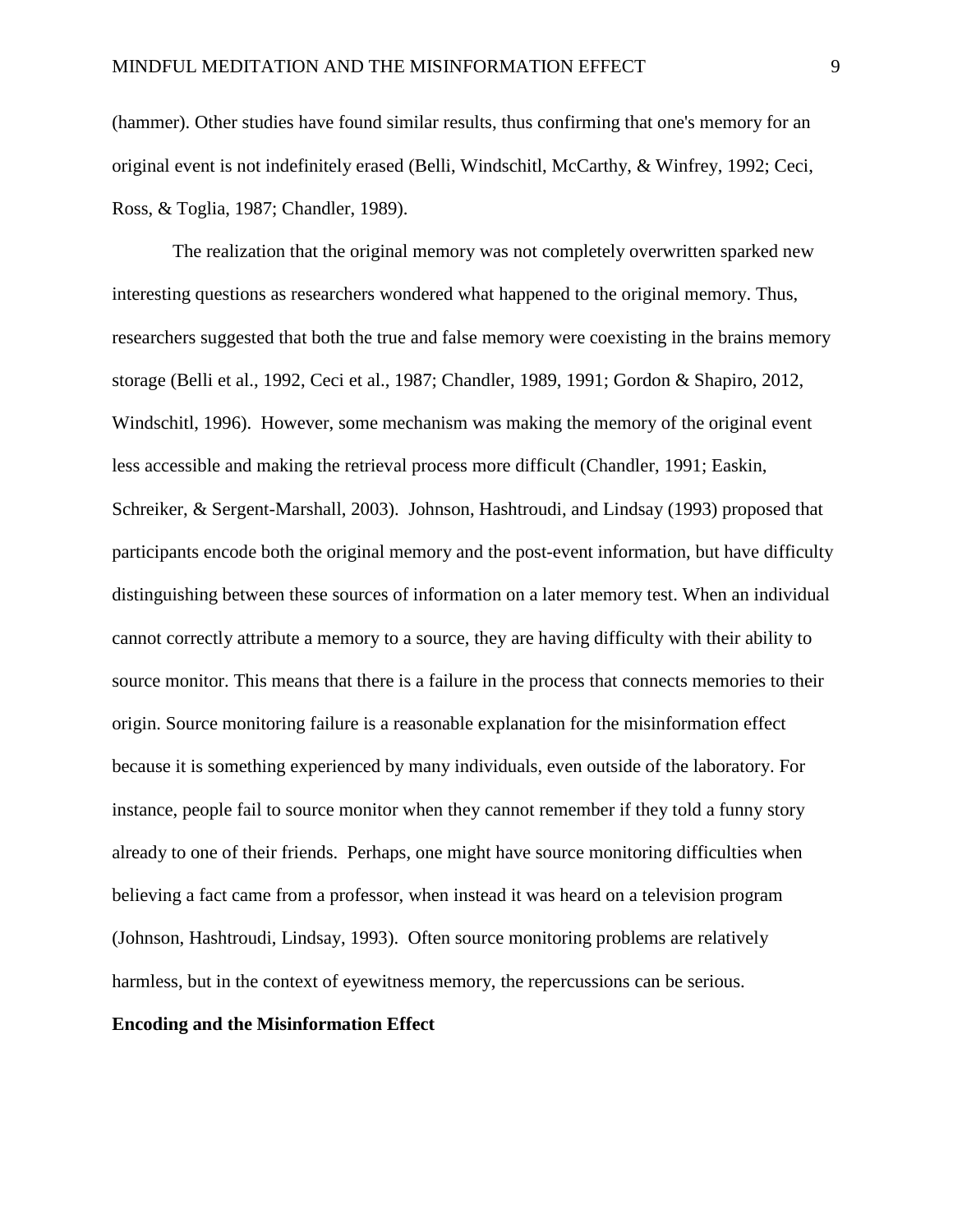Failure to encode, forgetting the witnessed event, or inability to source monitor are all possible explanations for why the misinformation effect occurs, and each of these may ultimately play a role. However, this study was designed to explore ways to potentially support adequate encoding of a witnessed event in order to enhance event memory, facilitate source monitoring, and reduce the misinformation effect.

Encoding is an instrumental component of memory. In order to better appreciate the importance of encoding, imagine the brain as a computer. Information is constantly being taken in, processed, and stored. If the computer cannot effectively place information onto the hard drive, it cannot be accessed later. Similarly, if our brain does not efficiently encode information, it is unable to be retrieved from memory when we later need it. When information is missing, it may be more easily 'filled in' with information provided by an external source, even if this information is inaccurate or misleading. On the other hand, when an event is properly encoded, there is a higher chance that the event details are stable in memory, and individuals may be less likely to rely upon details "filled in" by other sources when making a memory report.

Unfortunately, many factors can threaten one's ability to efficiently encode information such as poor attention (Lane, 2006), sleep deprivation (Frenda, Patihis, Loftus, Lewis, & Fenn, 2014), low working memory capacity (Jaschinski & Wentura, 2002), and negative emotions (Porter, McDougall, Bellhouse, ten Brinke, & Wilson, 2010). Studies have also reported that divided attention routinely led to fewer accurate reports, and increased participants' likelihood of relying on details that seemed familiar to the participant rather than relying upon true recollection of the witnessed event (Lane, 2006; Zaragoza & Lane, 1998). According to Lane (2006), simply having participants listen to music while encoding an event can significantly increase their susceptibility to the misinformation effect. Aside from having poorer event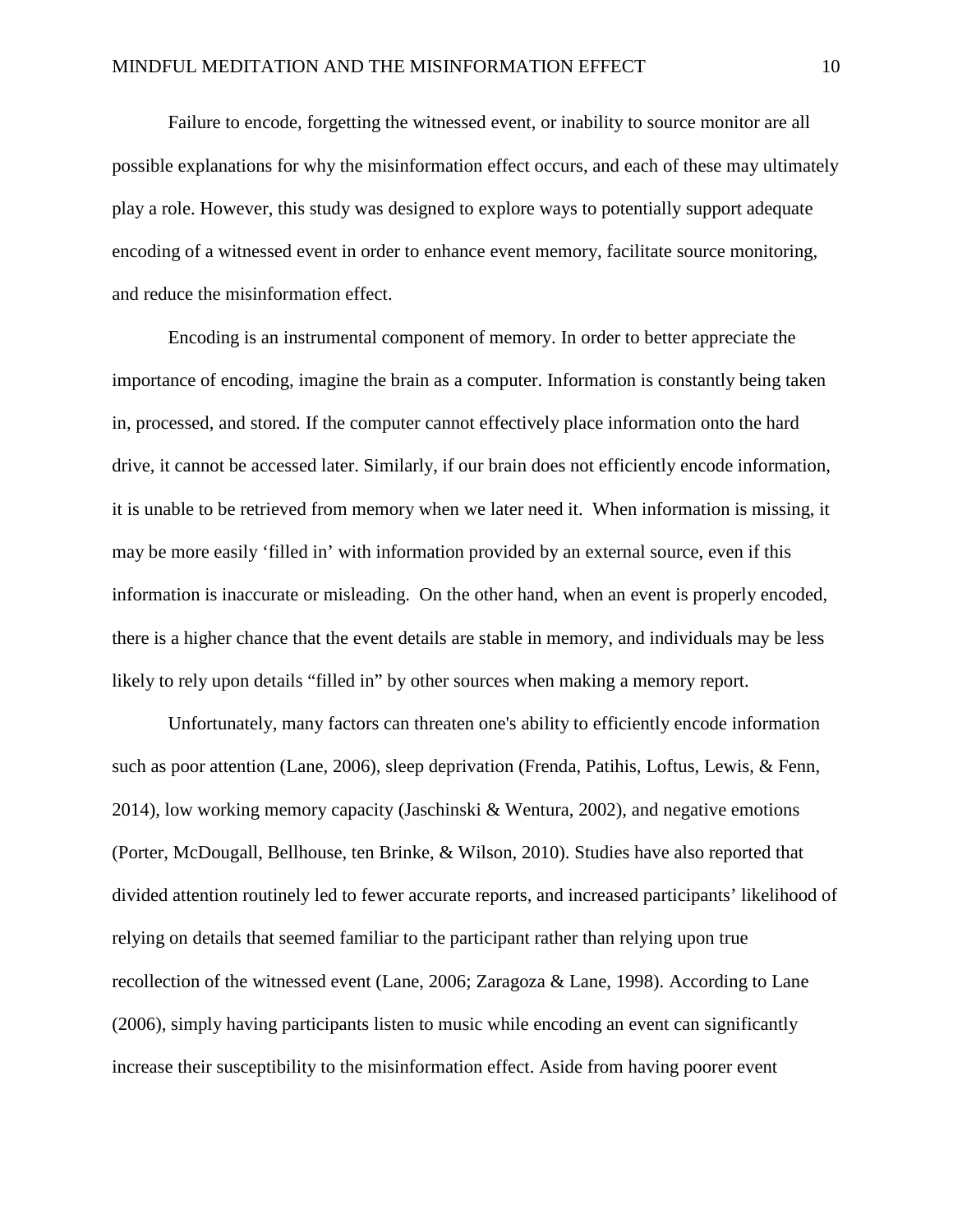memory, participants had difficulty monitoring the source of their memory compared to the full attention group. Another aspect known to impact encoding and attention capacity is sleep. Since a good night's sleep is related to these two concepts plus one's ability to learn, it is no surprise that participants who were sleep deprived before encoding a witnessed event reported high false details on a misinformation effect paradigm (Frenda et al., 2014).

Working memory capacity (WMC) is the brains ability to temporarily hold onto information as the brain processes it. For instance, the brain needs working memory capacity in order to do tasks such as reading. In order to comprehend a passage, the brain has to retain what was just read. Despite its finite capacity, working memory attempts to integrate information from a variety of sources, like a movie or post-event narrative. This enables a person to build a cohesive representation of an event (Jaschinski & Wentura, 2002). Individuals with lower working memory capacity have more difficulty doing multiple tasks at once which can make encoding complex event information more arduous. Comparatively, those with high levels of WMC have an easier and smoother time encoding information (Mrazek, Franklin, Phillips, Baird, & Schooler, 2013). One study explained that high levels of WMC may decrease suggestibility to the misinformation effect due to WMC's ability to make a constructive and detailed mental image of an event. By having a coherent image, the researchers theorized that participants could better source monitor between the original video they witnessed and the postevent narrative (Jaschinski & Wentura, 2002). Without WMC, a person would struggle to plan, focus on tasks, perform goals efficiently, and importantly, concentrate on and encode information (Leding, 2012). In support of the view that misinformation effects may stem from inadequate encoding of the original event, a number of studies have found that individuals with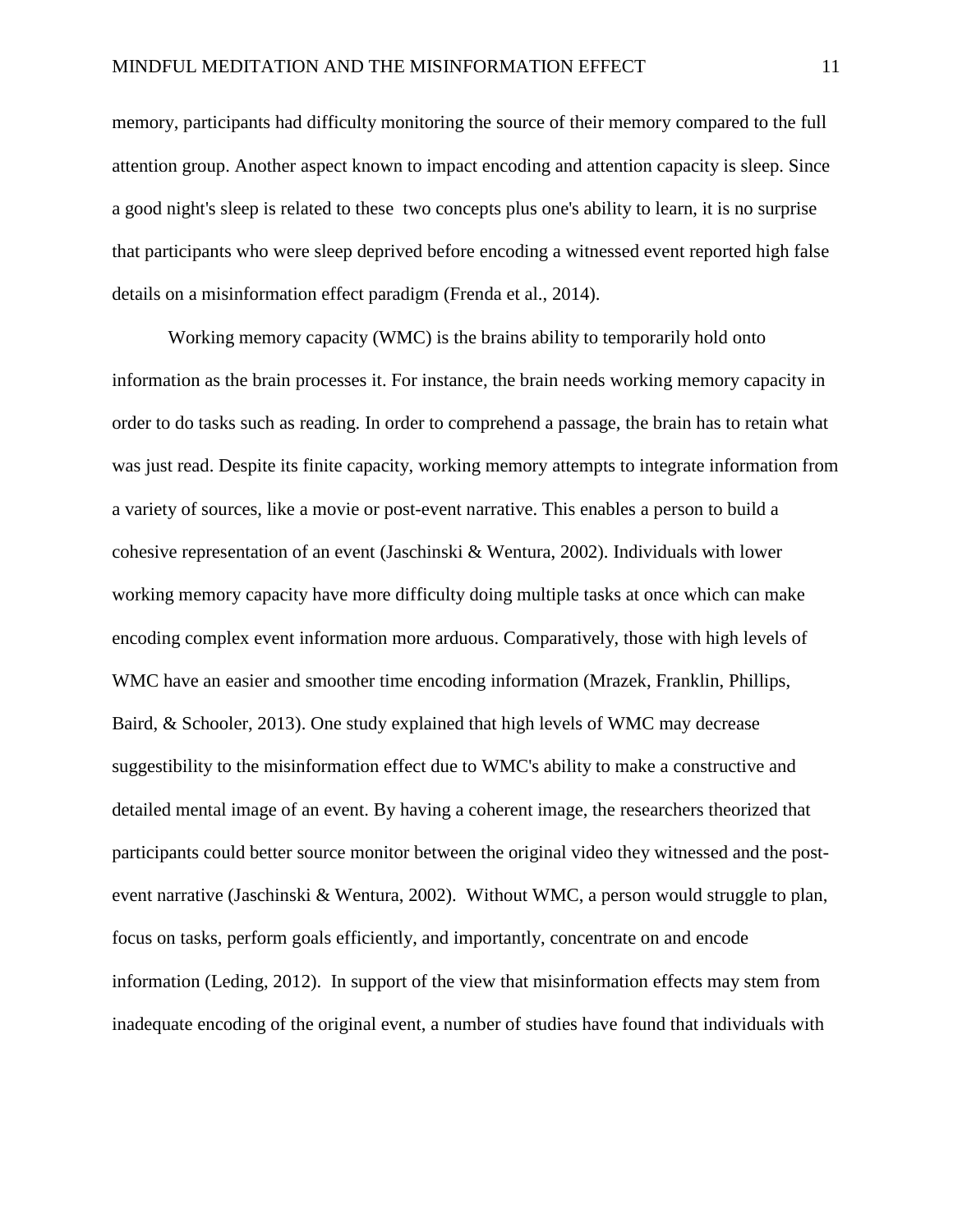greater WMC are less susceptible to the misinformation effect (Calvillo, 2014; Jaschinski & Wentura, 2002; Zhu et al., 2010).

As stated, negative emotions, such as stress, can influence one's encoding process. However, research in this area is split between stating stress can either increase or decrease susceptibility to misinformation (Porter, Bellhouse, McDougall & ten Brinke, & Wilson, 2010; Hoscheidt, LaBar, Ryan, Jacobs, & Nadel, 2014). One study found that false reports of misleading post-event information increased when participants ruminated over negative emotions (Porter et al., 2010). The researchers argue that this rumination decreased participants' ability to attend to the original information and thus build a strong memory representation. Thus, high levels of arousal caused by repetitive, negative thoughts leads to higher reports of misinformation (Porter et al., 2010). Alternatively, other researchers have proposed that stress can actually promote acute focus during encoding, which can promote resistance to post-event misinformation (Hoscheidt et al., 2013). While this proposal contradicts the idea that stress can negatively impact event memory, Porter and colleagues (Porter, Spencer, & Birt, 2003; Porter et al., 2010) have countered that while acute focus sounds beneficial, it can actually lead to an increase in false reports since acute focus excludes peripheral focus, and in many cases it is peripheral information that can be interfered with by misinformation. According to this view, there is a greater chance of accepting misinformation about peripheral details presented in the post-event narrative when under stress.

### **Expecting Benefits and its Effects on Memory**

One fascinating concept that influenced the methodology of this study was how memory changes depending on one's expectations. For instance, in a study using the misinformation paradigm, participants who believed they would have good memory performance reported fewer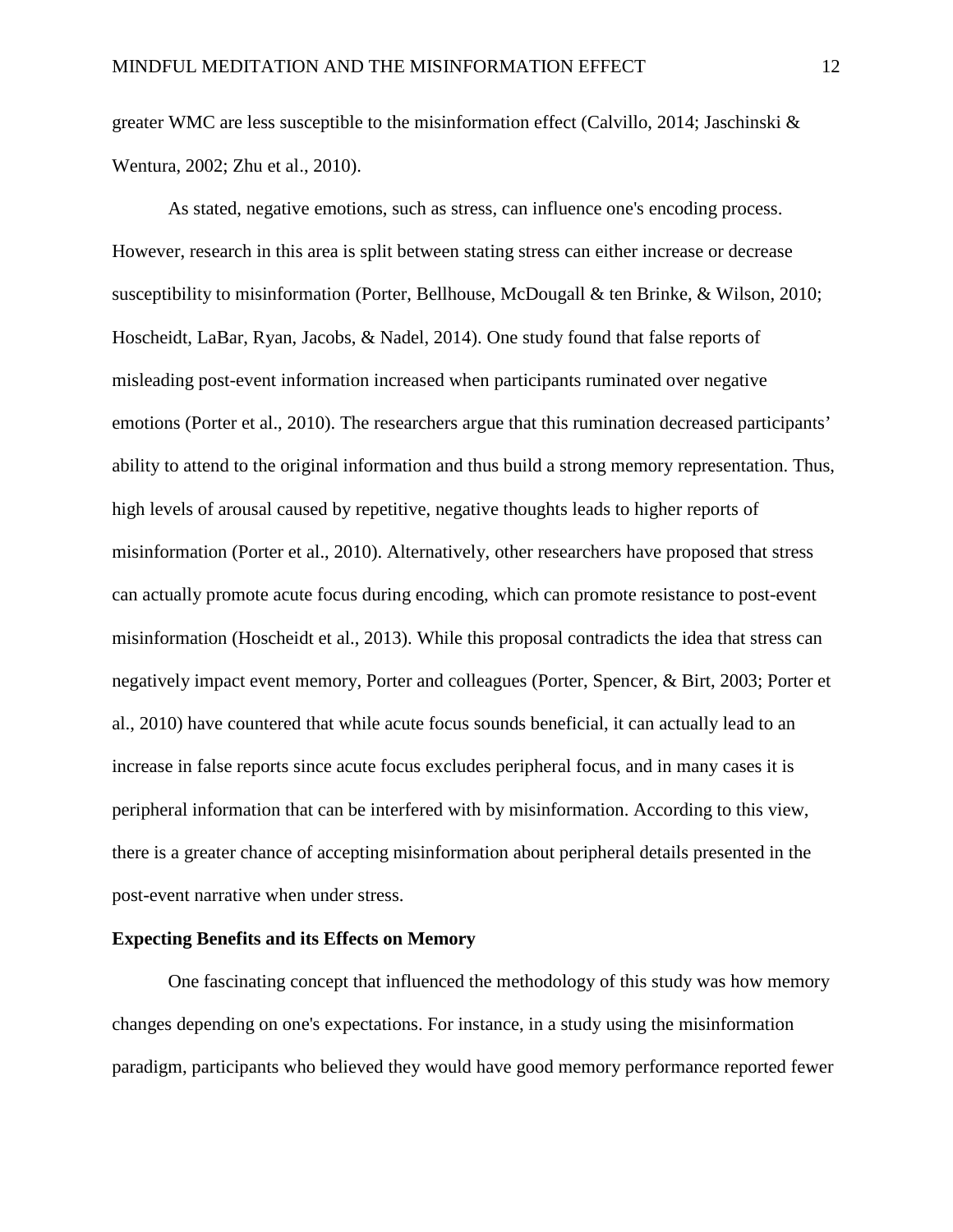misleading details (Clifasefi, Garry, Harper, Sharman, & Sutherland, 2007). This study manipulated expectations of performance by dividing participants into two groups. Both groups were given an inactive drug. However, half of the participants were informed that it was an inactive drug that had no benefits, whereas the other half was told that the drug had cognitive benefits such as higher memory performance (Clifasefi, 2007). Afterwards, participants completed a typical three-stage misinformation experiment. The researchers discovered that the people in the inactive drug group who expected enhanced cognition reported fewer false memories compared to the other group that expected no benefit from the drug. According to the researchers, the inactive drug group's belief of their drug's cognitive benefits lead to their success; it gave them an empowering mindset. Just by expecting that the drug would improve memory, participants subconsciously paid more attention during a witnessed event and on the memory test (Clifasefi et al., 2007). Simply expecting that one will perform well on a cognitive task can reduce false memories (Clifasefi et al., 2007). It is important to extend this work on expectations and eyewitness memory. It is possible that because mindful meditation has been increasingly gaining attention as a beneficial mind exercise, individuals' memory may be affected simply due to these expectations. In the current study a control group was told specifically that their non-mindful control task was beneficial to cognition in order to tease part the impacts of mindful meditation exercises and expectations of performance on memory performance in the misinformation paradigm.

### **Basic Concept of MM**

The idea of mindful meditation is rooted in three goals: be mindful, be in the present moment, and practice a nonjudgmental perspective (Grecucci et al., 2015; Holzel, Lazar, Gard, Olivier, Vago, & Ott, 2011). The first objective, being mindful, asks individuals to be aware of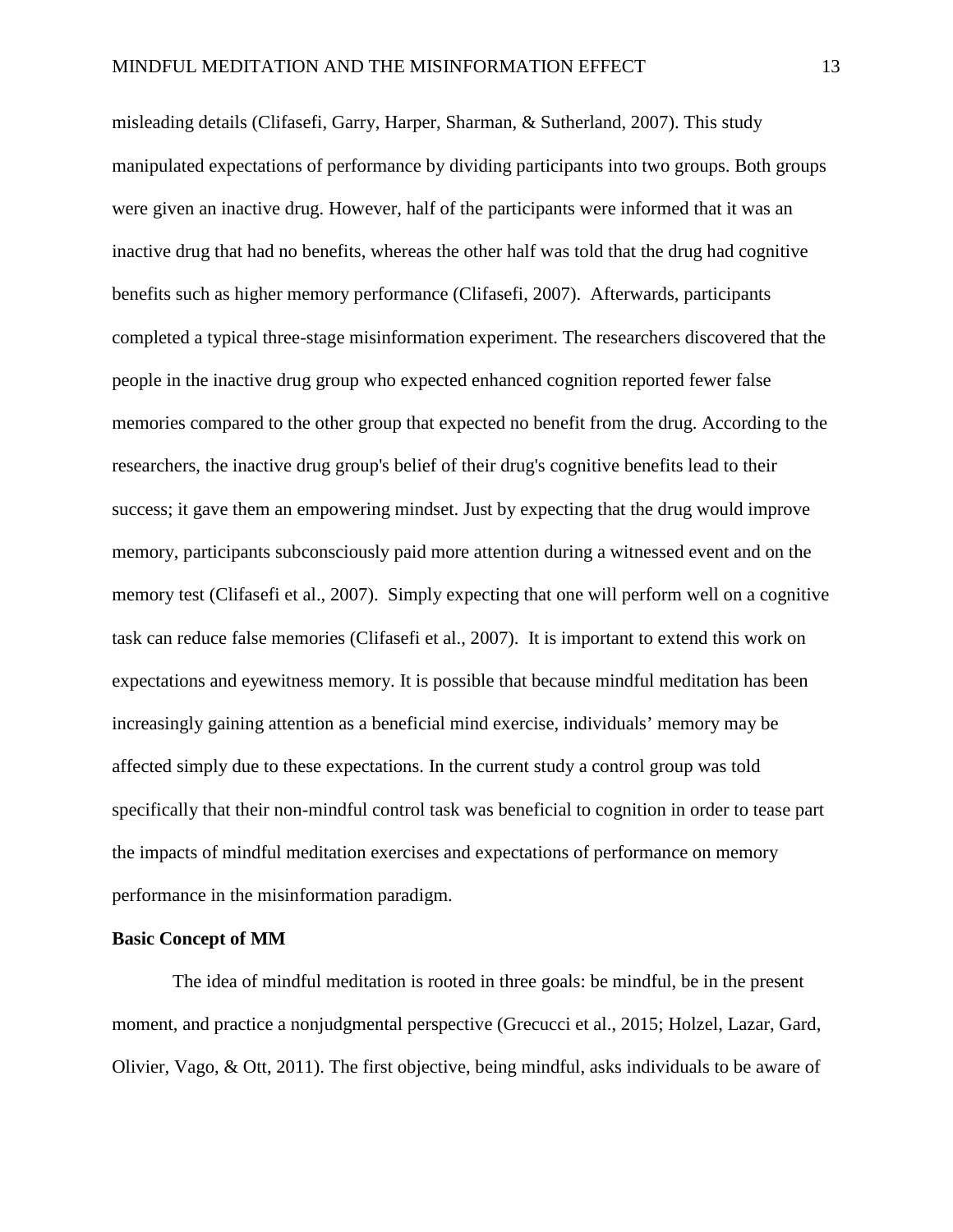their own internal thoughts and be conscious of the environment. For example, during a guided meditation, a person might be asked to acknowledge their thoughts as they come and go. In addition, they might be asked to be mindful of the temperature of the room or how their body feels while sitting in a chair (Chambers, Lo, & Allen, 2007). Individuals are also typically directed to be attentive to visual, auditory, olfactory, and tactile sensations that they experience. Thus, this mindfulness objective enables the person to become more connected to their inner self and their surroundings (Hawk, 2014).

The second objective is for people to be present in the moment. This objective complements the previous goal of being mindful. For example, if a person is mindful of the environment and hears a familiar song, the individual must stay in the present and not think of past instances when they heard that song (Sauer-Zavala et al., 2012). Being present means not contemplating on past memories or concerning oneself with the future. Therefore, being present allows the individual to take in their surroundings rather than be worried about pressing due dates, mistakes they may have made, or other issues that provoke stress (Grecucci et al., 2015).

Finally, the third objective of mindful meditation requests that the individual view all incoming information from a neutral perspective. This means when incoming thoughts come in, they are not evaluated or given any significance. For instance, if a person was meditating and the thought of pressing due dates appeared in their head, that person would recognize the thought and then let it go. By not giving the thought additional emphasis, it ensures that the person will not ruminate on that thought and therefore will not become stressed (Chambers, Lo, & Allen, 2007).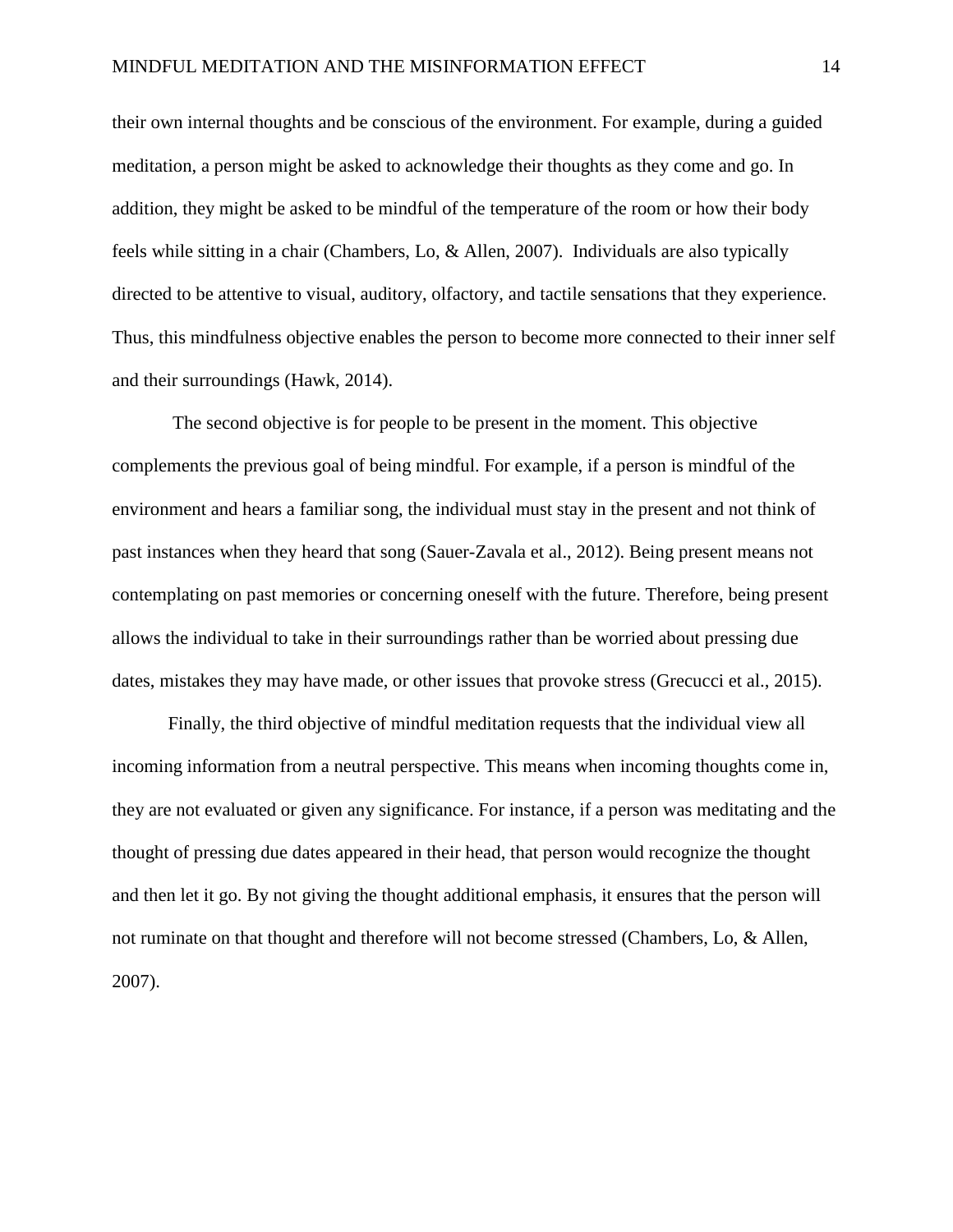### **Techniques for MM**

Although meditation generally follows the three principles previously described, meditation techniques vary. Some people advocate for simply focusing on one's own breathing, while others try to incorporate mindfulness into their daily lives by being mindful while listening to the radio or going for mindful walks in the park (Hawk, 2014; Sauer-Zavala et al., 2012). Other ways to be mindful in one's daily life include observing the taste of foods or noticing the sensations experienced throughout the work day (Grecucci et al., 2015)). Mindful meditation also can apply to sitting meditation, which is meditating while sitting upright, or while doing yoga, which incorporates the entire body (Sauer-Zavala et al., 2012). Sitting meditation is the more traditional approach to mindful meditation because it focuses on breathing, the sounds in the environment, bodily sensations, one's emotions, and thoughts (Sauer-Zavala et al., 2012). Because sitting while meditating is more convenient in a lab environment and it encourages many mindful meditation behaviors, it will be utilized in this study.

Mindful meditation is a practice that offers a sense of flexibility since the practice can be done anywhere at any time. However, another flexible feature of mindful meditation is its duration. One can obtain meditation's benefits by partaking in brief meditation, which could last anywhere from a couple of minutes to a week or practice over the course of several weeks (Bonamo, Legerski, & Thomas, 2014; Jha, Stanley, Wong, & Gelfand, 2010; Lloyd et al., 2016) According to one study, a brief three minute guided meditation can have positive effects on recognition memory performance (Lloyd et al., 2016) In addition, another study observed that encoding of Swahili-English pairs were better encoded after just a twenty minute meditation session (Bonamo, Legerski, & Thomas, 2014). Although studies have found benefits linked to brief meditation tasks, there are clear benefits to meditation tasks that go beyond one session. For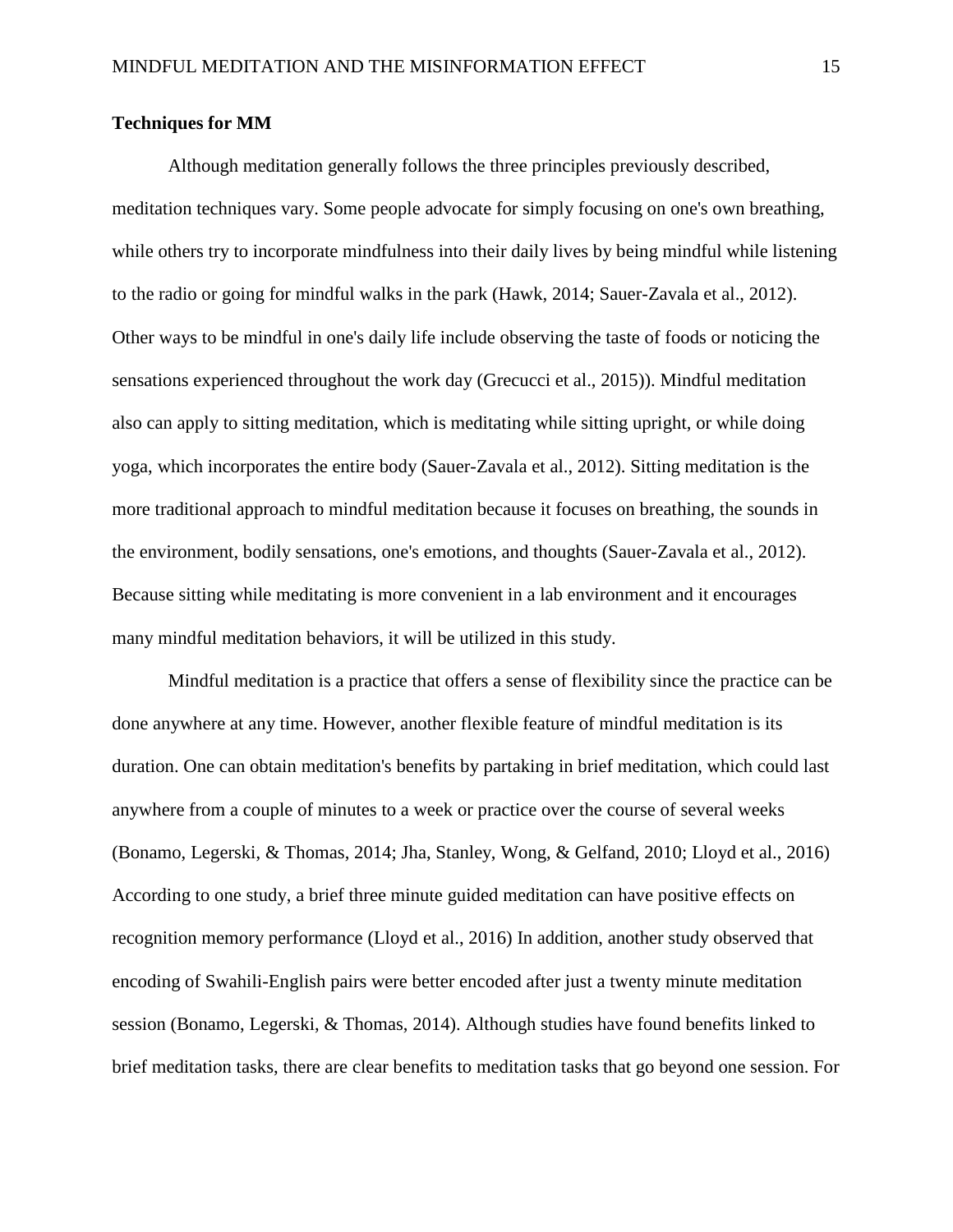instance, Bonamo, Legerski, & Thomas (2014) found that the short session did not impact anxiety scores and did not enhance longer-term memory processing. Finding the optimal meditation session will require significant future research. In the present study, a brief three minute task was used since a brief task would more conveniently applicable for individuals who have busy lives.

### **General Benefits of MM**

Mindful meditation has a number of benefits, including improvements to people's emotional, mental, and physical abilities. For example, Sauer-Zavala et al. (2012) found that sitting meditation and mindful yoga lead to an overall sense of well-being. This meant that people who participated in mindful meditation felt different aspects of their lives were positively impacted. Examples of these affected domains were cognitive abilities, emotional responses, and health. These positive benefits have also been consistent amongst several studies that observe mindful meditations influence on the body and mind (e. g., Bonamo, Legerski, & Thomas; Chambers et al., 2007; Grecucci et al., 2015; Jha et al., 2010; Mrazek et al., 2013).

Important to the present study, studies have found that practicing MM can enhance attention (Jha et al., 2010), working memory capacity (Mrazek et al., 2013), source monitoring ability (Zeidan, Johnson, Diamond, David, & Goolkasian, 2010), and overall general memory (Chambers et al., 2007). According to Moss, Monti, and Newberg (2013), a mindful meditation task can benefit cognition even when a person is under stress. Mindfulness also enables individuals to regulate their emotions, which is one's ability to reduce stress and calm oneself (Sauer-Zavala et al, 2012). Participants in these studies above practiced mediation for as brief as three minutes and as long as eight weeks, thus providing additional evidence that mindful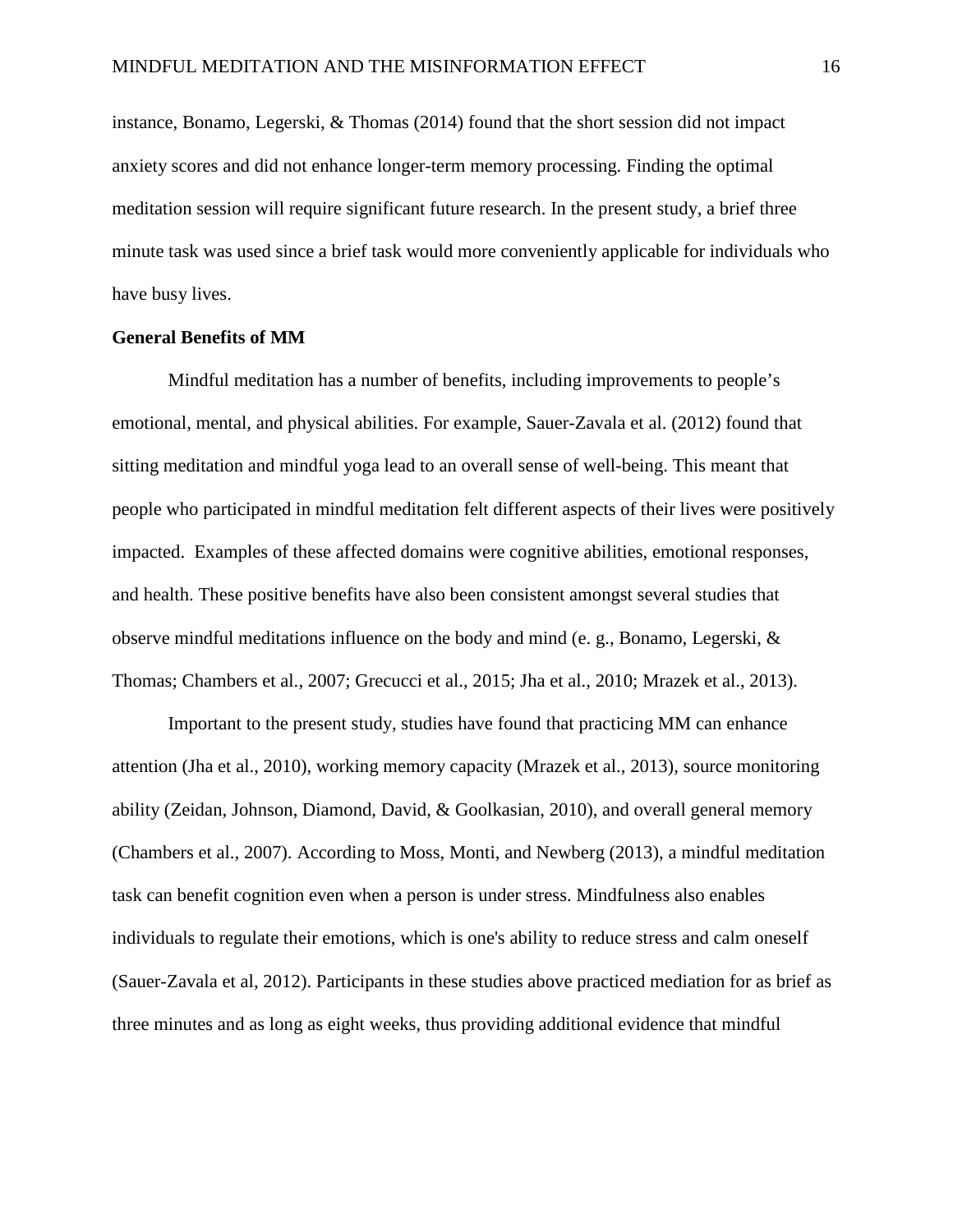meditation of various durations can consistently yield benefits (Jha et al., 2010; Mrazek et al., 2013; Rubenstein et al., 2016).

Some argue that mindful meditation is able to provide these benefits because it decreases brain activity responsible for mind wandering, controlling distracting emotions, or effectively training one to focus on the environment while concentrating on breathing (Jha et al., 2010; Zeidan et al., 2010; Mrazek et al., 2013). Although these are possible theories, scientists still are unsure what are the mechanisms behind these benefits and if there are more positive ways mindfulness can influence people's lives.

### **Exploring the possible benefits of MM on the Misinformation Effect**

Since mindful meditation's benefits have only been researched in recent years, evidence on the relationship between meditation and false memory is scarce. However, research suggests that some of the known factors that contribute to false memories, such as the misinformation effect (e. g., factors like inattention during encoding or source monitoring difficulty) may be counteracted by mindful meditation, so the relationship is worth investigating. The studies that have been conducted looking at the impact of mindful meditation on false memories have been typically done using the DRM or a similar verbal learning paradigm, and have had mixed findings. Where some suggest that meditation increases the rate of false reports (Rosenstreich, 2016; Wilson, Mickes, Stolarz-Fantino, Evrard, and Fantino, 2015) others have found that mindfulness meditation reduces false reports (Lloyd et al., 2016).

The two studies that observed an *increase* in false memories after a meditation task claimed it was meditation's own non-judgmental and accepting attitude that yielded the results; participants appeared to be less likely to value incoming information, thus having a weaker representation of the correct memory on later memory tests (Lloyd et al.,2016; Rosenstreich,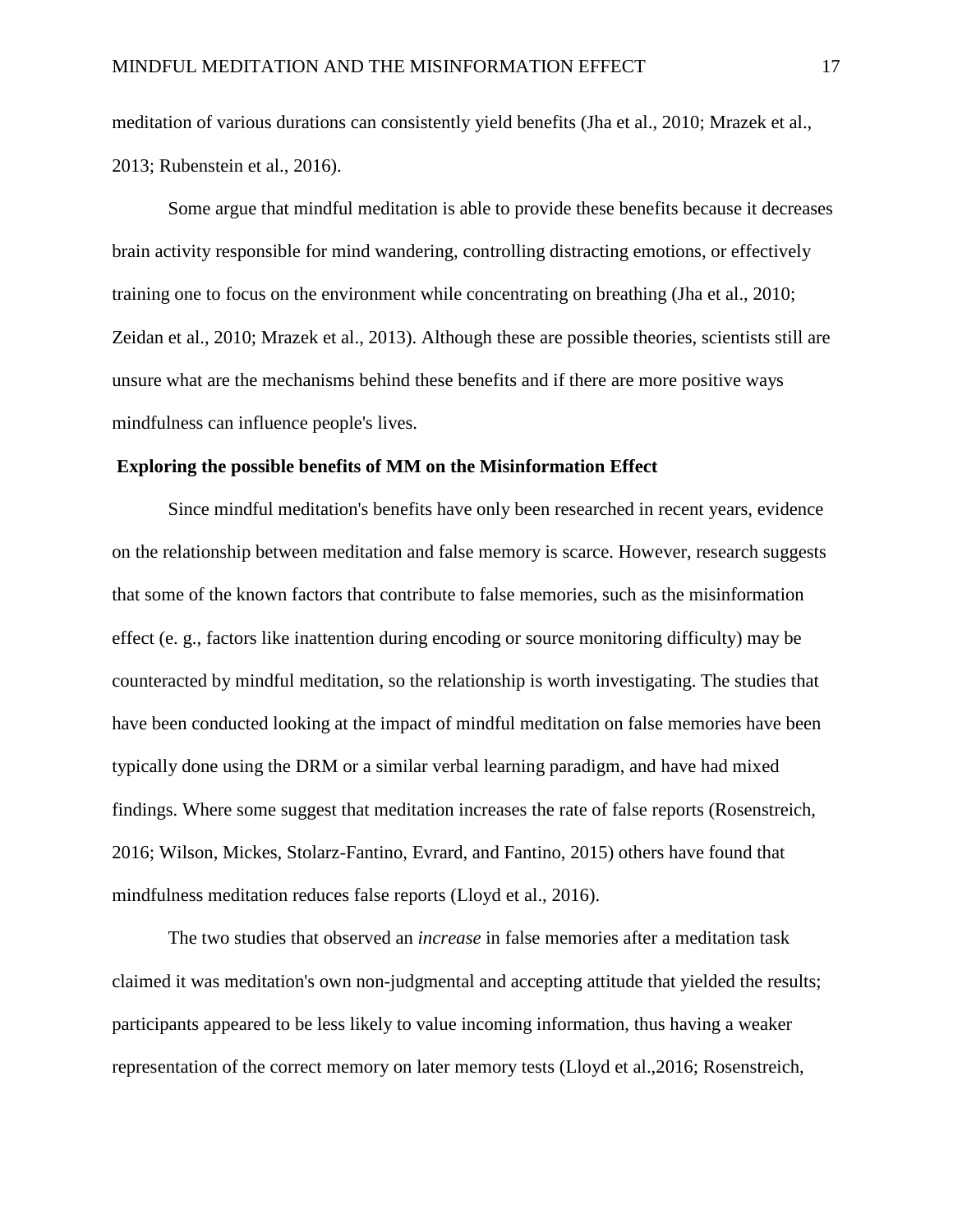2016; Wilson et al, 2015, ). Lloyd et al. (2016) used non-DRM word lists as stimuli and examined participants' rates of false recognition of non-presented words after completing a brief mindfulness exercise. They found that mindful meditation *decreased* false memory using this methodology. Since research on the relationship between mindful meditation and false memory is limited to a couple of conflicting studies, it is important to try to extend this work to a new domain of false memory - the misinformation effect.

## **The Present Study**

The primary goal of this study was to analyze the impact of a brief thee minute mindful meditation exercise on the misinformation effect. Specifically, I examined whether this brief meditation exercise could enhance encoding of an eyewitness event. Hopefully, if meditation can increase proper encoding, then misinformation effect will be reduced. For example, this paper has discussed how working memory capacity and the ability to correctly source monitor reduced the misinformation effect, whereas mindful meditation has also been known to increase these two cognitive abilities (Brotman 2008; Mrazek et al., 2013). However, that is not the only connections between what leads to the misinformation effect and mindful meditation. In fact, mindful meditation can counteract many factors linked to the misinformation effect, such as poor attention, stress, and inadequate sleep (Short, Kose, Mu, Borckardt, Newberg, George, & Kozel, 2010; Tang, Ma, Wang, Fan, Feng, Lu, Yu, Sui, Rothbart, Fan, & Ponser, 2007; Holzel et al., 2011). Therefore, based on this accumulation of research, it appears that meditation's benefits may ultimately reduce false memory in the misinformation effect paradigm. Thus the primary hypothesis is that participants who engage in a brief mindful meditation exercise prior to encoding an event will have better event memory, reduced susceptibility to misinformation, and better source monitoring than control participants who complete a non-mindful based task. A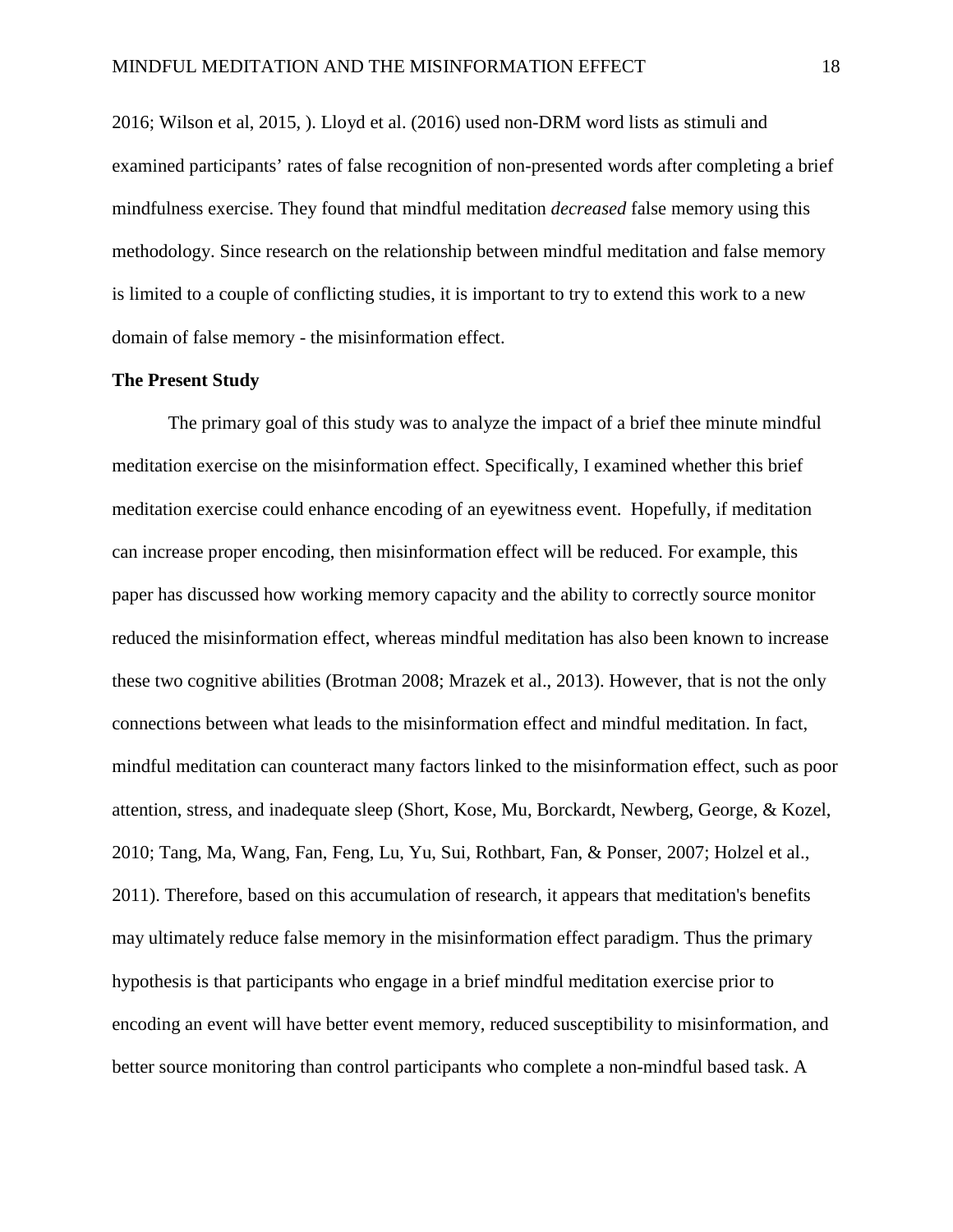second goal of this study was to look at how participants' perceptions of how mindfulness is beneficial to cognition impacted event memory and susceptibility to misinformation. As previously discussed, Clifasefi et al. (2007) found that believing a drug will increase cognitive abilities, even if said drug is inactive. Thus, by changing people's expectations about mindful meditation, I examined whether any effect of mindful meditation on memory in the misinformation paradigm was solely dependent on the belief that the task will enhance cognitive performance. To examine this, I included a manipulation in which participants who completed a non-mindful control task prior to event encoding were told that the task was beneficial to memory. Thus, the secondary hypothesis was that if mindfulness can enhance memory beyond what can be attributed to simply having knowledge of the benefits of mindfulness, then mindful meditation participants should have better memory performance compared to control participants whose expectations about the benefits of their task were manipulated.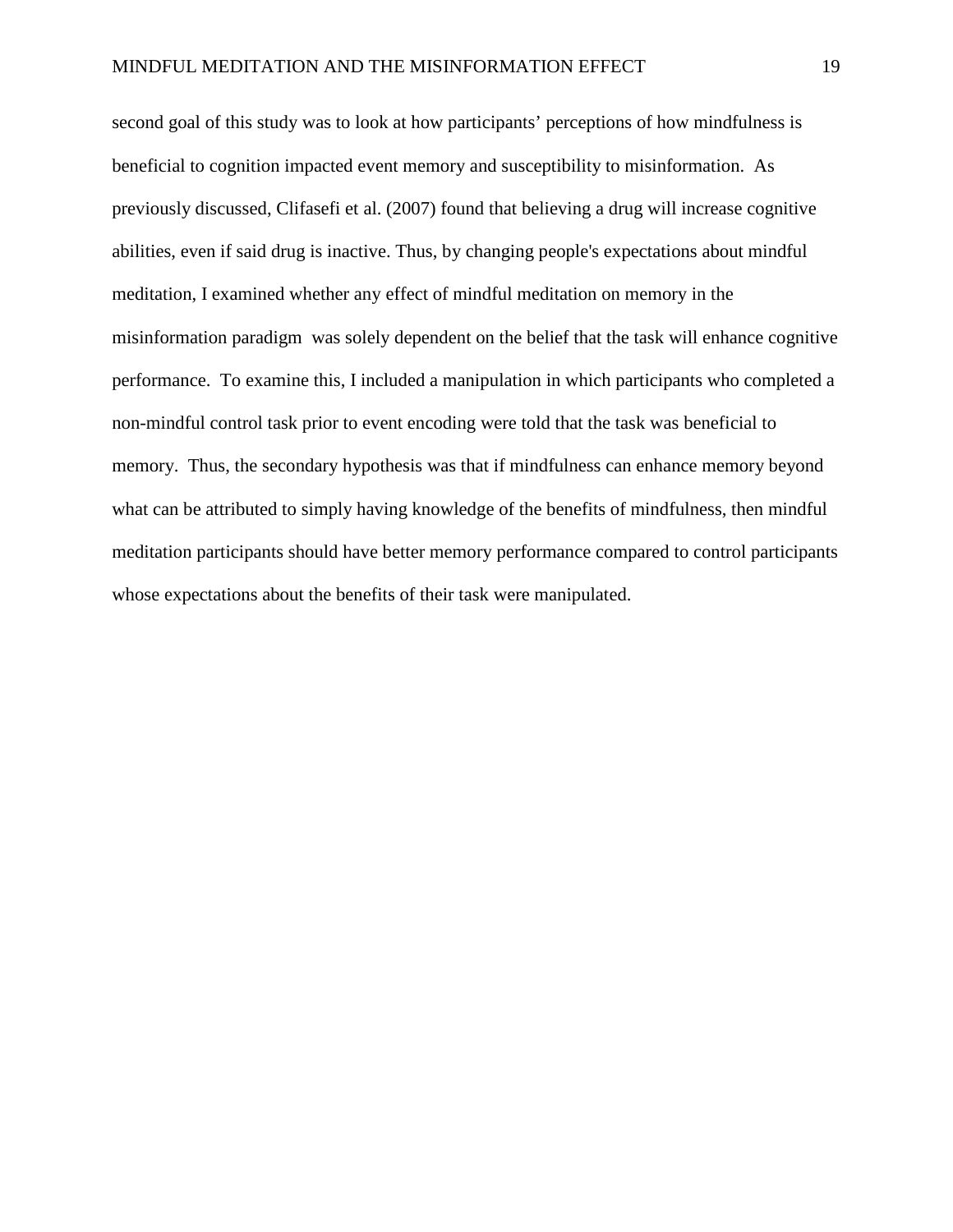### **Method**

### **Participants**

A total of 160 participants, 40 in each experimental group, were gathered from Assumption College's undergraduate population. Participants varied in age from 18-24 years. Of those who participated, 80% were female and 20% were male. Additionally, 81% of participants identified as white, 9% as black, 5% as Hispanic, 4% as Asian, and 1% as other. In order to encourage participation, students were given extra credit for their classes. Each participant received consent forms and a demographic survey.

## **Materials**

**Mindful Meditation Task.** The mindful meditation exercise was a three minute audio recording called "Breathing Meditation," free for use from UCLA's Mindful Awareness Research Center website (found at http://www.uvm.edu/~CHWB/psych/audio/breathingspace.mp3). This session guided participants to focus on feeling "the sensations of breath," "the sensations of the body," and guided them to "gently redirect" attention to breathing. The audio emphasized maintaining a relaxed position and acknowledging the environment in a nonjudgmental manner.

**Sudoku.** Sudoku is a puzzle in which players insert the numbers one to six into a grid consisting of six squares with the goal of every number appearing once in each horizontal line, vertical line, and square. An easy version of this puzzle was used (see Appendix A).

**Toronto Mindfulness Scale (TMS).** This survey determined how frequently a participant engaged in a mindfulness state by categorizing responses into two mindfulness qualities: Decentering and Curiosity. Curiosity is one's ability to pay attention and be open to present sensations. For instance, participants were asked to rate how "curious" they were about each of the thoughts and feelings they were having during that moment (Lau, Bishop, Segal,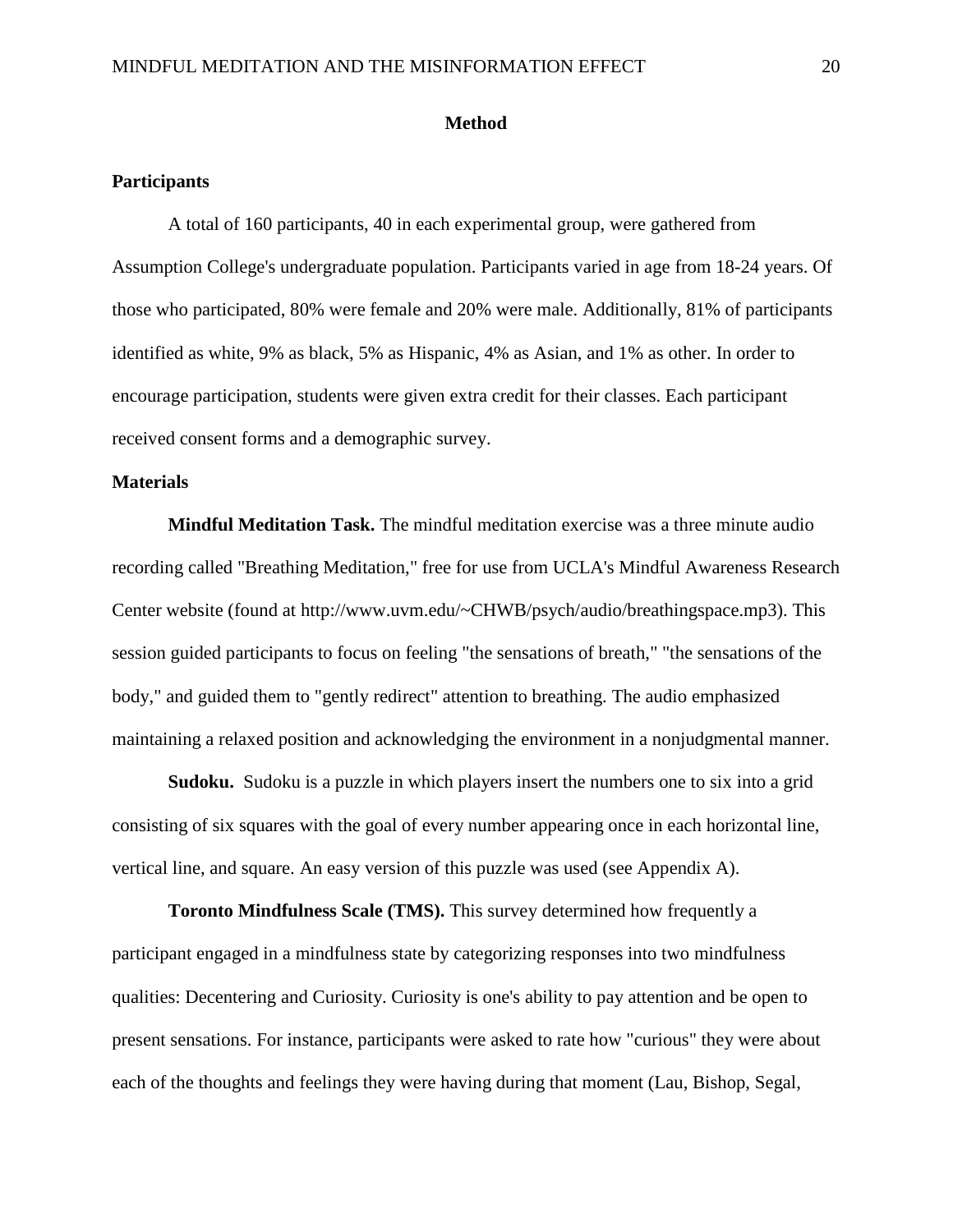Buis, Anderson, Carlson, & Carmody, 2006). The survey defined participants who were curious as more attentive to their inner emotions. Decentering is a measure of the ability to experience these sensations "with some distance...rather than being carried away by one's thoughts and feelings" (Lau et al., 2006). For example, participants responded if they were more "open to experiences rather than trying to control or change experiences" (Lau et al., 2006). Altogether, the test was comprised of 13 mixed Decentering and Curiosity statements that asked participants to answer based upon how they felt in the moment (see Appendix B).

**Witnessed Event.** A 22 minute excerpt from the black and white silent film "Rififi" (Bezard, Berard, Cabaud, & Dassin, 1955) was used as the witnessed event. The clip portrayed a group of four men committing a burglary in the middle of the night.

**Post-event Narrative.** The audio narrative contained 24 critical sentences that introduced consistent, neutral, and misleading information about the video (8 details each), in addition to filler sentences that presented information that was not targeted on the final memory test. Consistent sentences contained details that were accurate regarding the witnessed event (e. g., *From a drawer that holds valuables, he removes a ring*.) Neutral sentences included details presented in the video, but not manipulated in the narrative (e.g., *From a drawer that holds valuables, he removes a piece of jewelry*.) Misleading sentences included details from the video that had been changed in the narrative (e. g., *From a drawer that holds valuables, he removes a necklace*.) Sentences serving as misleading, neutral and consistent were counterbalanced across participants. The critical detail (e.g., ring/jewelry/necklace) was always presented at the end of the sentence. A female voice read the narrative at a normal reading pace (Appendix C).

**Demographic Survey.** All participants received a demographic questionnaire that inquired about age, gender, race, and ethnicity (see Appendix D)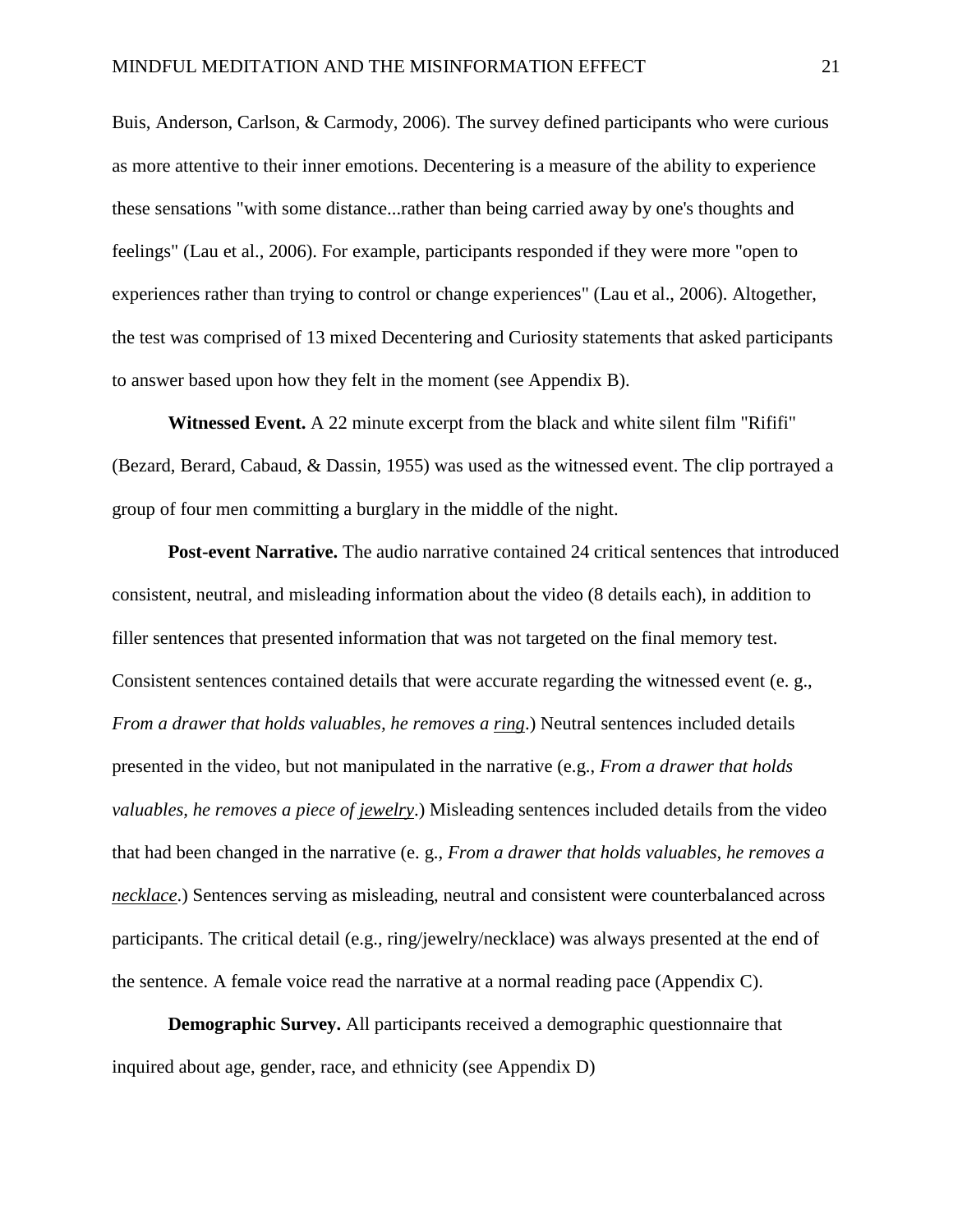**Memory Tests.** Twenty four questions with specific details from the video were constructed as the memory test stimuli. Confidence ratings associated with responses were collected during each test, however were not central to any hypotheses and thus were not analyzed. Confidence ratings were made on a scale of zero (completely unconfident) to 100 (completely confident). A discrepancy recollection test followed the final post-narrative cued recall test. In this task participants were re-presented with each final test question and asked to respond "YES" if they remembered different details from the video and narrative in association with each question, and "NO" if they did not remember different details (see Appendix E). Discrepancy recollection served as a proxy for source monitoring.

### **Procedure**

The experiment used a 2 (Mindfulness: Present, Not Present) x 2 (Benefit: Stated, Not Stated) x 3 (Item Type: Consistent, Neutral, Misleading) mixed design. Mindfulness and Benefit Statement served as between subject factors and Item Type served as a within subjects factor.

After informed consent, half of the participants completed the three minute mindful meditation exercise (MM group), and the other half completed Sudoku for an equivalent amount of time (Control group). The control group's Sudoku puzzle was collected after the three minutes. Before beginning the appropriate task, half of the participants in each of the MM and Control groups were given a statement that the task they were about to complete would be beneficial to their memory (see Appendix F). The other half did not receive such a statement. Next, all participants completed the TMS. After the TMS, all participants watched the 22 minute Rififi video. Following the video, all participants completed a filler task of simple math problems for five minutes before they listened to the audio post-event narrative describing the events from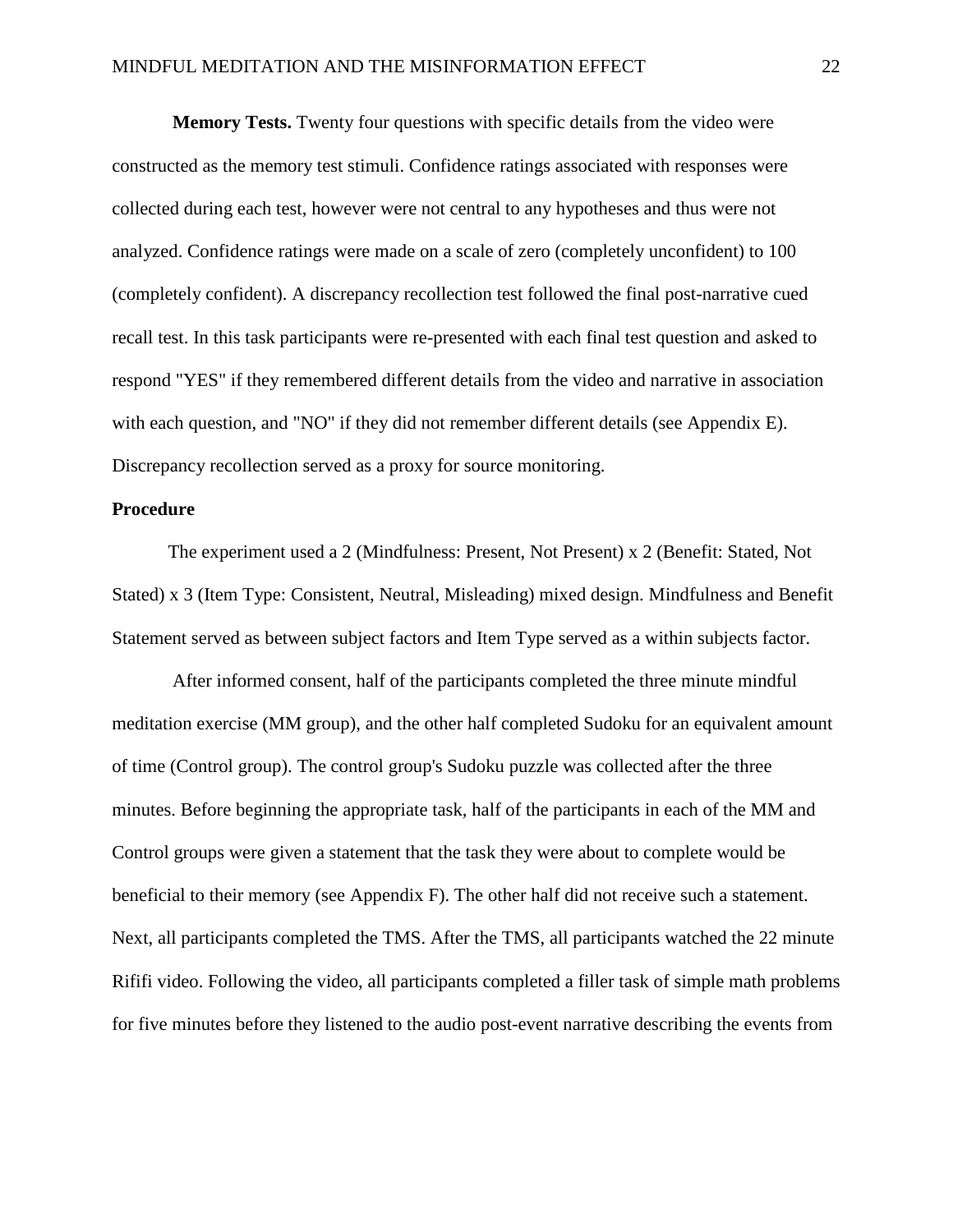the video. Afterwards, all participants completed a brief demographic questionnaire before they received the memory test.

Participants were allowed to withhold responses and stop the experiment at any time. Following the final test phase, participants were debriefed and thanked for their participation.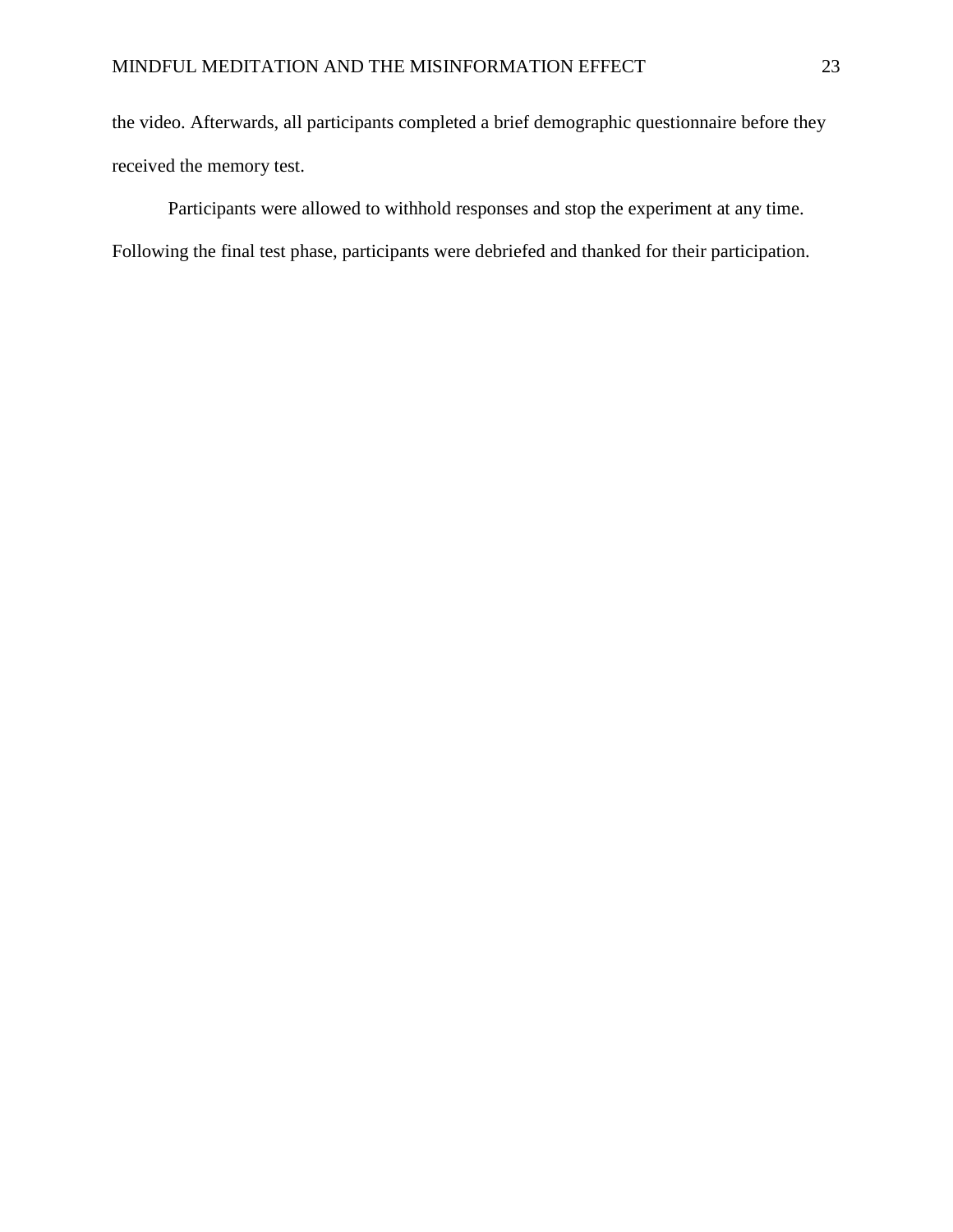#### **Results**

### **Mindfulness Scores**

It was important to first establish that the mindful meditation exercise was effective. Independent samples t-tests comparing the MM and Control groups were conducted on both Curiosity and Decentering Scores. The MM group  $(M = 15.7)$  reported higher Curiosity scores than the Control group ( $M = 11.3$ ),  $t (158) = 5.655$ ,  $p < .001$ ,  $d = .90$ . Additionally, the MM group ( $M = 16.2$ ) reported higher Decentering scores than the Control group ( $M = 12.8$ ), t (158) *=* 4.98, *p < .*001, *d = .*81. Therefore, our mindfulness mediation manipulation was effective. Those who partook in the meditation task reported a higher state of mindfulness compared to the control group.

### **Memory Performance**

When necessary, all pairwise comparisons utilized a Bonferroni correction. Memory performance was assessed in two ways. First, accurate recall of video details was assessed. Second, recall of suggested details from the narrative was assessed. These dependent variables are not fully complementary, as individuals could be wrong on the final test and report something other than suggested details, so both analyses are important to assessing the misinformation effect.

**Accurate video recall on the final test.** Table 1 displays the accurate recall probabilities on the final test. A 2 (Mindfulness: Present, Not Present) x 2 (Benefits: Stated, Not Stated) x 3 (Item Type: Consistent, Neutral, Misleading) mixed design analysis of variance (ANOVA) was conducted on mean final test accurate recall. A main effect of Item Type was significant, *F* (2, 312) = 149.00,  $p < .001$ ,  $\eta_p^2 = .49$ . Participants were significantly more accurate on consistent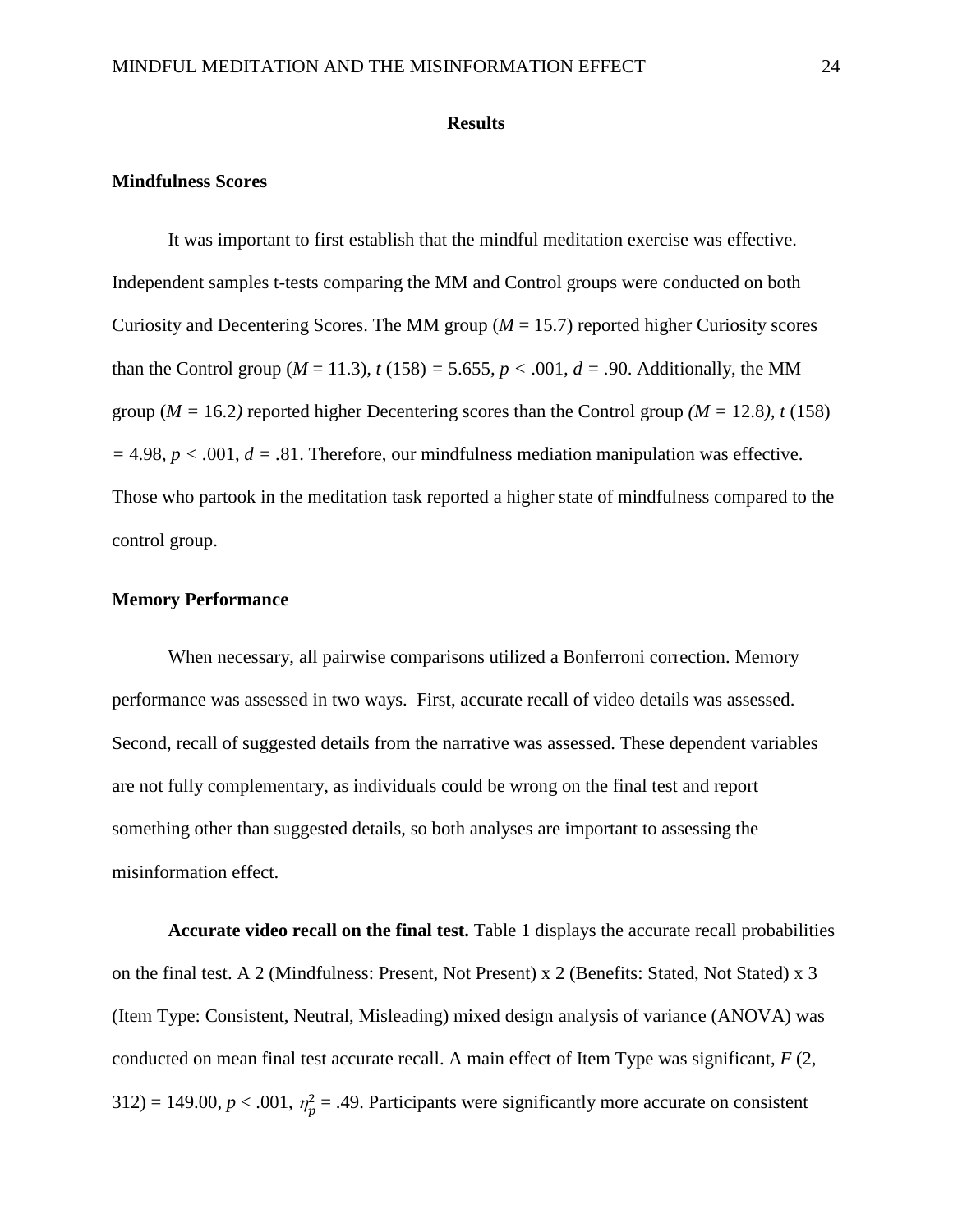trials (*M* = .77) compared to neutral trials (*M* = .55),  $t(159) = 12.81$ ,  $p < 0.01$ ,  $d = 1.01$ . In addition, participants were the least accurate on misleading trails  $(M = .44)$ ,  $t(159) = 5.13$ ,  $p < .01$ ,  $d =$ .41. No other effects were significant, *ps* > .05.

**Misinformation errors reported on the final test.** Table 2 presents the misinformation errors reported on the final test. As can be seen, spontaneous reports of misleading narrative details on Neutral and Consistent trials were rare. This analysis was limited to Misleading trials, the only condition in which participants were exposed to misleading narrative information. A 2 (Mindfulness: Present, Not Present) x 2 (Benefit: Stated, Not Stated analysis of variance (ANOVA) was conducted on erroneous reports of misinformation. A main effect of Benefits was significant, *F* (1, 156) = 4.65, *p* < .05,  $\eta_p^2$  = .03. Participants who received a statement of benefits  $(M = .34)$  were less likely to produce misinformation compared to participants who did not receive a statement *(M = .40)*. No other significant effects were found,  $ps > .05$ .

**Discrepancy Recollection.** Mean discrepancy recollection is presented in Figure 1. A 2 (Mindfulness: Present, Not Present) x 2 (Benefits: Stated, Not Stated) ANOVA assessed participants' recollection of discrepancies between details shown in the video and presented in the post-event narrative on misleading trials. One subject was excluded from this analysis due to not complying with task instructions. A marginal main effect of mindfulness was found, *F* (1, 154*) =* 2.90*, p = .*09. The mindful meditation group accurately recollected discrepancies on 38% of trials, and those in the control group (Sudoku) recalled discrepancies on 45% of trials. No other effects were significant, *ps > .05.* 

### **Correlations**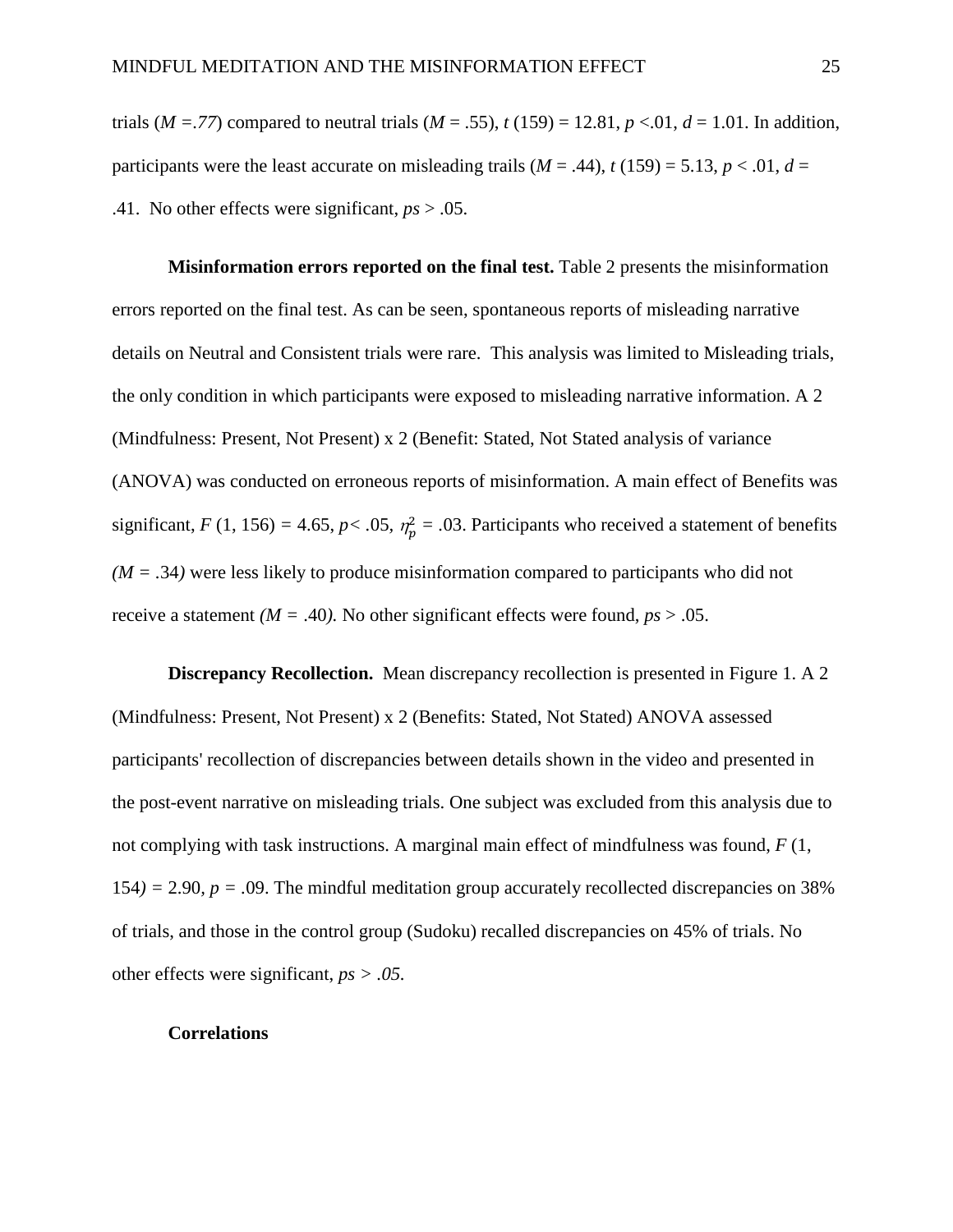The TMS scores indicated that the mindful meditation group achieved a higher state of mindfulness compared to the control group (see Figure 2). Therefore, we analyzed whether mindfulness scores within each of the groups were related to any of the memory measures. A series of bivariate correlations were conducted separately for the Control group and the MM group. To simplify these correlations, a composite Mindfulness score was created by averaging scores on the Decentering and Curiosity scales. The variables included in these analyses were: Overall Mindfulness, Accurate Video Recall on Consistent Trials, Accurate Video Recall on Neutral Trials, Accurate Video Recall on Misleading Trials, Inaccurate Reports of Misinformation on Misleading Trials, and Discrepancy Recollection, Accuracy. Interestingly, in the MM group, there was a significant negative correlation between overall mindfulness and erroneous reports of misinformation,  $r = -.231$ ,  $N = 80$ ,  $p = .039$ . Additionally, there was a negative correlation between Overall Mindfulness and accurate Discrepancy Recollection on Misleading Trials, *r = -.*277*, N=* 79, *p = .*013. Finally, there was a significant correlation with Overall Mindfulness and Accuracy on misleading trials, *r=*.236*, N=* 80*, p = .*035. See Table 3. In contrast, these same correlations were not significant in the Control group (see Table 4).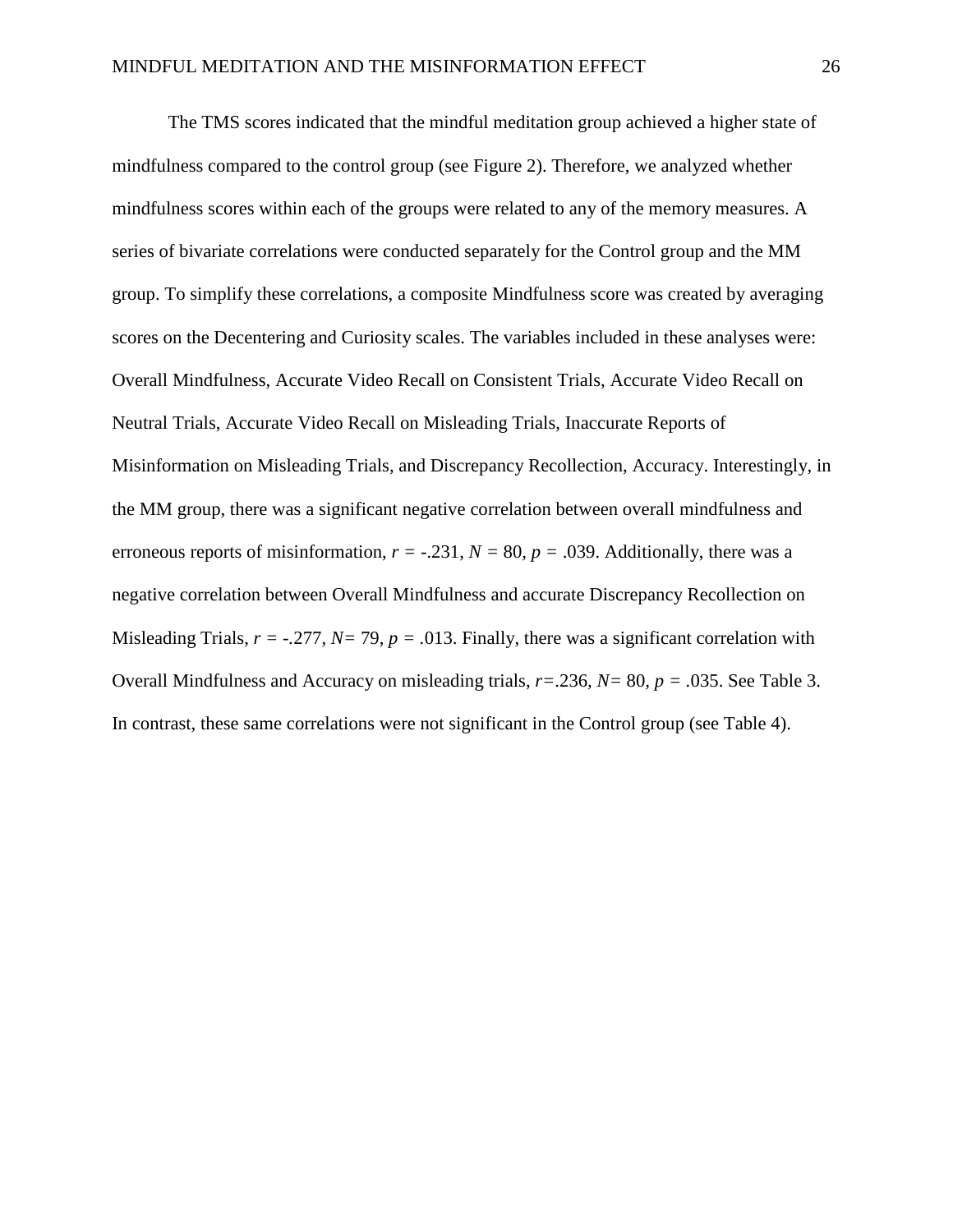### **Discussion**

The central objective of the present study was to investigate whether a brief mindful meditation exercise could assist with event memory and counteract the misinformation effect. Although there are several theories that explain the misinformation effect, the present study focused on the strategic effects account and source monitoring framework theory (Johnson, Hashtroudi, & Lindsay, 1993; McCloskey & Zaragoza, 1985a). Thus, this study observed whether mindful meditation could increase attention during encoding so suggested information would not fill in participants' memory. In addition, the study researched mindful meditations ability to increase source monitoring in the hopes this would also reduce the misinformation effect and augment to the studies that argue against the destructive-updating theory (Belli, Windschitl, McCarthy, & Winfrey, 1992; Ceci, Ross, & Toglia, 1987; Chandler, 1989).

Importantly, a standard misinformation effect was demonstrated in the data. That is, participants were less accurate on final test trials that had been targeted with misinformation compared to neutral or consistent trials. However, contrary to the original hypothesis, there was no significant difference in the ability to accurately recall original video details between the MM group and the Control group on any trial type. This finding suggests that the brief mindful meditation task used in this study did not enhance encoding of the witnessed event, as enhanced encoding would have led to better memory for those event details from the video. Moreover, there was no difference between the MM and Control groups on the number of misleading details reported on the final test. Finally, there was no difference between the MM and Control groups on the ability to accurately recollect that conflicting bits of information had been presented in the video and narrative on misleading trials. This suggests that in the present study, a brief mindful meditation exercise did not enhance differentiation between sources of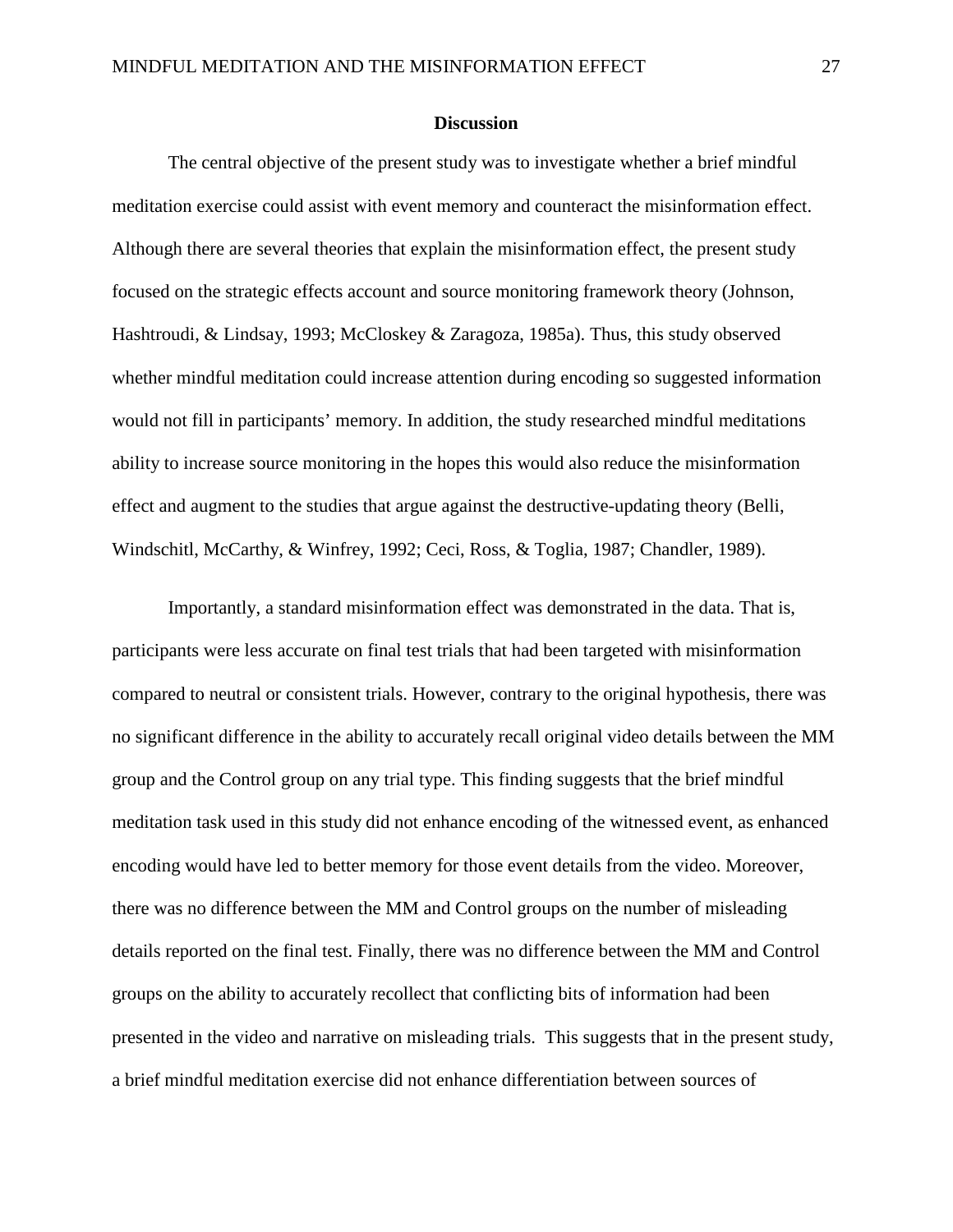information, a process necessary for source monitoring. Taken together, the pattern of findings suggest that mindful meditation does not protect against the misinformation effect.

While mindful meditation did not appear to help memory, it is important to take note that the mindfulness task was effective as measured by the TMS. These scores demonstrated that the mindful meditation task was an effective manipulation since people in the MM group reported higher rates of Curiosity and Decentering. Interestingly, when specifically focusing on the MM group, two negative correlations were found between levels of mindfulness achieved and memory. Decentering was negatively correlated with misleading details and discrepancy detection. Thus, higher states of mindfulness were associated with fewer reports of misleading details. Further, higher states of mindfulness were associated with fewer recollections of discrepancies on misleading trials. Importantly, these correlations were not found in the control group. Considering both of these correlations were found in the MM group, it is possible that the nonjudgmental perspective, evoked by practicing mindful meditation, may have led participants to pay less attention to post-event misinformation. They may have not encoded the details, thus were less likely to report them on memory tests and be less likely to remember that contradictory details were present in the narrative. As previously touched upon, the nonjudgmental perspective that mindful meditation promotes made participants less likely to evaluate the difference between what information was consistent and misleading (Rosenstreich, 2016; Wilson et al., 2015).

This explanation may make sense in light of what is known about the effect of mindfulness on DRM false memories. Using a DRM paradigm, researchers (Rosenstreich, 2016; Wilson et al., 2015) have found that a nonjudgmental perspective did *not* prevent false memories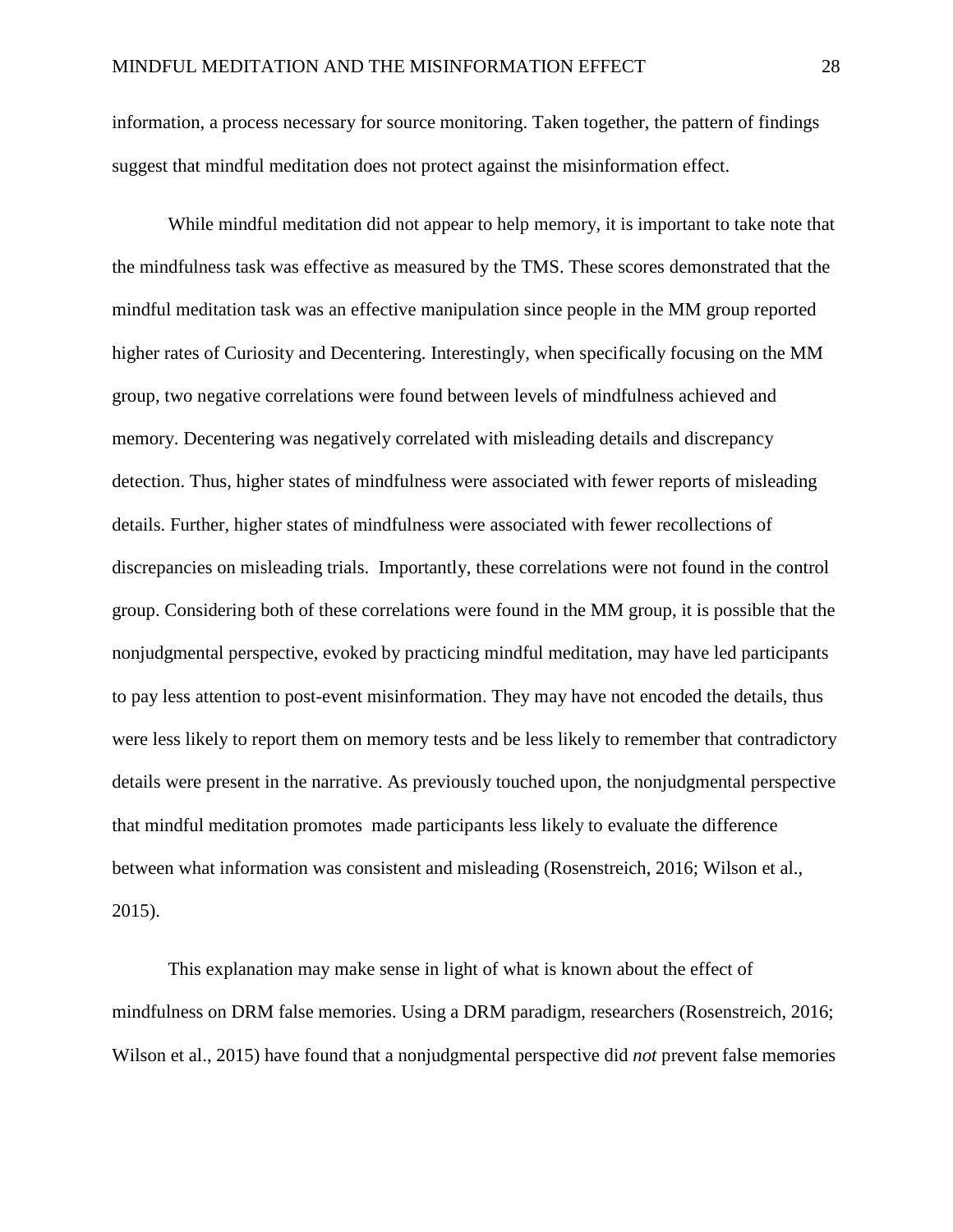but increased them. So, how is the nonjudgmental perspective producing different results between previous studies (Rosenstreich, 2016; Wilson et al., 2015) and the present study?

The difference can be explained by each study's methodology since the DRM paradigm heavily relies on recognition memory, but the misinformation effect paradigm focuses on event memory. Subsequently, participants who partook in the DRM paradigm with a nonjudgmental perspective did not give emphasis to any word on the list due to their accepting mindset. These participants generalized the word list, rather than speculating what each word meant. Consequently, the inability to correctly evaluate the list made these participants more likely to report the lure word (Rosenstreich, 2016; Wilson et al., 2015). This makes the lure word easily blend in with the other, similar words on the list. In a misinformation effect paradigm, instead evaluating a word list, participants have to evaluate and judge the post-event narrative. However, like in the DRM paradigm, the nonjudgmental perspective enables participants in the misinformation effect paradigm to accept each sentence in the post-event narrative. As they accept each sentence, they place no emphasis on one sentence over the other. As a result, when these participants took the final memory test, they reported fewer misleading details because they evaluated less information compared to the control group. Therefore, past studies on the DRM reinforce the theory that a nonjudgmental perspective influenced the misinformation effect, even though the mindset manifested itself differently in the two paradigms.

One of the experimental manipulations in the present study did reduce the misinformation effect. Regardless of which pre-video task was completed, mindful meditation or Sudoku, participants who also received a statement of cognitive benefits prior to their task had fewer reports of misleading details on misleading trials. It is possible that the benefits group's memory performance was better due to enhanced confidence. Those who believed their task had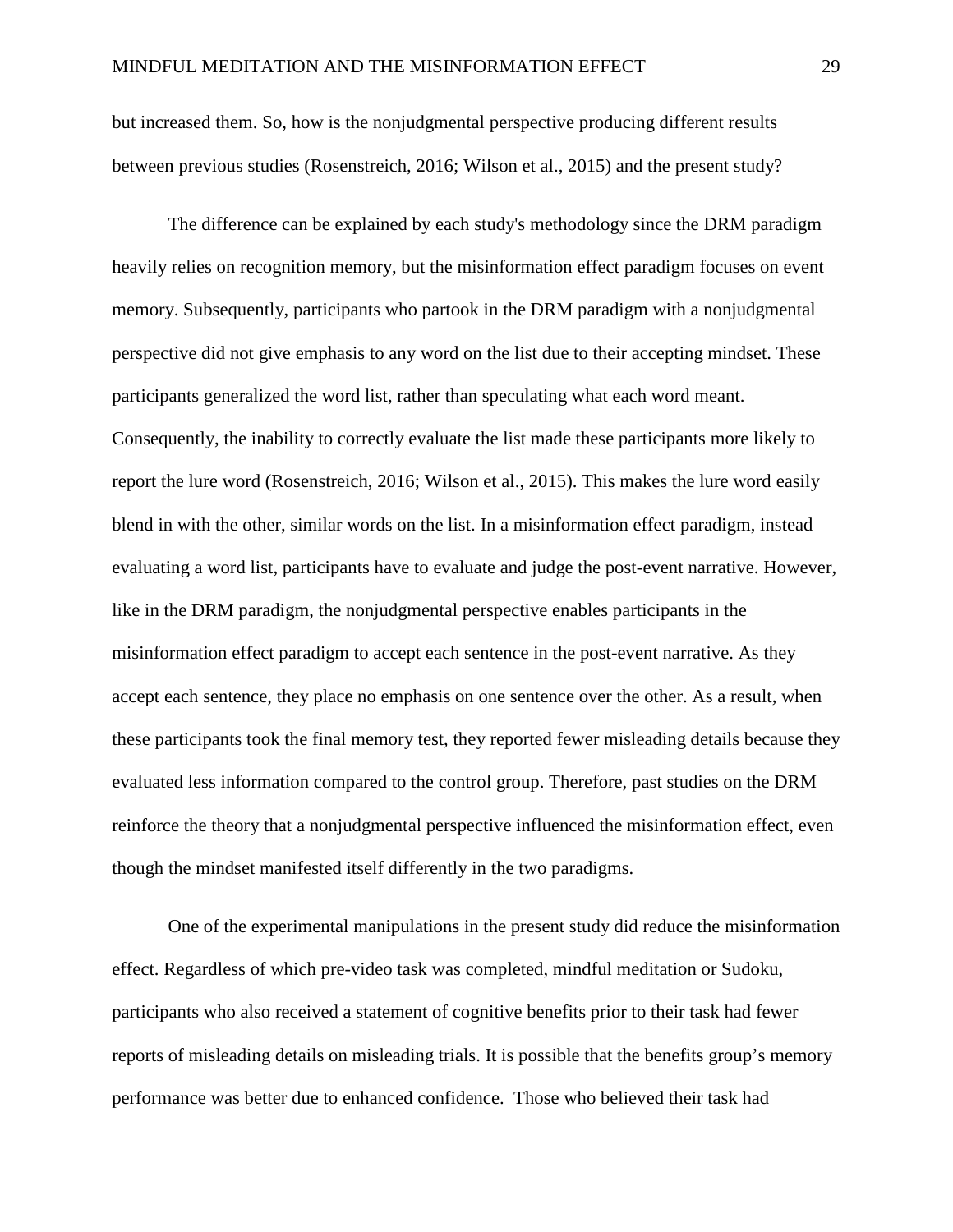cognitive benefits did better because they believed they were given an advantage. The statement of benefits promoted a sense of security and competence. These results are similar to the Clifasefi study (2007), which found that expecting that a drug will yield benefits, even when it is inactive, increase cognitive performance. Therefore, if a person believes their task will give them cognitive abilities, whether it is mindful meditation or Sudoku, then their mentality and confidence in the task will enable their expectations to come true. I originally predicted that if mindfulness can enhance memory beyond what can be attributed to simply having knowledge of the benefits of mindfulness, then mindful meditation participants would have better memory performance compared to control participants whose expectations about the benefits of their task were manipulated. This original hypothesis was not supported, but it is interesting that perceptions about task ability can change memory.

Although knowledge of the cognitive benefits of mindfulness specifically did not appear to impact memory, mindful meditation does have cognitive advantages as discussed previously. This could be another reason why the MM group did not have a reduced misinformation effect. For example, mindful meditation is noted for its ability to promote a sense of relaxation and stress reduction. However, according to a recent study that analyzed stress levels influence on the misinformation effect, the researchers observed that when participants were stressed they actually encoded an event more accurately and were less suggestible to the misinformation effect (Hoscheidt et al., 2014). Perhaps in the present study, a sense of relaxation disabled people from attending. If participants did not feel there was an urgent need to encode the incoming information, then they might not have focused intently on the video or the post-event narrative. However, this theory's influence on the present study can only be speculated since emotional variance was neither assessed nor manipulated. Further, a reduction in accurate video recall was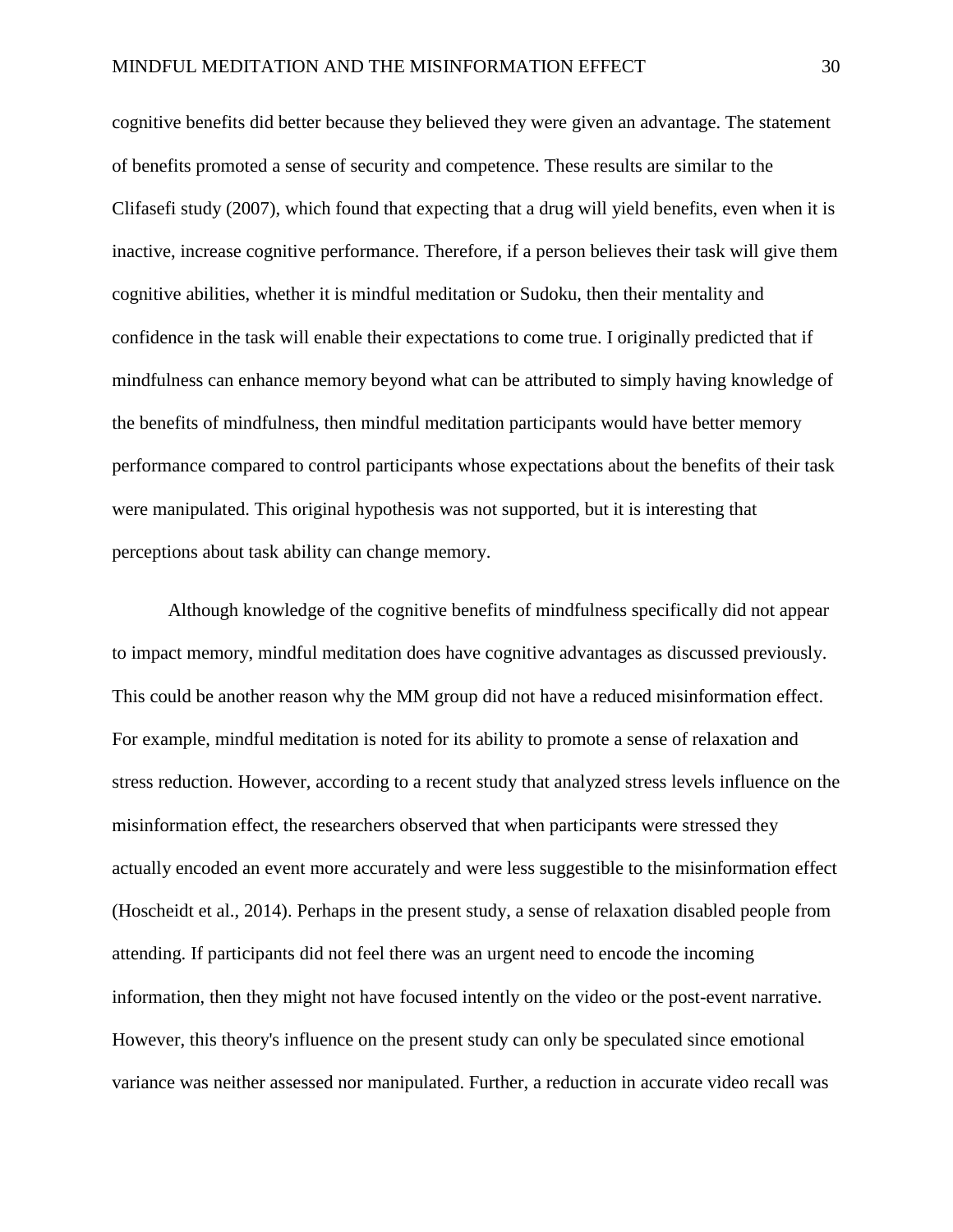not observed in the MM group, so more research is needed to determined exactly how this brief mindfulness exercise may impaction attention and encoding to a witnessed event.

When considering the present study, it is important to keep in mind that participants completed only three minutes of guided mindful meditation. Perhaps in order to obtain mindful meditation's cognitive benefits, one must practice for longer durations. Many studies use longer mindfulness training programs. For example, Jha, Morrisson, Dainer-Dest, Parker, Rostrup, Stanley (2010) researched the effects mindful meditation had on a military cohort by instilling an eight-week meditation program. Another study looking at the positive impact meditation had on GRE scores the researchers had participants practicing meditation for a 2-week period (Mrazek et al., 2013). Even in Bonamo et al., (2014), encoding benefits were observed after participants either meditated for a brief 20 or 45 minute session. Collectively, these studies suggested that longer meditation intervals can more effectively improve emotional regulation and enhance longer-term memory processing compared to brief sessions (Bonamo et al., 2014; Jha et al., 2010; Mrazek et al., 2013). It may be that in order to receive encoding benefits and better memory performance, one must train the brain. This idea is reinforced in Lloyd et al (2016). They found that a brief three-minute meditation task, similar to the one used in the present study, had no impact on encoding of word lists and only a small benefit when the mindful meditation task was placed prior to retrieval on a later memory test.

The present study was limited in a few areas. First, it was limited by its lack of diversity. All participants were undergraduate students at Assumption College. Therefore, there was no significant variation in age. Additionally, it was difficult to control how participants responded to the meditation task. Since individuals were doing this experiment for extra credit, but were not being graded on performance, they may have had little motivation or incentive to take the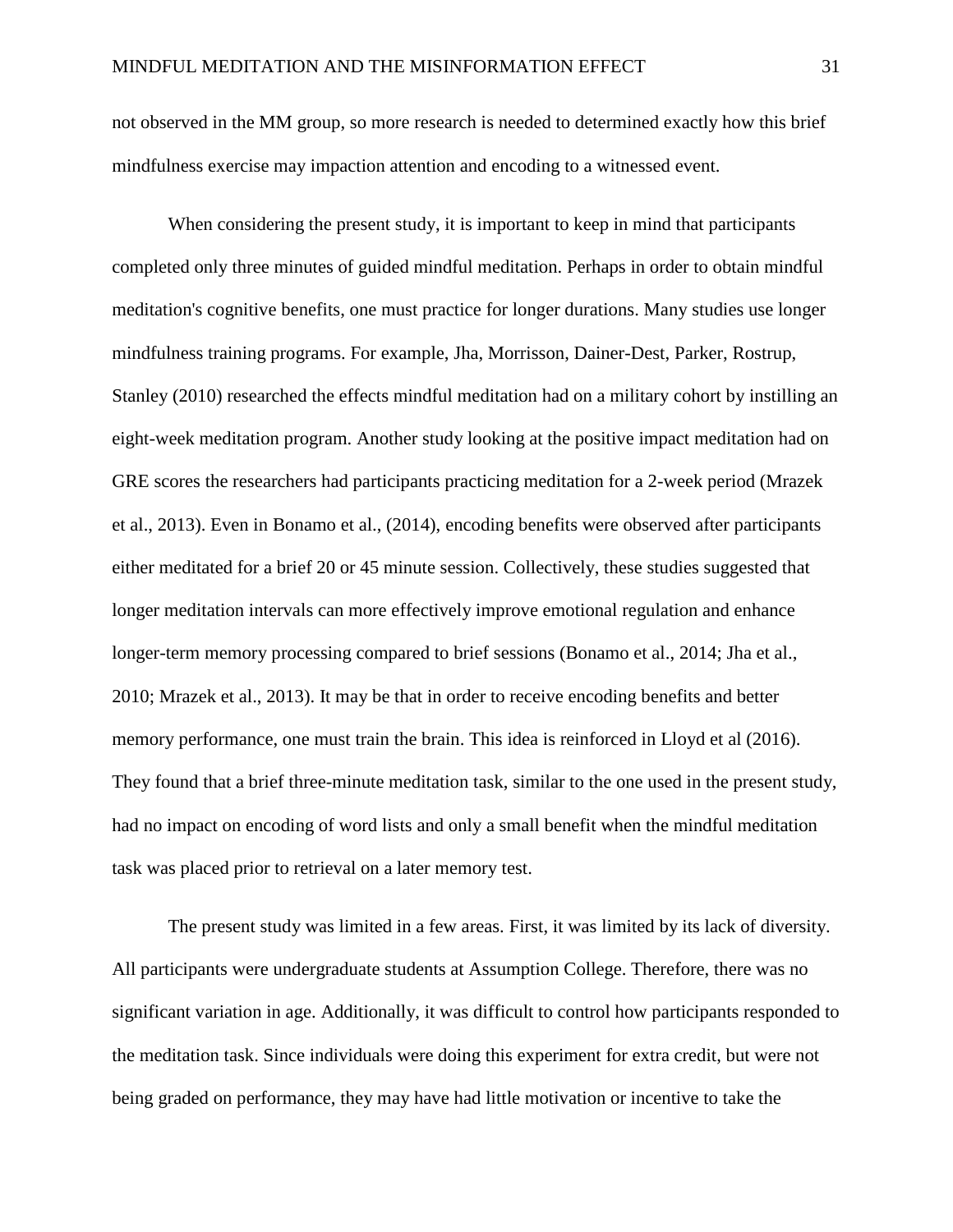meditation task seriously. Finally, the present study was limited by time. Since the participants were students, they had other obligations such as class assignments, sport commitments, or other extracurricular activities. Therefore, the meditation task had to be brief and could not extend beyond one session for practical reasons.

Despite a few limitations, the present study yielded interesting results that have sparked further inquiry. For example, it would be interesting to see how mindfulness would impact memory if placed prior to retrieval, rather than before encoding, as in Lloyd's et al.'s (2016) study. While Lloyd et al. used a different false memory methodology, it would be important to see how the results would translate in the misinformation effect paradigm. Aside from placing the mindful meditation task prior to retrieval, it would also be interesting to expand the meditation task. Similar to Mrazek et al.'s (2013) study with mindful meditation and GRE scores, perhaps a one or two week meditation program could yield different results. For instance, participants may have an improved attention, WMC, reduced emotional variance, and other cognitive benefits after doing a longer training session. In conjunction with a longer meditation task, the experiment could directly assess the cognitive benefits known to reduce the misinformation effect *(*e.g., *attention, working memory capacity, emotional variance, sleep).* In such a study, it would be easier to pinpoint what cognitive benefit mindful meditation is influencing the most and how that correlates to the misinformation effect.

Even though the misinformation effect as been studied for over three decades, there is a deficit in understanding the relationship between the misinformation effect and mindful meditation. Although the mindful meditation group's performance did not support the original hypothesis, there are still many cognitive benefits to mindful meditation that have been confirmed by other studies (Chambers, Lo, & Allen, 2007, Chiesa, Calati, & Serretti,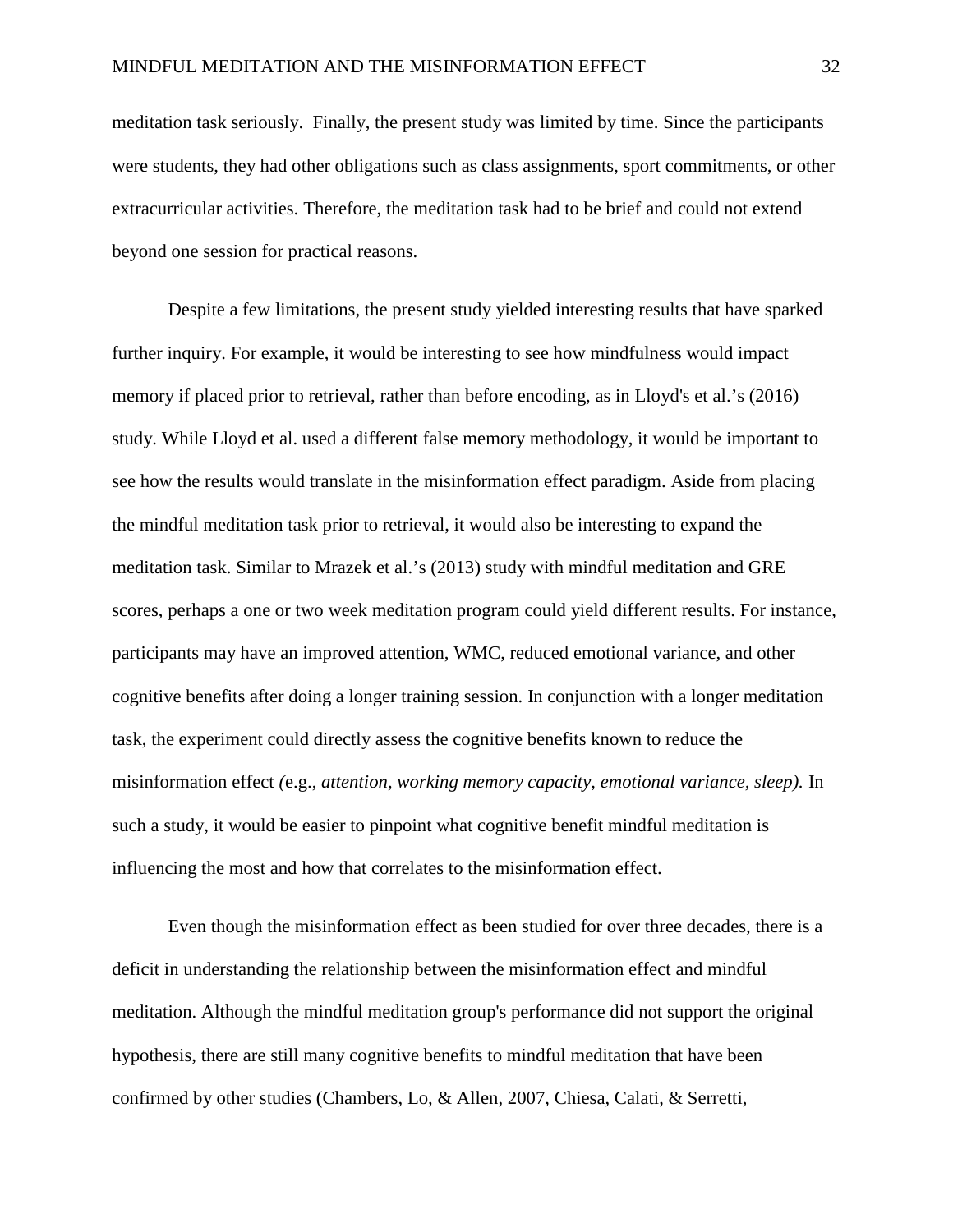2010;Mrazek et al., 2015; Zeidan et al., 2010;). Therefore, expanding knowledge on what triggers the misinformation effect, factors that reduce it, and mindful meditation's impact on the brain, can positively impact not only the criminal justice system, but other aspects of life. People are not just susceptible to the misinformation effect in an eyewitness situation. Rather, the inability to remember accurate details due to misleading information occurs on academic tests, during interpersonal relationships, and at one's place of employment. Thus, to protect innocent lives from incarceration and to improve the general population's cognitive abilities, researchers should aim to find a simple and easy tasks that can reduce the misinformation effect. Mindful meditation was one task that could easily be applied to people's lives, but there are possibly other meditation techniques that could be researched.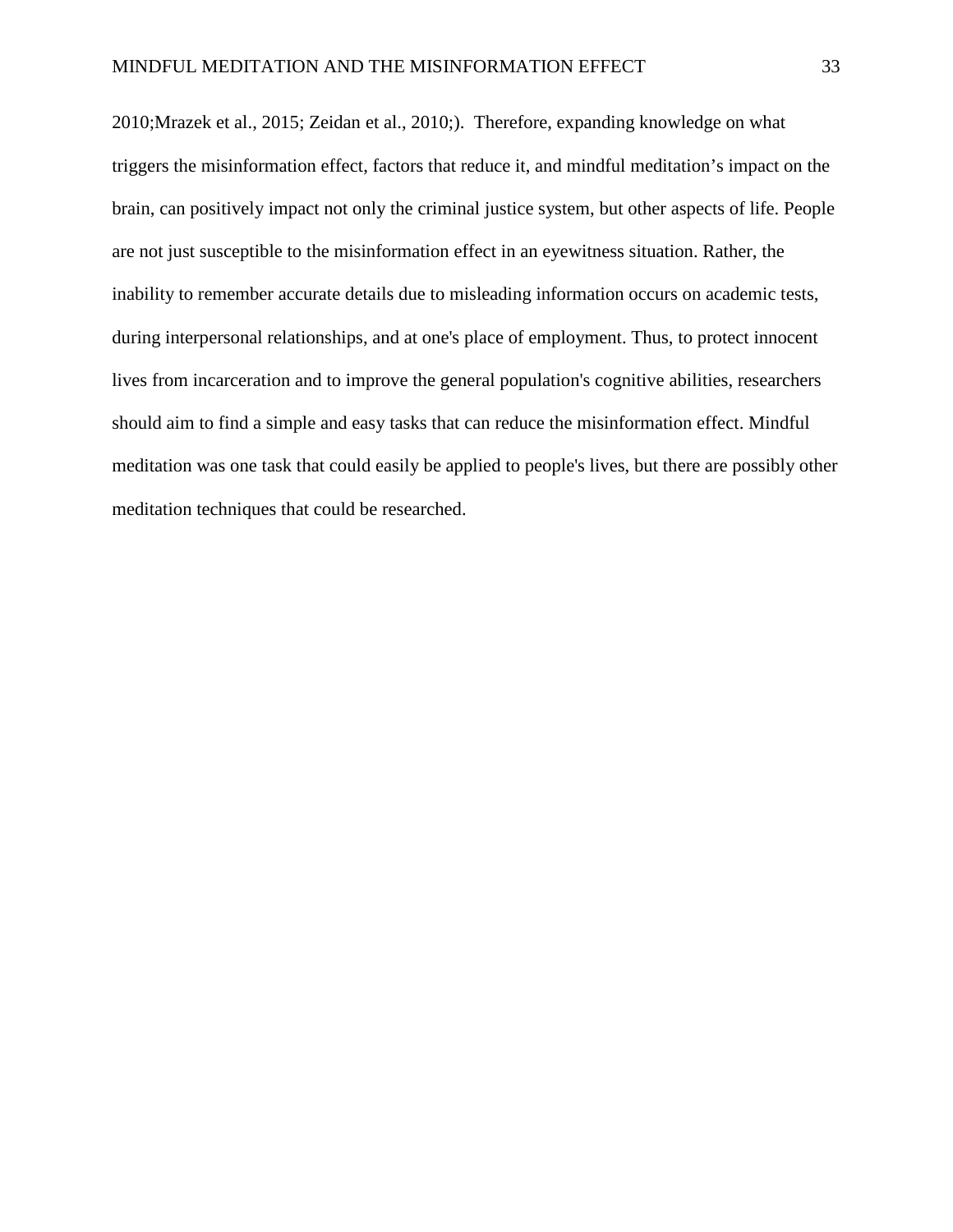# *Mean Proportion of Video Details Recalled Correctly on the Final Test in Experiment 1 as a Function of Item Type, Testing Group, and Benefits (standard error in parentheses).*

|                               | Consistent | Neutral   | Misleading |  |
|-------------------------------|------------|-----------|------------|--|
| <b>Meditation/No Benefits</b> | .79(0.03)  | .57(0.03) | .46(.03)   |  |
| <b>Meditation</b> / Benefits  | .74(.03)   | .51(.03)  | .45(.03)   |  |
| No Meditation/No Benefits     | .74(.03)   | .55(.03)  | .40(0.03)  |  |
| No Meditation/Benefits        | .78(.03)   | .52(.03)  | .45(.03)   |  |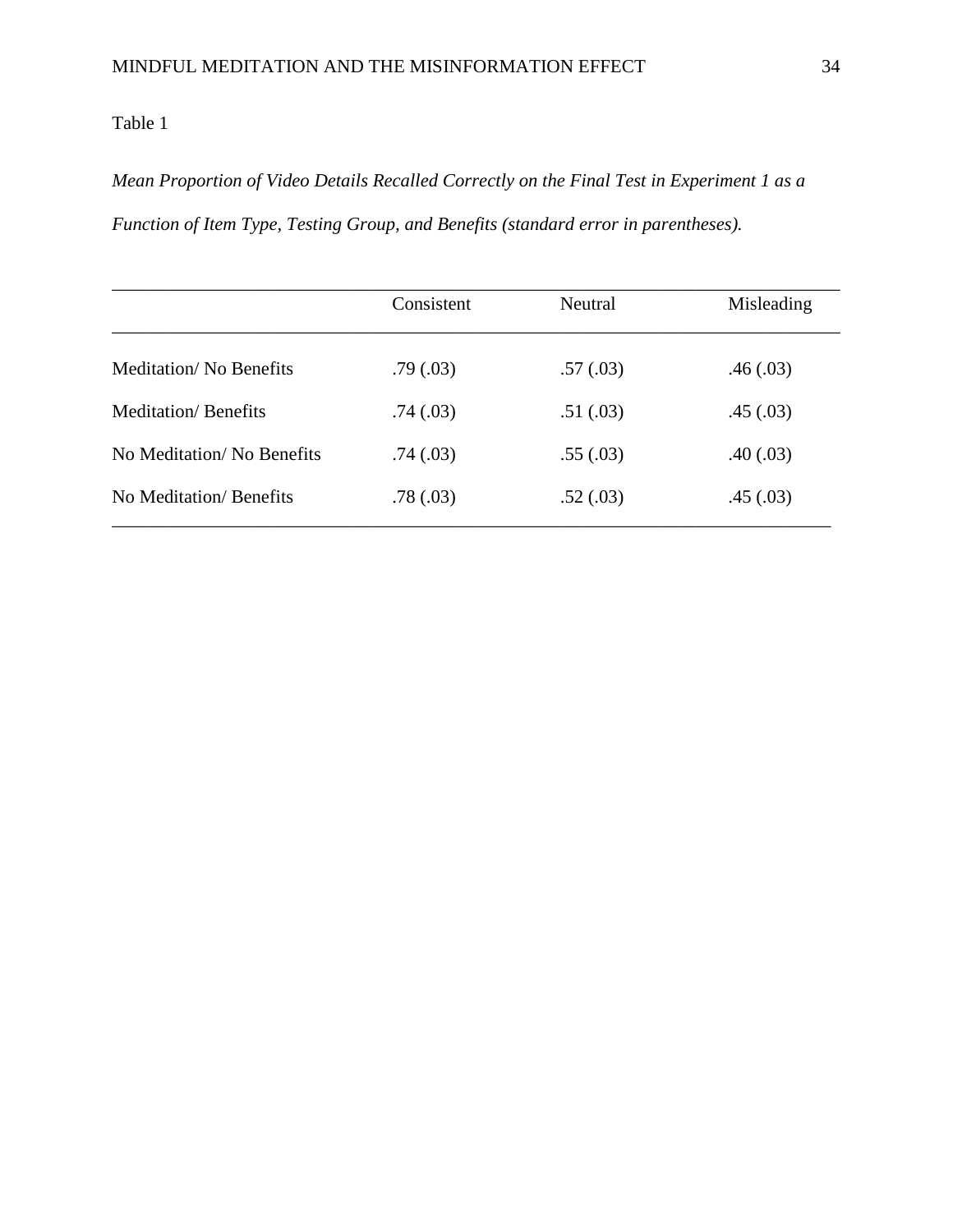*Mean Proportions of Misleading Reports on the Final Test as a Function of Item Type, Testing Group, and Benefits (Standard Error in Parentheses).* 

|                               | Consistent | Neutral   | Misleading |  |
|-------------------------------|------------|-----------|------------|--|
| <b>Meditation/No Benefits</b> | .04(.01)   | .07(0.01) | .37(.03)   |  |
| <b>Meditation/ Benefits</b>   | .04(.01)   | .11(.01)  | .32(.03)   |  |
| No Meditation/No Benefits     | .06(.01)   | .11(.01)  | .42(.03)   |  |
| No Meditation/ Benefits       | .04(.01)   | .09(0.01) | .35(.03)   |  |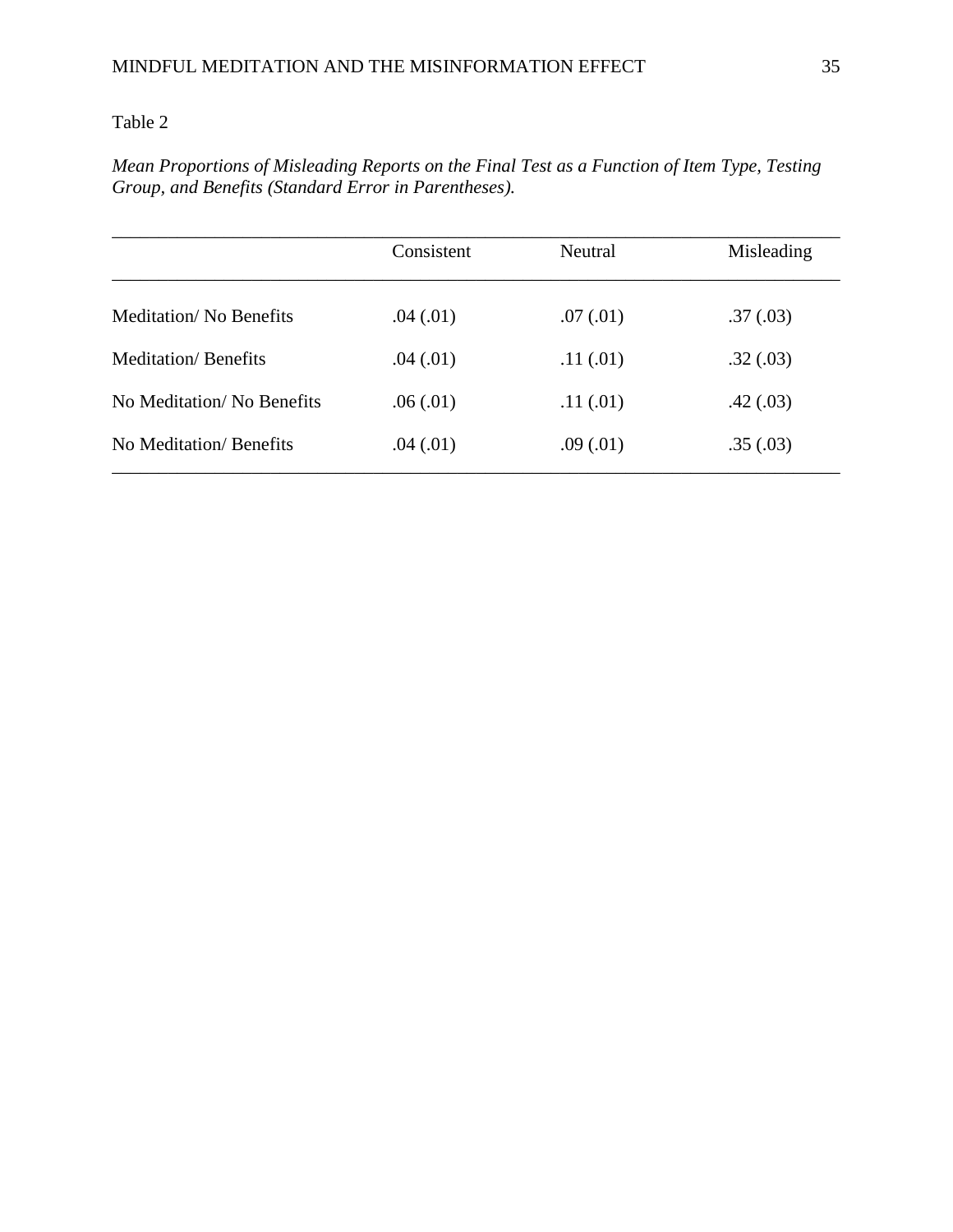# *Correlations Between Mindfulness and Memory on Misleading Trials in Mindfulness Group*

| Measure                                                          | 2       | 3      | $\overline{4}$ | 5       |
|------------------------------------------------------------------|---------|--------|----------------|---------|
| 1. Curiosity                                                     | $.57**$ | $-.20$ | $-.07$         | $-.05$  |
| 2. Decentering                                                   |         | $-.21$ | $-.25*$        | $.25*$  |
| 3. Discrepancy Recollection                                      |         | --     | .01            | .08     |
| 4. Inaccurate Recall of Misleading Detail                        |         |        |                | $-46**$ |
| 5. Accurate Recall of Video Detail<br>** $p < .01$ , * $p < .05$ |         |        |                | $- -$   |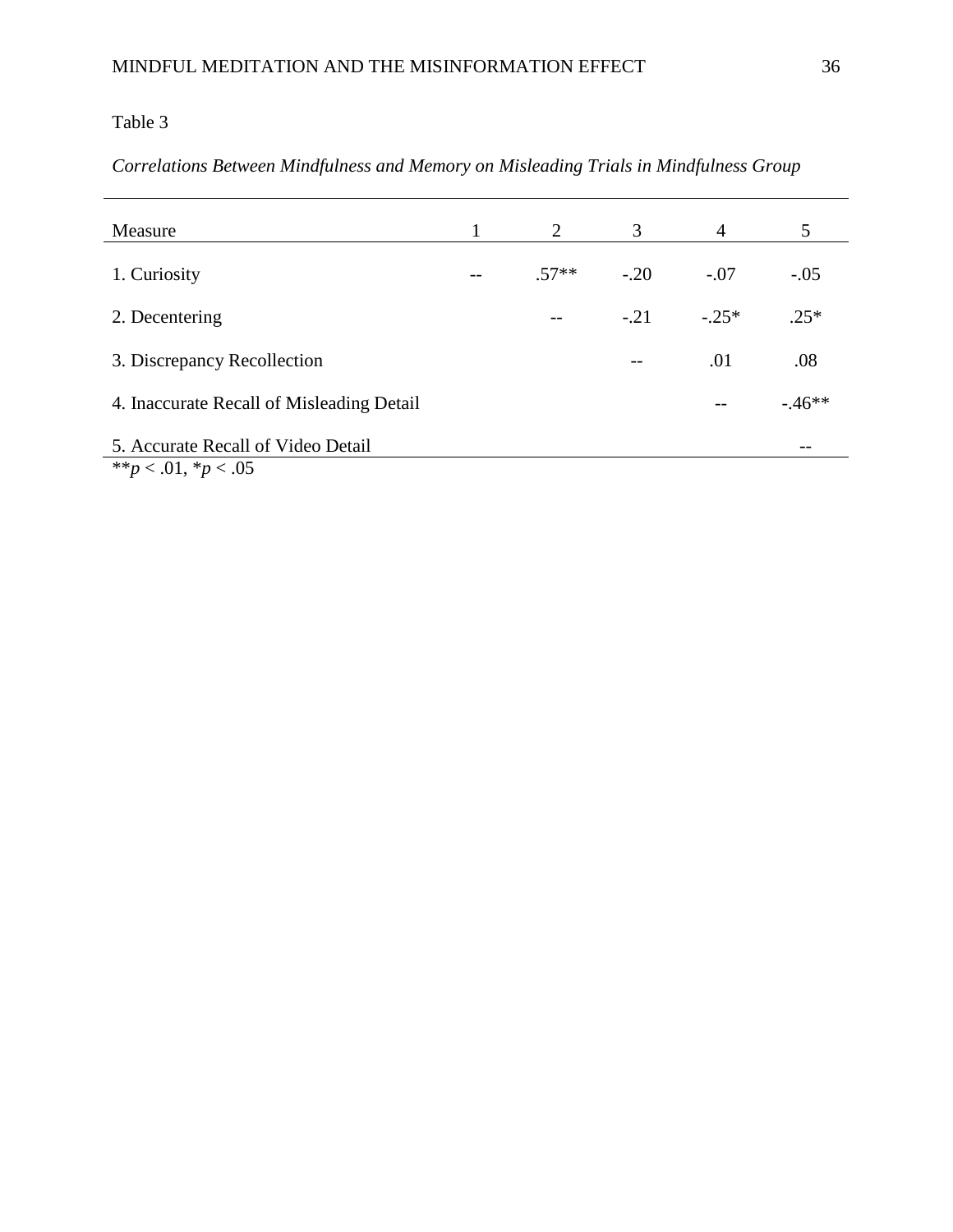*Correlations Between Mindfulness and Memory on Misleading Trials in Control Group*

| Measure                                                          | 2       | 3     | $\overline{4}$ | 5        |
|------------------------------------------------------------------|---------|-------|----------------|----------|
| 1. Curiosity                                                     | $.59**$ | .02   | $-.11$         | .04      |
| 2. Decentering                                                   | --      | .20   | .06            | $-.09$   |
| 3. Discrepancy Recollection                                      |         | $- -$ | $-.07$         | .15      |
| 4. Inaccurate Recall of Misleading Detail                        |         |       |                | $-.55**$ |
| 5. Accurate Recall of Video Detail<br>** $p < .01$ , * $p < .05$ |         |       |                | --       |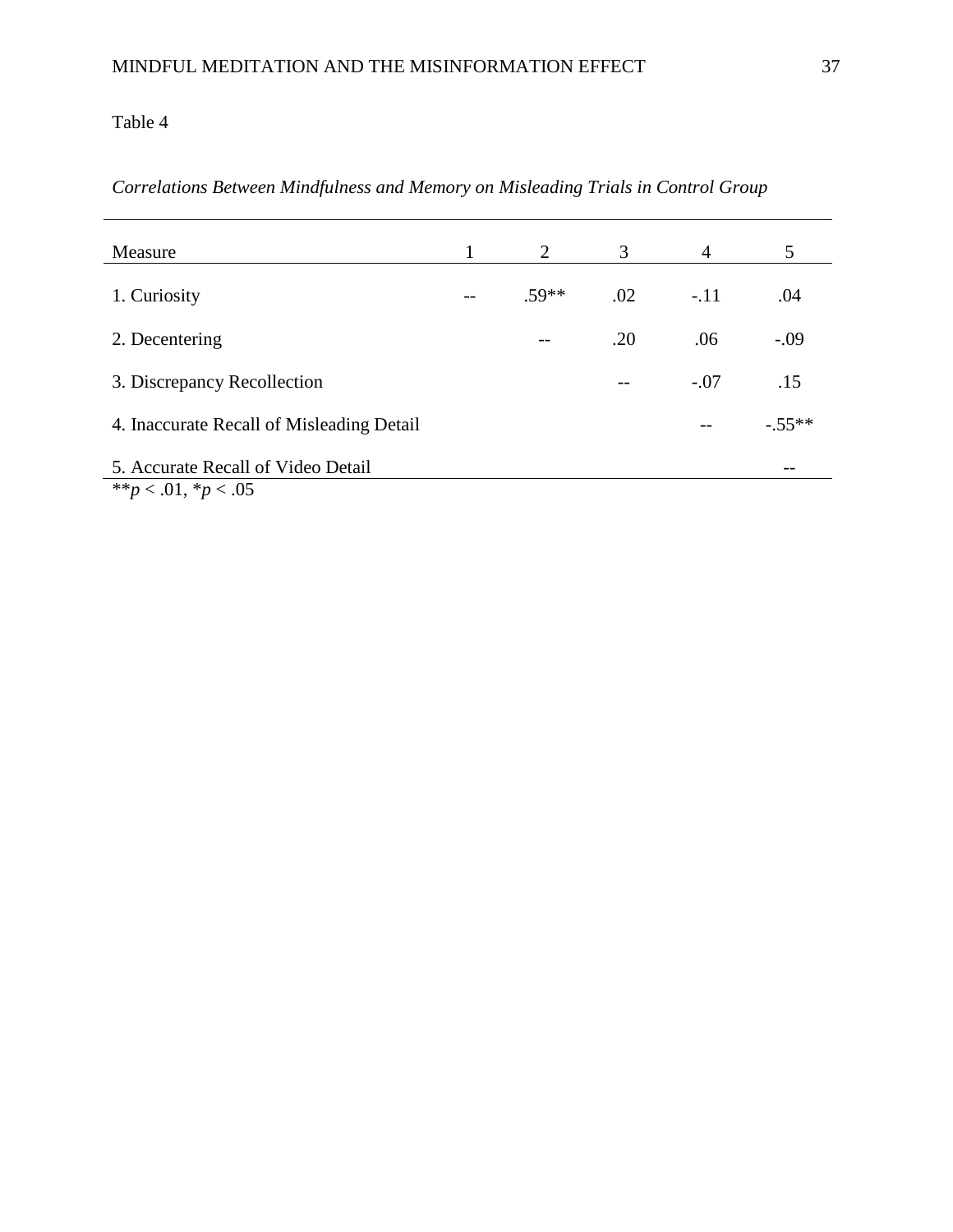

*Figure 1*. Mean proportion of recollected discrepancies between video and narrative reported as a function of item type, testing group, and benefits.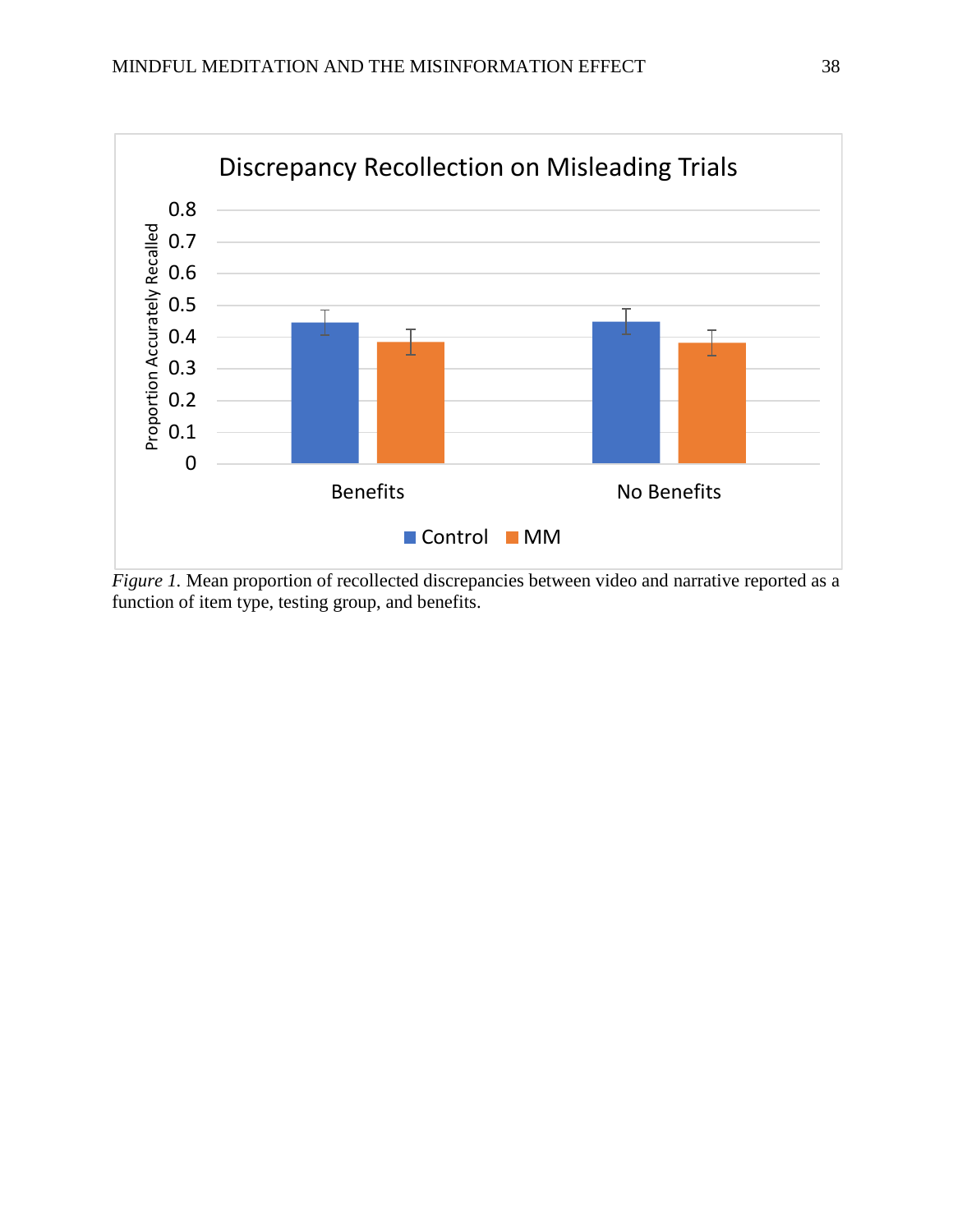

*Figure 1.* Mean Toronto Mindfulness Scale scores as a function of group.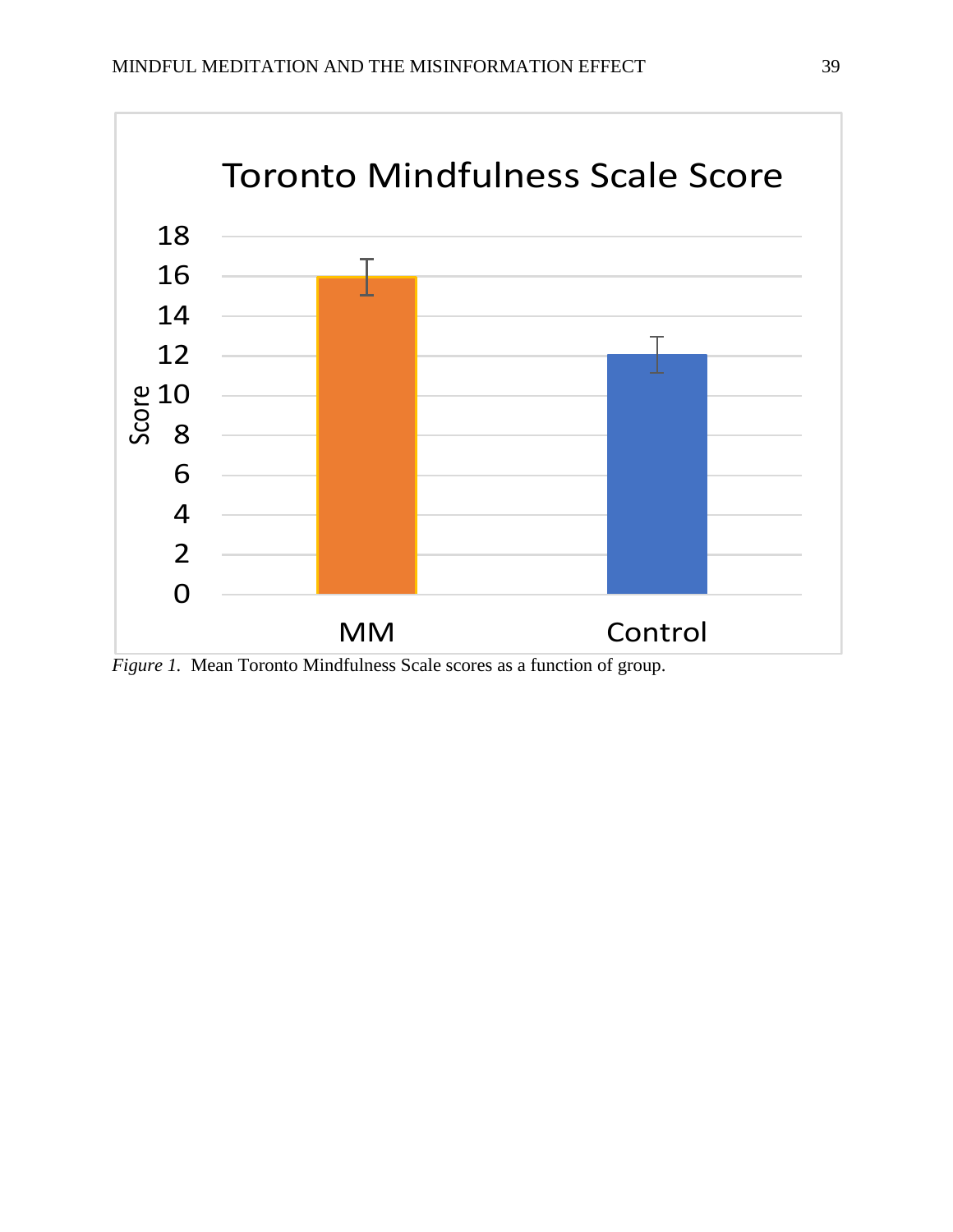# **Appendix A**

## **Sudoku Rules:**

Each puzzle consists of a 6x6 grid containing given clues in various places. The object is to fill all empty squares so that the numbers 1 to 6 (for 6x6 puzzles) appear exactly once in each row, column and box (Conceptis Puzzles, 2016).

# *Example of 6X6 Sudoku*

|   |                |               | $\,6$          |                                                |
|---|----------------|---------------|----------------|------------------------------------------------|
| 6 | $\overline{4}$ |               |                |                                                |
|   | $\overline{c}$ |               |                |                                                |
|   |                |               |                |                                                |
|   |                | $\frac{5}{6}$ | $\overline{3}$ |                                                |
| 5 | 6              |               |                | (c) Daily Sudoku Ltd 2006. All rights reserved |

Picture courteous of Google Images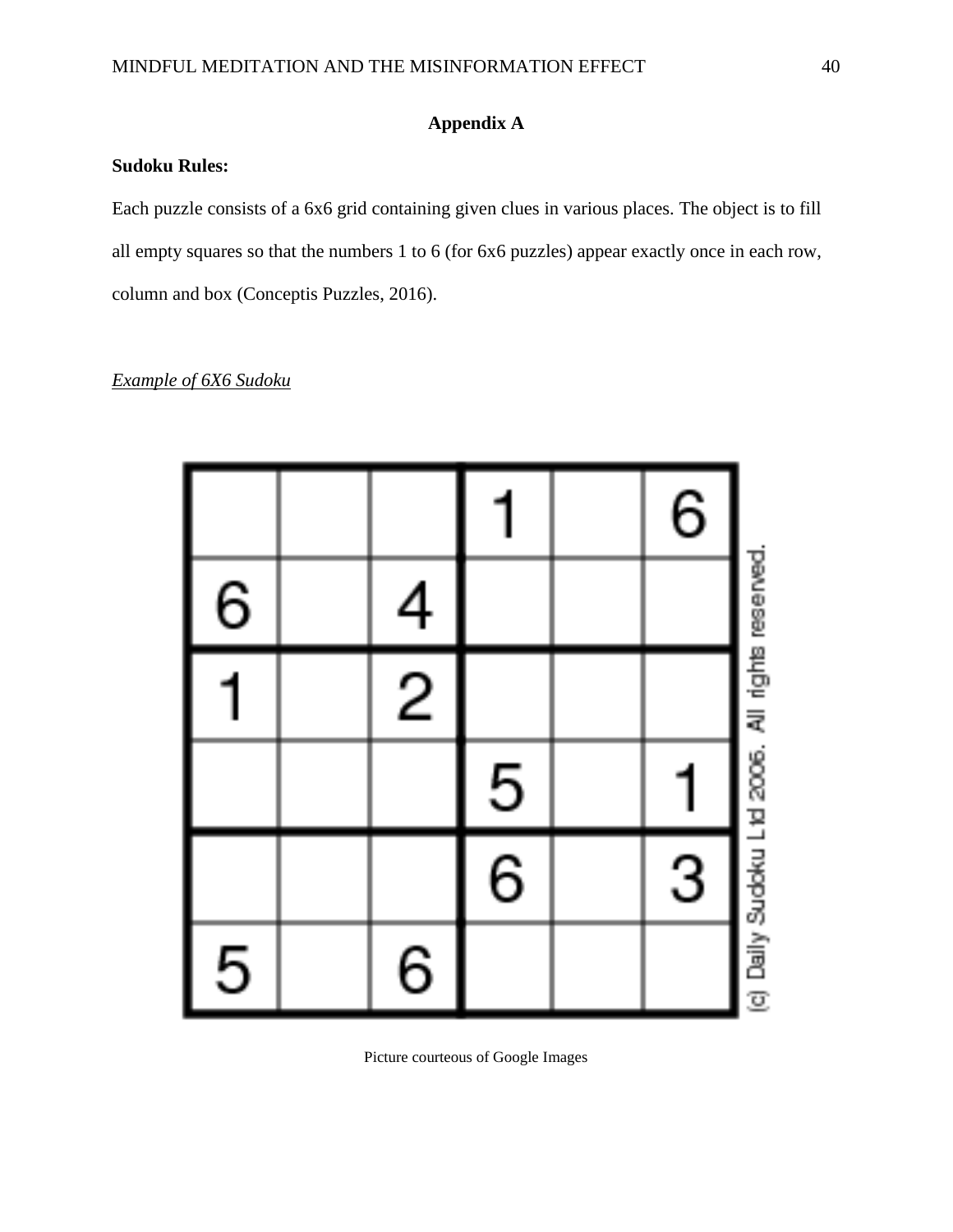# **Appendix B**

# **Toronto Mindfulness Scale**

| Instructions: We are interested in what you just                                                                                                                  | <b>Not</b>     | $\mathbf{A}$ | Moderately     | Quite | Very           |
|-------------------------------------------------------------------------------------------------------------------------------------------------------------------|----------------|--------------|----------------|-------|----------------|
| experienced. Below is a list of things that people<br>sometimes experience. Please read each statement.<br>Next to each statement are five choices: "not at all," | at<br>all      | little       |                | a bit | much           |
| "a little," "moderately," "quite a bit," and "very                                                                                                                |                |              |                |       |                |
| much." Please indicate the extent to which you agree                                                                                                              |                |              |                |       |                |
| with each statement. In other words, how well does                                                                                                                |                |              |                |       |                |
| the statement describe what you just experienced, just<br>now?                                                                                                    |                |              |                |       |                |
| 1. I experienced myself as separate from my                                                                                                                       | $\overline{0}$ | 1            | $\overline{2}$ | 3     | 4              |
| changing thoughts and feelings.                                                                                                                                   |                |              |                |       |                |
| 2. I was more concerned with being open to my                                                                                                                     | $\overline{0}$ | $\mathbf{1}$ | $\overline{2}$ | 3     | 4              |
| experiences than controlling or changing them.                                                                                                                    |                |              |                |       |                |
| 3. I was curious about what I might learn about                                                                                                                   | $\overline{0}$ | $\mathbf{1}$ | $\overline{2}$ | 3     | 4              |
| myself by taking notice of how I react to certain                                                                                                                 |                |              |                |       |                |
| thoughts, feelings or sensations.                                                                                                                                 |                |              |                |       |                |
| 4. I experienced my thoughts more as events in my                                                                                                                 | $\overline{0}$ | $\mathbf{1}$ | $\overline{2}$ | 3     | $\overline{4}$ |
| mind than as a necessarily accurate reflection of the                                                                                                             |                |              |                |       |                |
| way things 'really' are.                                                                                                                                          |                |              |                |       |                |
| 5. I was curious to see what my mind was up to from                                                                                                               | $\overline{0}$ | $\mathbf{1}$ | $\overline{2}$ | 3     | $\overline{4}$ |
| moment to moment.                                                                                                                                                 |                |              |                |       |                |
| 6. I was curious about each of the thoughts and                                                                                                                   | $\overline{0}$ | $\mathbf{1}$ | $\overline{2}$ | 3     | $\overline{4}$ |
| feelings that I was having.                                                                                                                                       |                |              |                |       |                |
| 7. I was receptive to observing unpleasant thoughts                                                                                                               | $\overline{0}$ | $\mathbf{1}$ | $\overline{2}$ | 3     | $\overline{4}$ |
| and feelings without interfering with them.                                                                                                                       |                |              |                |       |                |
|                                                                                                                                                                   |                |              |                |       |                |
| 8. I was more invested in just watching my<br>experiences as they arose, than in figuring out what                                                                | $\theta$       | 1            | 2              | 3     | 4              |
| they could mean.                                                                                                                                                  |                |              |                |       |                |
| 9. I approached each experience by trying to accept it,                                                                                                           | $\theta$       | $\mathbf{1}$ | $\overline{2}$ | 3     | $\overline{4}$ |
| no matter whether it was pleasant or unpleasant.                                                                                                                  |                |              |                |       |                |
| 10. I remained curious about the nature of each                                                                                                                   | $\overline{0}$ | $\mathbf{1}$ | $\overline{2}$ | 3     | $\overline{4}$ |
| experience as it arose.                                                                                                                                           |                |              |                |       |                |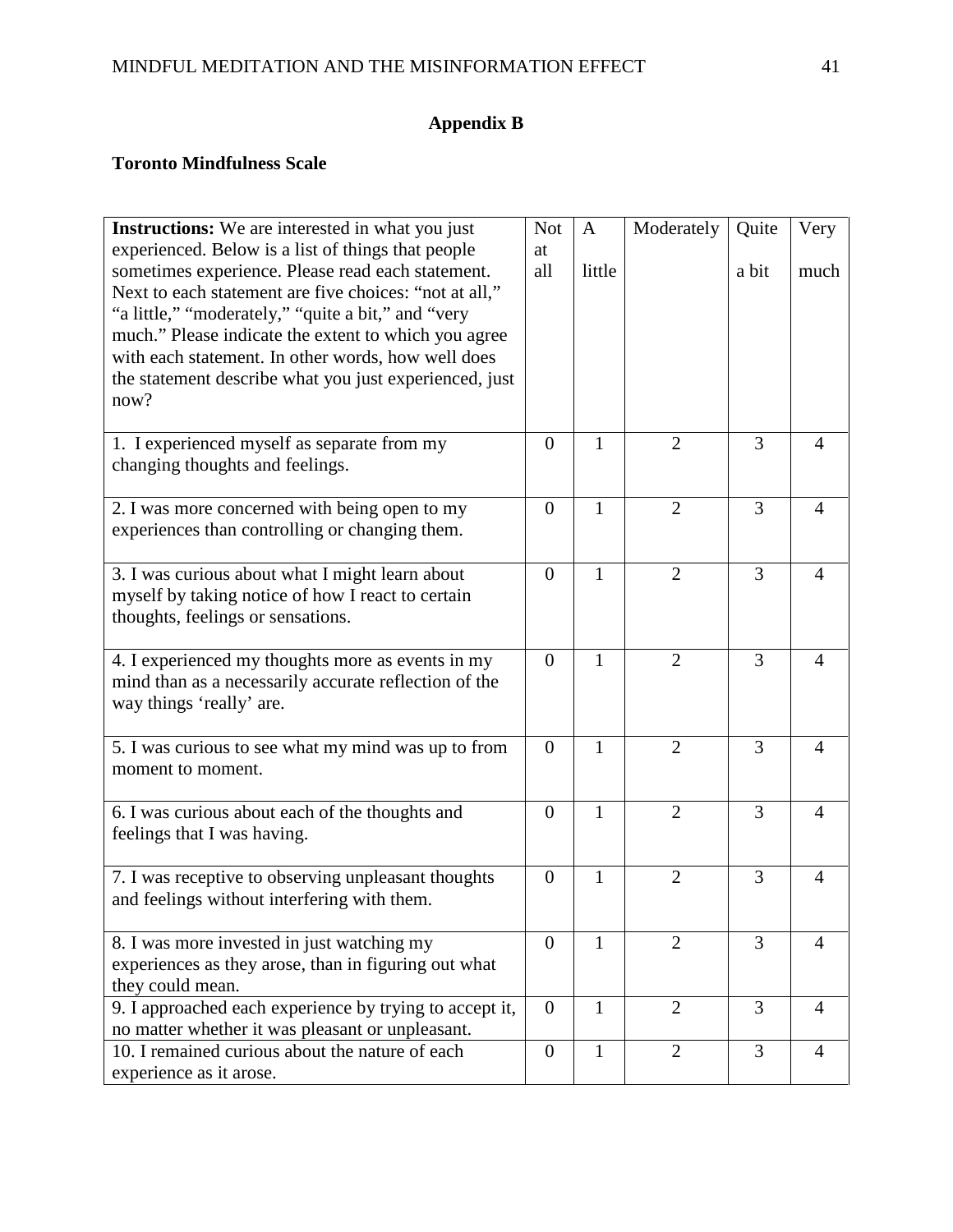| 11. I was aware of my thoughts and feelings without    |  |  |  |
|--------------------------------------------------------|--|--|--|
| over-identifying with them.                            |  |  |  |
| 12. I was curious about my reactions to things.        |  |  |  |
|                                                        |  |  |  |
| 13. I was curious about what I might learn about       |  |  |  |
| myself by just taking notice of what my attention gets |  |  |  |
| drawn to.                                              |  |  |  |

Scoring: Key: All items were written in the positively keyed direction, so no reverse scoring of items is required.

Curiosity score: The following items are summed: 3, 5, 6, 10, 12, 13 Decentering score: The following items are summed: 1, 2, 4, 7, 8, 9, 11

(Lau et al., 2006)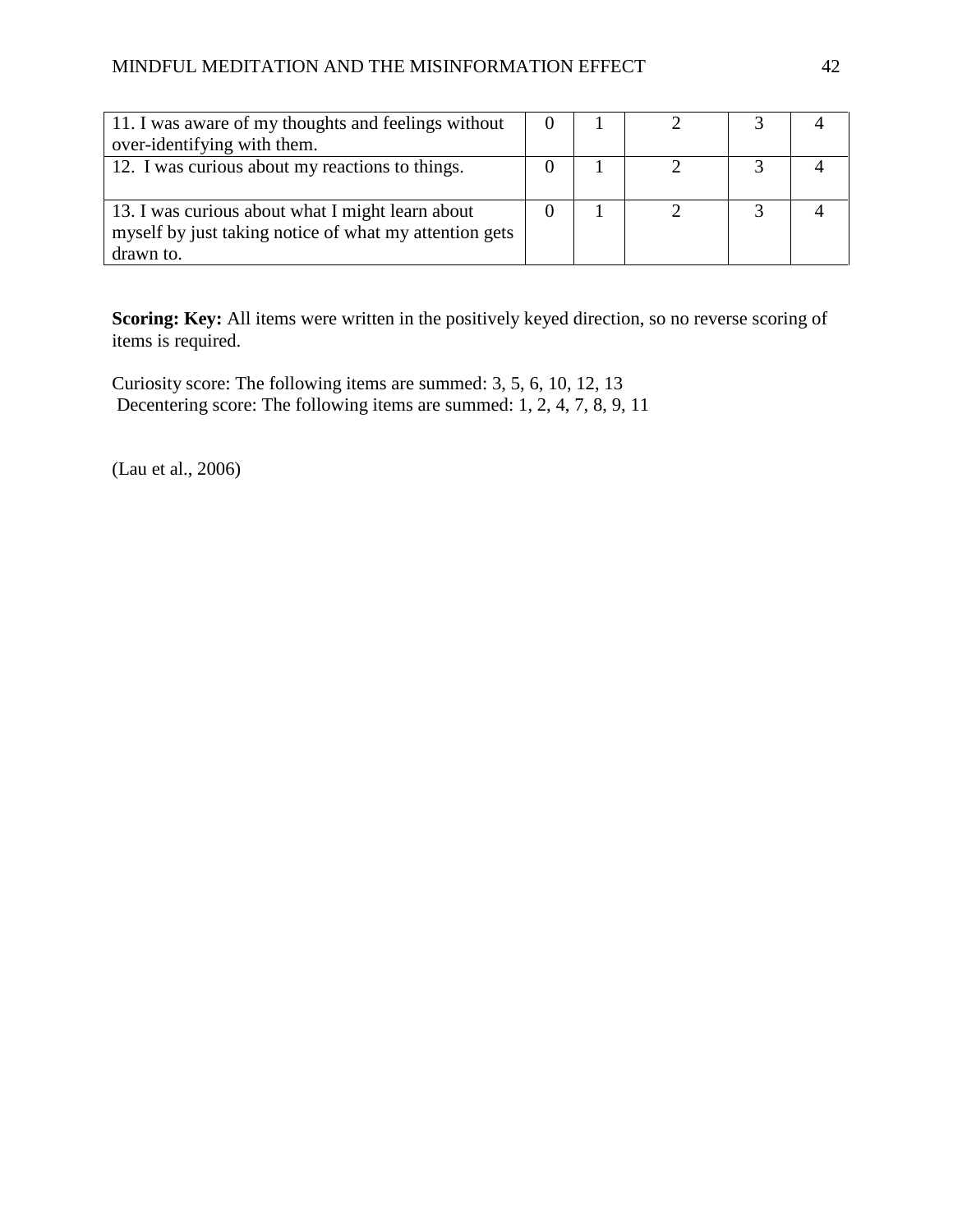## **Appendix C**

### **Post-event Narrative: Rififi Narrative Transcript**

| <b>Misleading</b> |
|-------------------|
| <b>Neutral</b>    |
| Consistent        |

A man opens the door to a hotel. The sign next to the door reads concierge. A gloved hand holds a rag over the man's face. A woman follows downstairs, and a gloved hand reaches out for her. The man and woman are blindfolded and gagged. The couple is brought upstairs and ushered into a dark room. Two assailants tie the couple to the chairs with neckties they found hanging in an armoire. One of the assailants takes (a blanket, something, a curtain) to hang for privacy. Another assailant finishes tying the woman's ankles to the chair. As he is doing so, one of the assailants puts a pillow behind the woman's head. He does not put one behind the man's head. The assailants then change into different shoes. Assailant D sits down and puts on a pair of (white, different, black) shoes. Assailant A looks outside and sees a truck drive around the corner and continue up the street. One man turns on the lights revealing four assailants, one is tall and blonde, one is balding, one has a moustache, and one has dark hair and is clean shaven. They take off their coats and scarfs.. The men begin moving furniture. One man moves (a vase, something, a bowl) off the piano. Another assailant lines up the shoes they all changed out of One of the men gestures over to the piano. He needs assistance to complete a task. To reveal the wooden floor beneath, (three, some, two) assailants roll a carpet back. One of the men slides a case of tools over to the others. Man D points to the ceiling and then taps the floors with this foot. One assailant tightens the handle on a crowbar. The others then take the rest of the tools out of the case. Revealed at the bottom of the case is a (rope, item, towel). One assailant rests a sledge hammer against the side of the case. Another man lays a sock next to the sledge hammer. Assailant B begins removing the wooden tiling with a crowbar. Man A gets up to light a cigarette with (matches, something, a lighter). After the wooden tiling has been completely removed from a section of the floor, Assailant B uses a mallet and chisel to break the concrete under the floor.

Assailant A checks his notebook, turns out the lights, and looks out the window.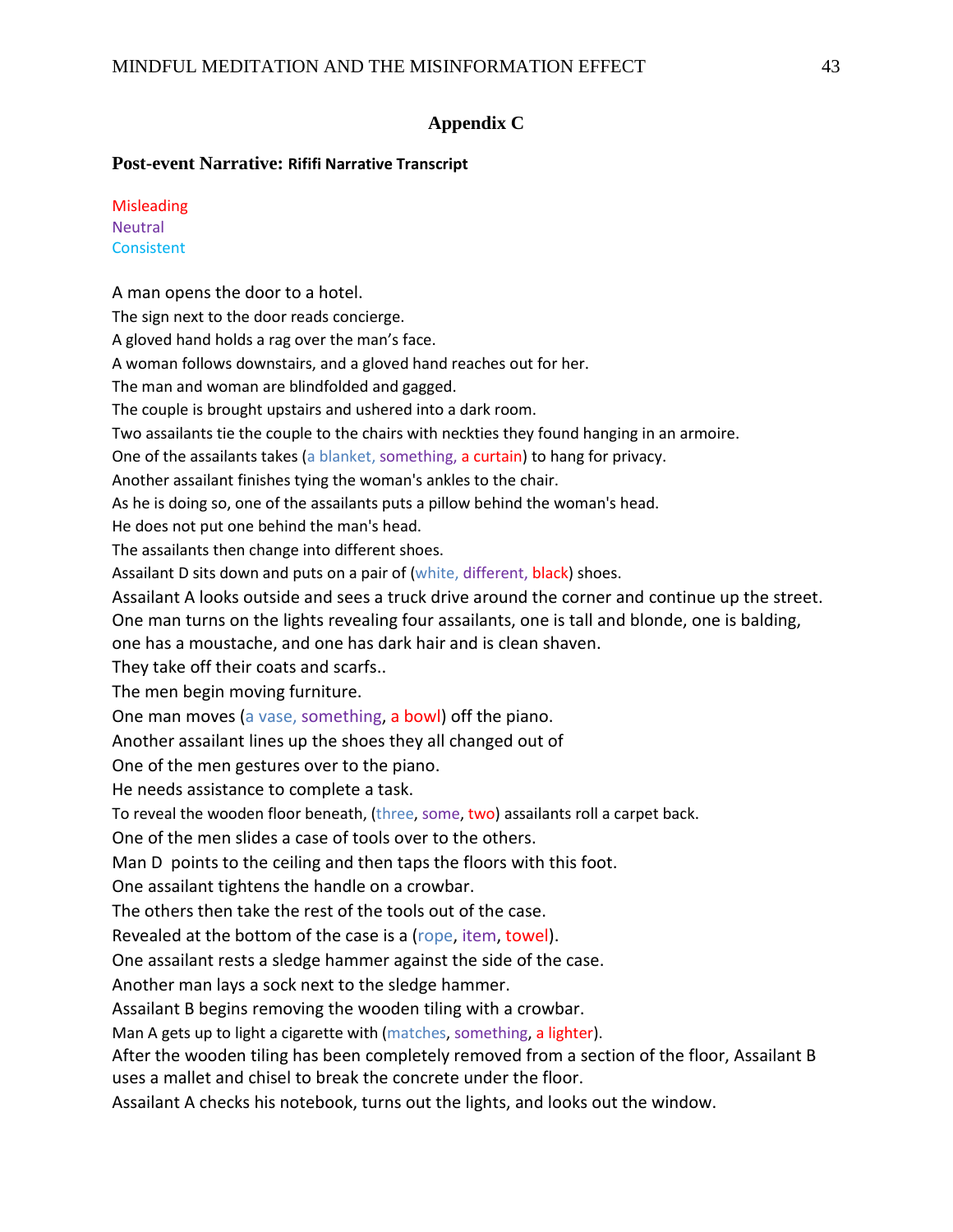He sees a police officer stick a note to a building across the street.

Once the officer passes, he motions for the lights to be turned back on and the men continue working on the floor.

To see if it will billow up, Man A places (a tissue, something, a paper) over the hole.

The men look at each other and smile.

This means they have broken through to the floor below them.

The men then work on widening the hole so they may descend through it.

They use a rope to secure a (umbrella, item, bucket) to catch falling debris.

The men pull out large pieces of fallen debris by hand.

This procedure takes quite some time.

Man A checks the time.

When the hole is large enough Assailant B collapses on a (chair, item, stool) clearly fatigued.

Man D begins gathering up the tools.

He starts to put them back into the tool case.

Assailant C comes over to assist the fatigued digger.

He offers Assailant B (a drink, something, a cigar).

Meanwhile, Man A prepares to descend to the level below.

He hangs a canister around his neck.

Man C turns on another light so everyone can see better.

Man A climbs down with a canister around his neck and lands safely (on the table, floor).

He takes a look around.

He then walks through the doorway to another room.

Once he is in the room he immediately approaches an alarm on the wall.

As he works on deactivating the alarm, he lights the space (with a flashlight, lamp).

The light source is placed on top of a filing cabinet drawer.

He moves another filing cabinet out of the way and places the nozzle of the canister in the alarm.

He sprays foam from the canister into the alarm, muffling it.

Immediately after spraying the substance, the assailant hits the side of the alarm with a (fist, something, hammer).

He opens the case to the alarm.

The alarm is ringing, but the sound is muffled by the phone.

Once the alarm is deactivated, Man A walks back over to the hole he climbed down and motions for the rest of the men to descend.

After the second man descends, an (suitcase, item, duffel bag) is lowered through the hole.

The final two assailants descend through the hole.

The men begin to assemble the tools.

They all walk over to a safe which is up against a wall.

From the wall above the safe, Man D removes a (picture frame, something, clock).

Before doing so he must clear some things off of the top of the safe.

They are books of some sort.

After the top of the safe is clear, Man B walks over to the safe.

Man B then climbs onto the safe (with assistance from the others, using a step ladder).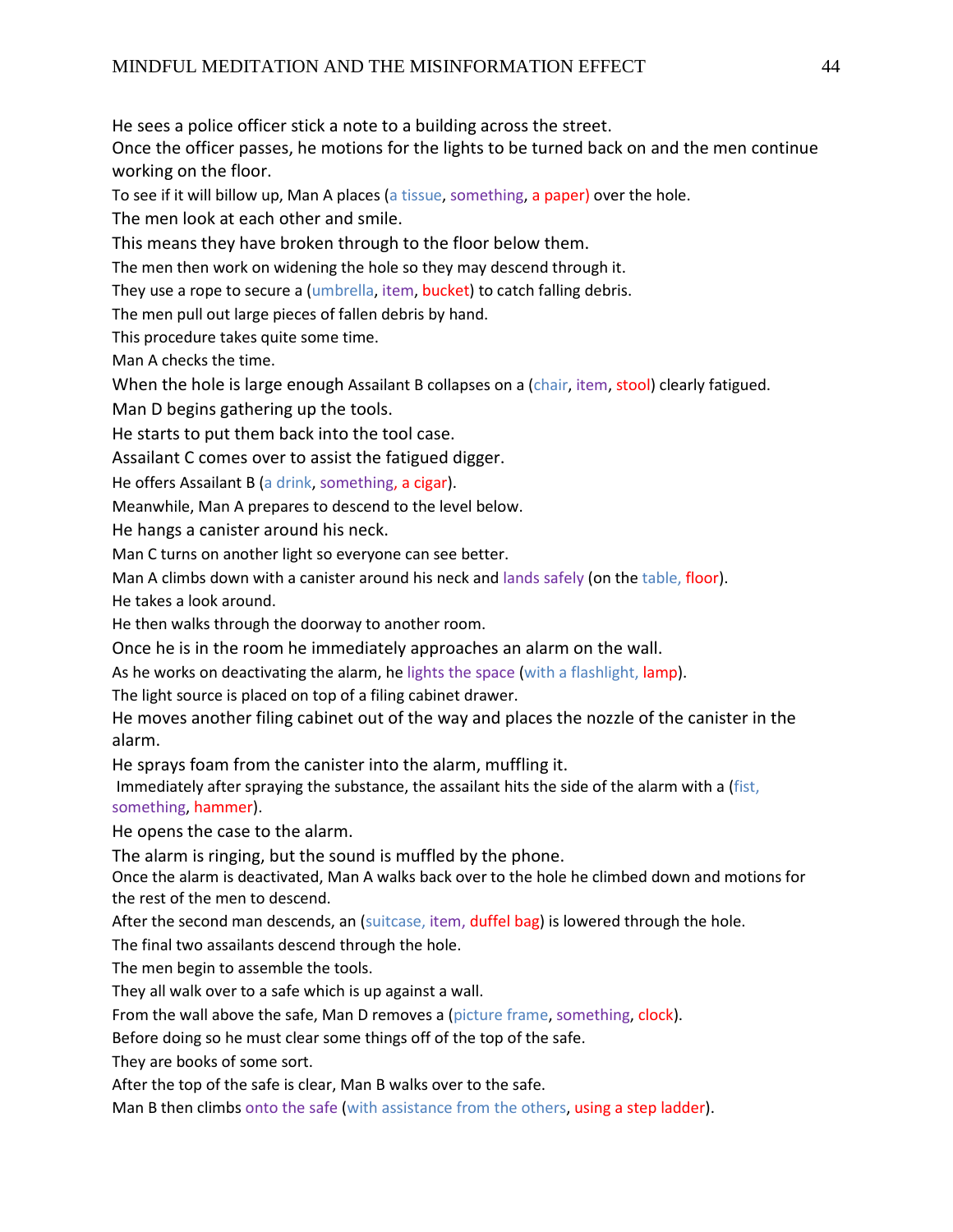Another man hands him a crowbar and he begins to pry the safe from the wall. When it is loose, he hops down from the safe. The men then lower the safe. To support the safe, they lower it onto a (wooden block, item, crate) that one man is holding. Once the safe is lowered to the first level, the men are relieved. One assailant climbs beneath the safe. He uses his back as a support to hold the safe up. The man beneath the safe is wearing a (Watch, something, a bracelet around his wrist. The safe is finally lowered safely to an angle close to the ground. Man D climbs over the safe to get a better angle. He examines the back side of the safe. Man D marks the spots that he will drill with a (white pencil, item, chalk). He then uses the mallet and chisel to further mark the safe. He places the drill into one of the indentations and begins. To muffle the drill he ties a towel around the motor. He begins drilling while Man C drips a liquid substance onto the drill bit. The drill bit breaks, but it is quickly replaced with another. Meanwhile outside, a delivery man drives up the street. He man delivers flowers to a female shopkeeper. He tips his hat to her as he returns to his vehicle. As he returns to his vehicle, (a street washer, another vehicle, a mailman) drives around the corner. The scene then flashes back to the crime scene. The men are still attempting to penetrate the safe. The clock reads that it is almost 6:00am. Using additional tools, the assailants finally penetrate the safe. Outside, two officers are walking their bicycles down the street. After getting stuck in his bicycle, an officer tosses (a box, something, a newspaper) aside. It lands on the sidewalk. The officer turns to the other officer. He takes out a notebook and checks it. The officers' attention has been captured by a (car, something, man) in the alley. The officers walk toward the alley to check things out. Inside, the assailants have finished their heist and are climbing back up to the apartment above. One of the assailants is half way up, when he decides to climb back down. He walks back over to the area near the safe. From a drawer that holds valuables, he removes a (ring, piece of jewelry, necklace). He examines the piece carefully. He tosses the piece into his jacket pocket. He then pauses as if an idea has come to him suddenly. Before exiting, he tosses (an envelope, an item, his gloves) into the safe. The man then walks over to where they originally descended into the room. He jumps onto the table. He then grabs the rope and makes his escape.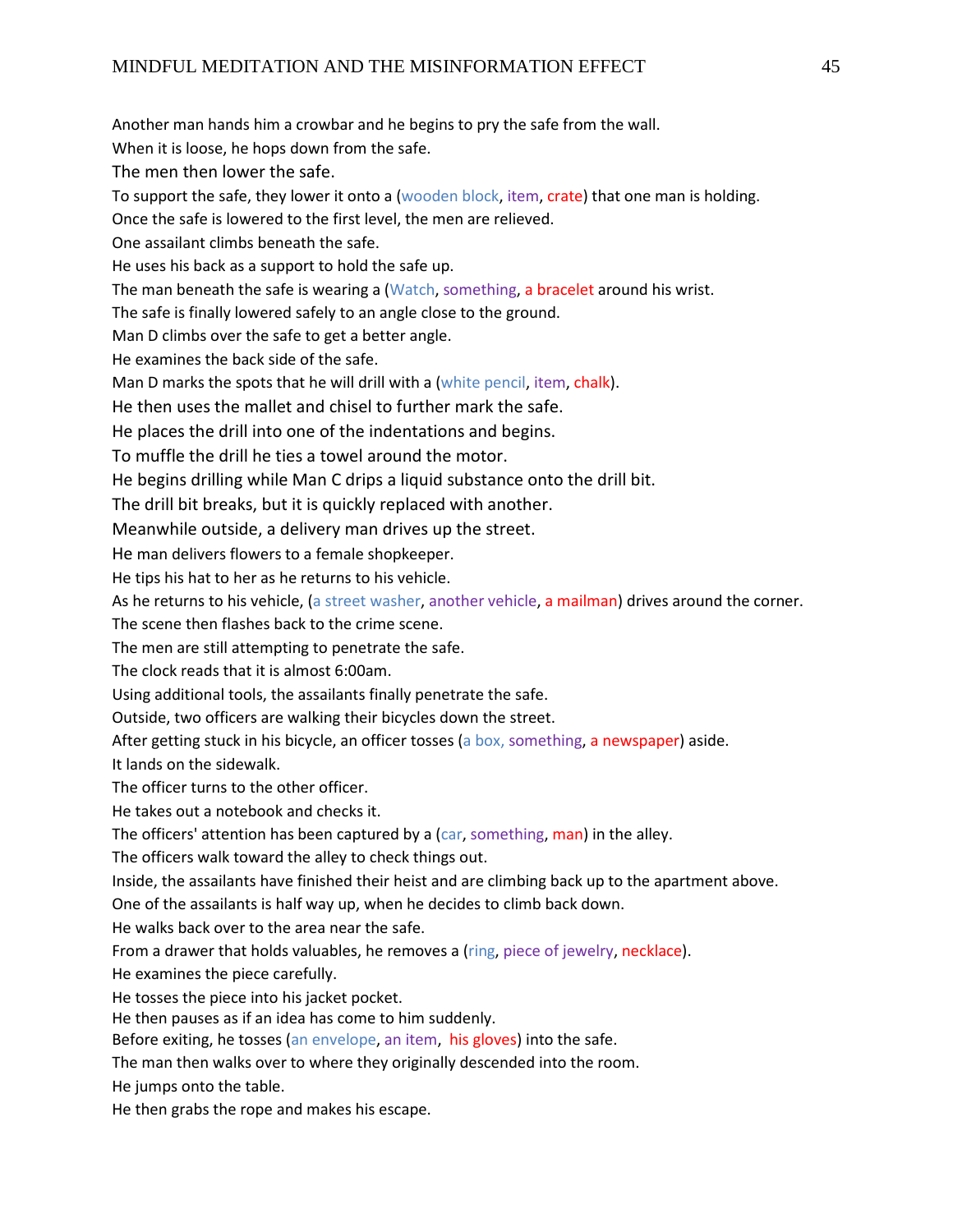## **Appendix D**

## **Demographic Survey**

- 1. Gender
- \_\_Female
- \_\_Male
- \_\_Transgender
- \_\_Prefer not to respond
- 2. Race/Ethnicity:
- \_\_African American/Black
- \_\_Asian/Pacific Islander
- \_\_Hispanic/Latino
- \_\_Multiracial
- \_\_Native American/American Indian
- \_\_White
- \_\_Not Listed (please specify)
- \_\_Prefer not to respond
- 3. Class status :
- \_\_Freshman
- \_\_Sophomore
- \_\_Junior
- \_\_Senior
- \_\_Graduate student
- 4. College Major:
- \_\_Social Sciences (Sociology/Criminology/Psychology/ect.)
- \_\_Human Services & Rehabilitation
- \_\_Life Sciences (Biology/Chemistry/ect.)
- \_\_Business & Marketing
- \_\_Accounting
- \_\_Education
- \_\_English
- \_\_Mathematics
- \_\_Philosophy/Religion
- \_\_Undecided
- \_\_Other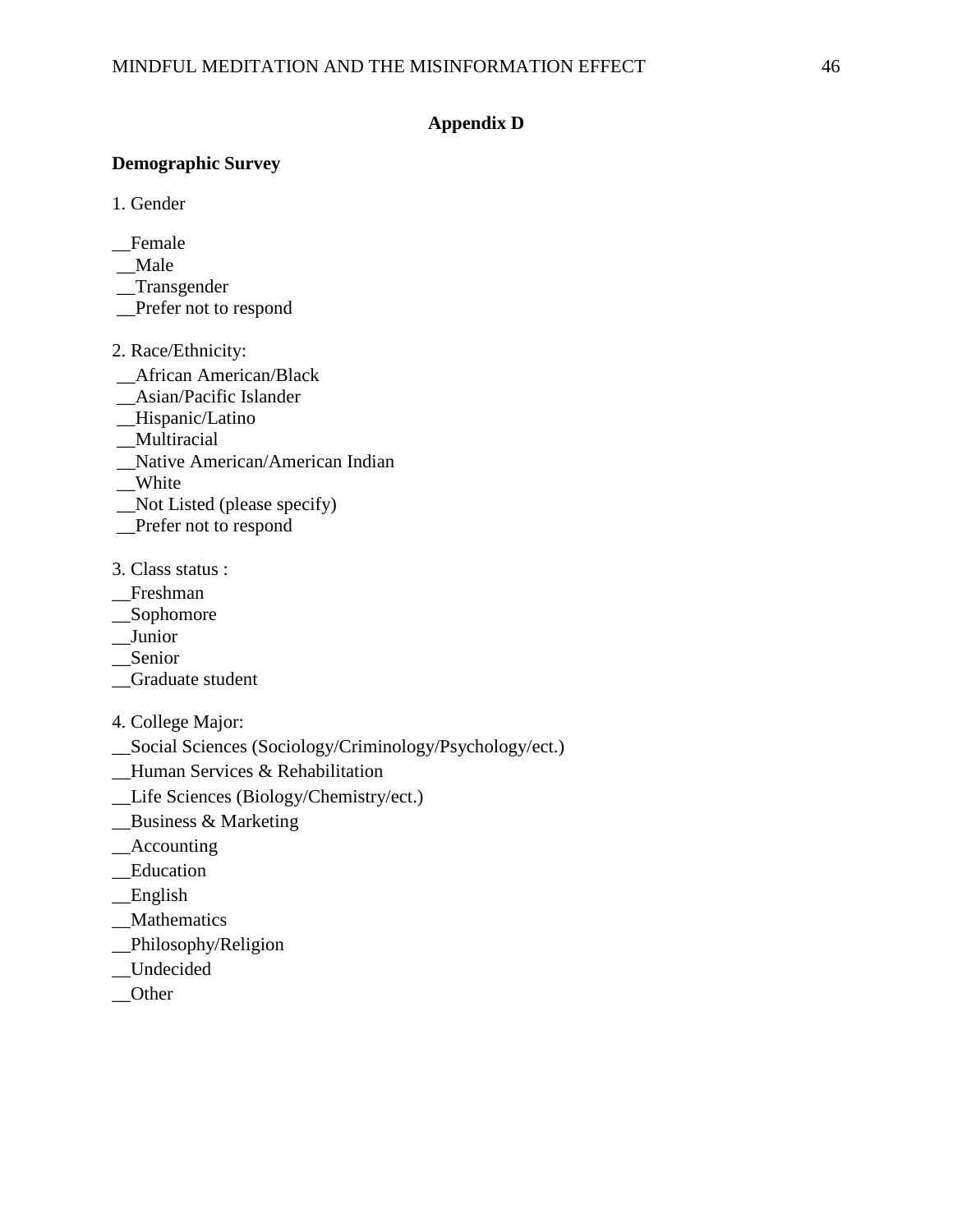5. Age:

- \_\_ Under 18
- $-$ 18-19
- $-20-21$
- $-$  22-24
- $\sim$  25 and above

6. Are you considered an in-state or out-of-state student?

- \_\_ In-State
- \_\_ Out-of-state
- 7. Do you consider yourself to be a:

 $\Box$  International student

□ NCAA athlete

□ Commuter student

 $\Box$  Student with physical disability

- 8. Living arrangements:
- \_\_At home with parent/guardian
- \_\_On campus
- \_\_Other

9. Do you have plans for further education after graduation

\_\_Yes

 $N<sub>0</sub>$ 

10. How many hours of sleep do you usually have?

 $-0-4$ 

- $-4-6$
- $-6-7$
- $-8-10$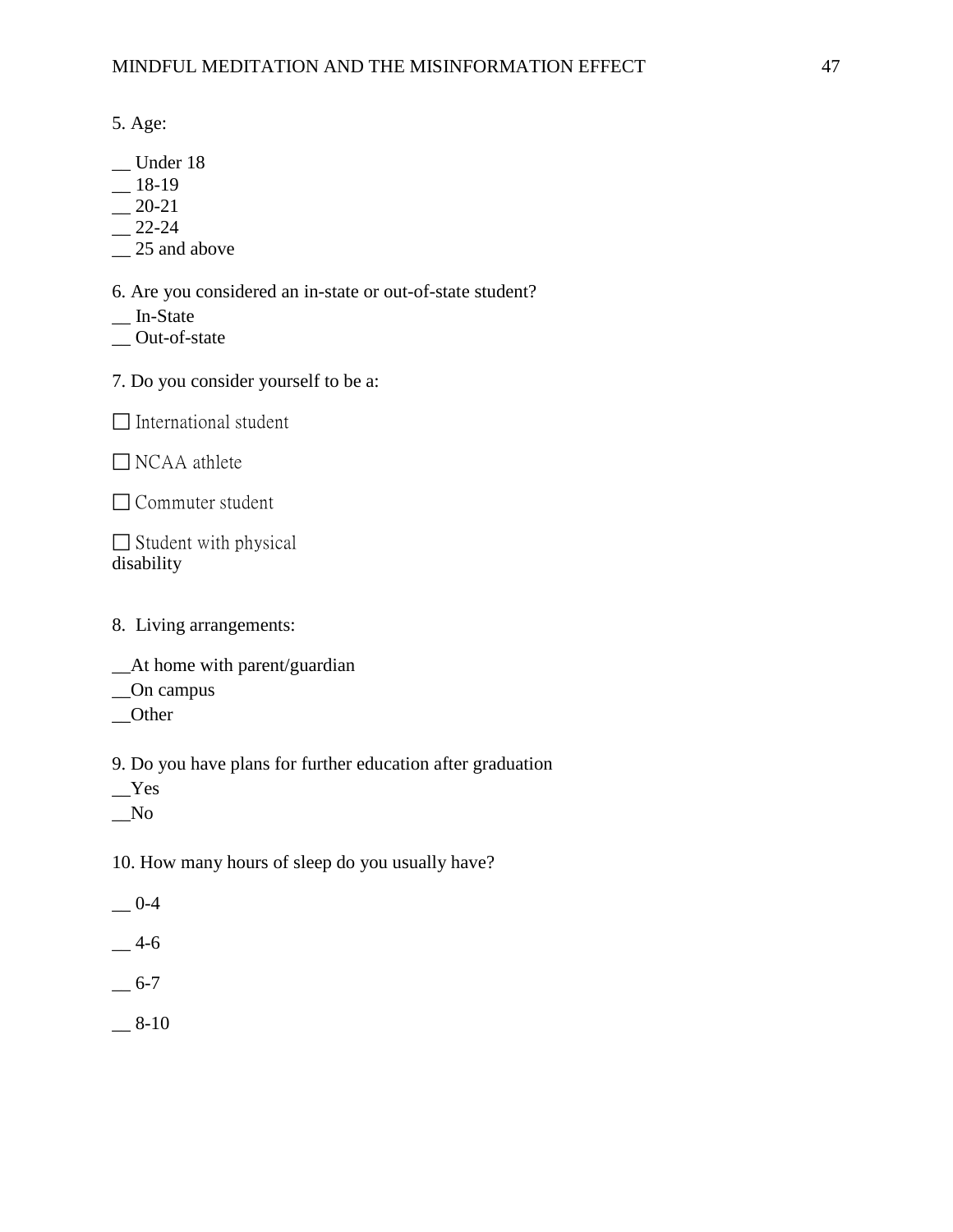### **Appendix E**

### **Memory Test**

- 1. What do the assailants hang for privacy?
- 2. What color shoes does assailant D put on?
- 3. What item does an assailant move off of the piano?
- 4. How many assailants roll back the carpet once it is removed from underneath the piano?
- 5. What item is shown to be at the bottom of the tool case once the tools are removed?
- 6. What does assailant A use to light what he is smoking?
- 7. What do the assailants place over the hole when checking to see if they made it through to the other side?
- 8. The assailants secure what item in order for it to catch debris?
- 9. After finishing the hole, on what does the digger sit?
- 10. What does an assailant offer assailant B after he is done with the hole?
- 11. What do the assailants land on after descending into the hole?
- 12. What does assailant A use to light the space while deactivating the alarm?
- 13. After spraying the foam, what does assailant A hit the side of the alarm with?
- 14. What item is lowered into the hole after the second assailant descends?
- 15. What is removed from the wall above the safe?
- 16. How does assailant B get on top of the safe?
- 17. What object do the men lower the safe onto?
- 18. What is the man who gets underneath safe wearing around his wrist?
- 19. What does assailant D use to mark where he'll drill on the safe?
- 20. What kind of vehicle comes around the corner after the flower delivery?
- 21. What item gets stuck in the officer's bicycle spokes?
- 22. What draws the officers' attention to the alley?
- 23. What item does the last assailant take before leaving?
- 24. Before climbing up the rope, what does assailant D toss away?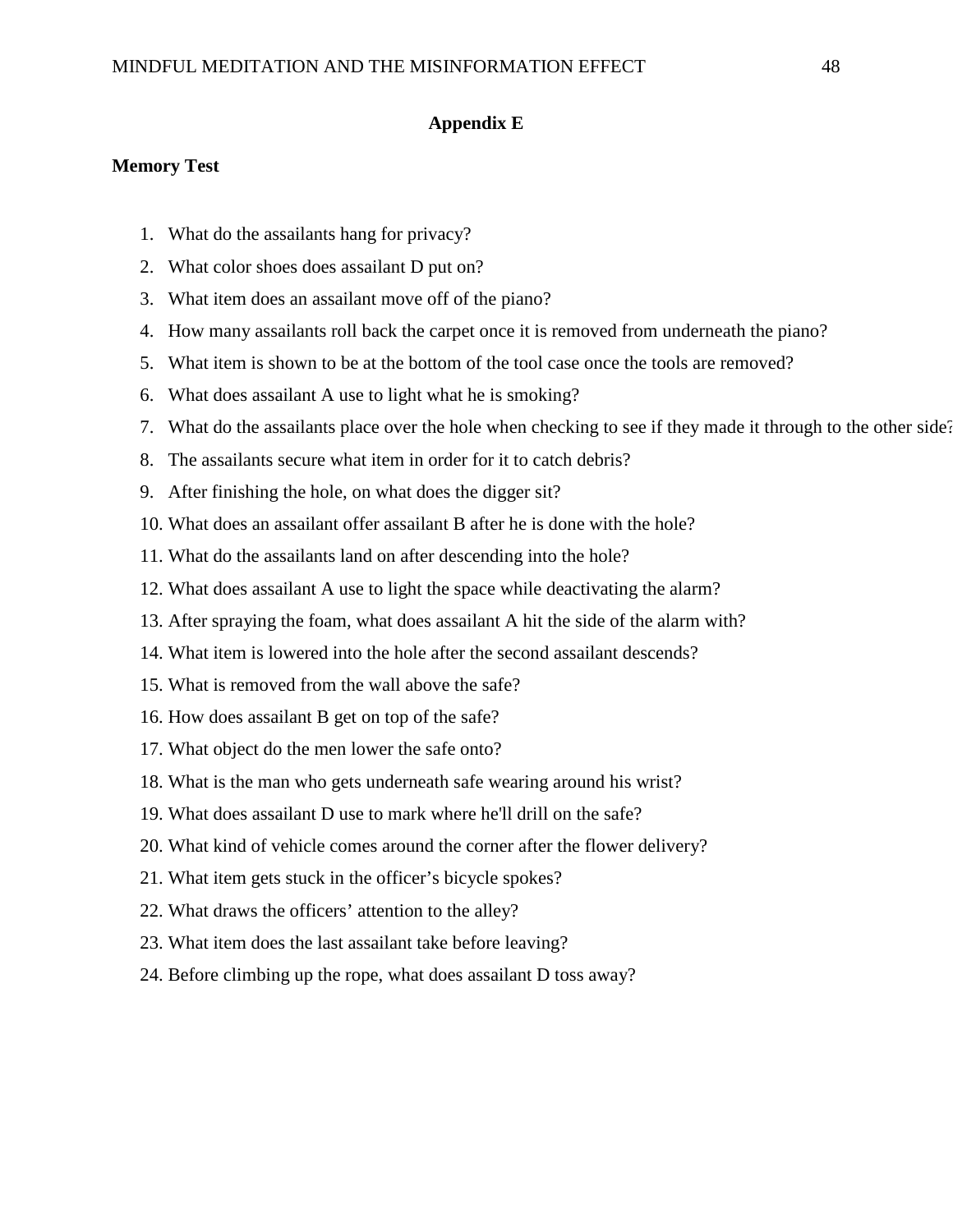### **Appendix F**

## **Fictitious Statement of Benefits for Mindful Meditation**

According to the New York Times, mindful meditation has been shown to drastically reduce levels of stress and blood pressure, while improving the individual's immune system, attention, and cognitive abilities (2015). Meditations ability to relax the mind and recognize bodily sensations allows the brain to encode memory more accurately (Bermerrel, 2016). Therefore, mindful mediation has been linked to higher scores on memory tests and lower false reports of misinformation. Even brief mindfulness sessions have significantly enhanced eyewitness memory and reduced the likelihood of incorrect information overwriting the original memory (Pickrell, Bernstein, & Loftus, 2014).

## *Fictitious Statement of Benefits for Sudoku*

According to the New York Times, practicing simple math problems or participating in mind games like Sudoku has been shown to drastically reduce the risk of dementia and lower blood pressure, while improving the individual's analytical thinking, attention, and cognitive abilities (2015). The focus and critical thinking that is required to complete Sudoku allows the brain to encode memory more accurately (Bermerrel, 2016). Therefore, Sudoku has been linked to higher scores on memory tests and lower false reports of misinformation. Even a brief game of Sudoku can significantly enhance eyewitness memory and reduce the likelihood of incorrect information overwriting the original memory (Pickrell, Bernstein, & Loftus, 2014).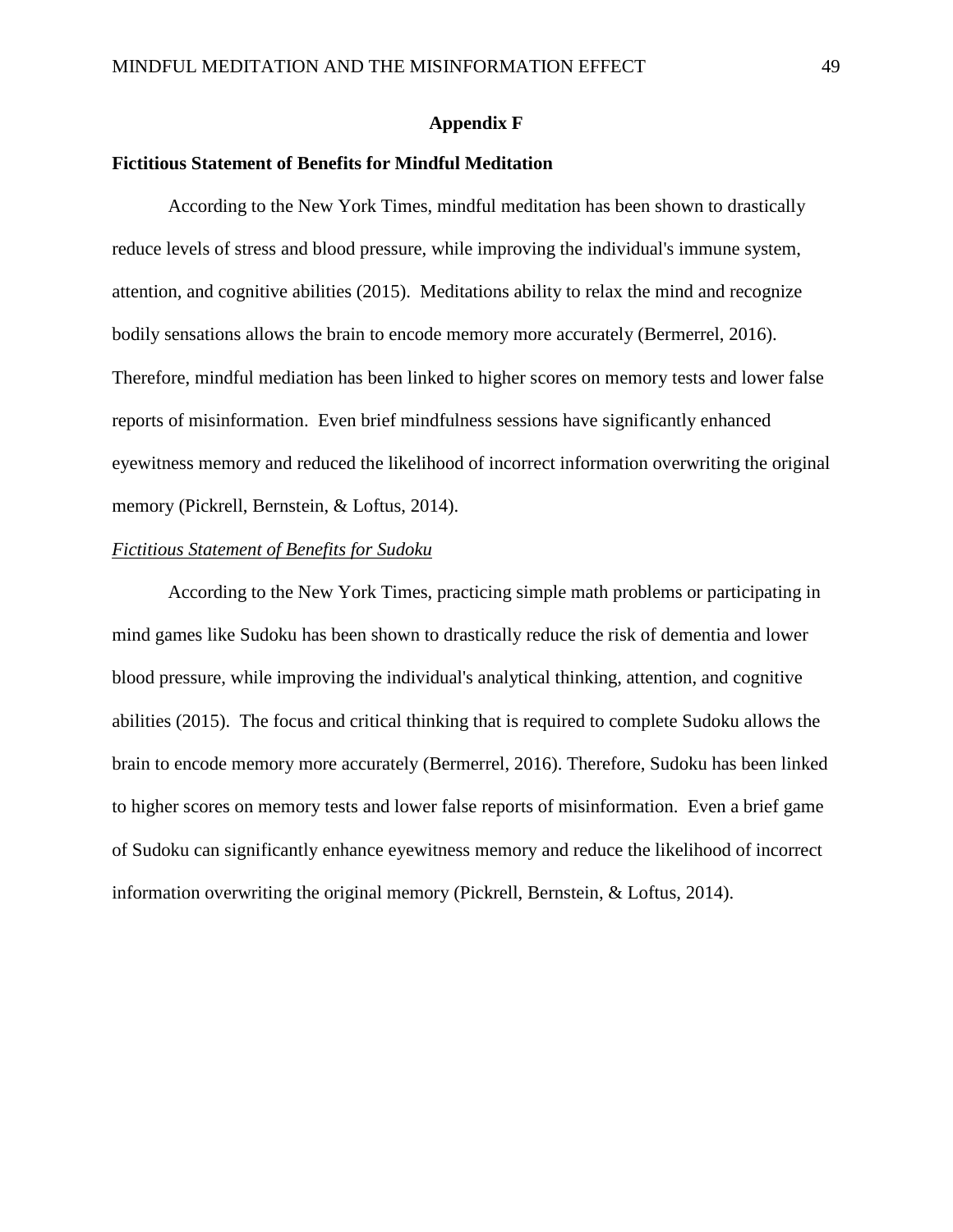### **References**

Ayers, M. S., & Reder, L. M. (1998). A theoretical review of the misinformation effect: Predictions from an activation-based memory model. *Psychonomic Bulletin & Review, 5*(1), 1-21. Retrieved February 3, 2016.

Belli, R. F., & Payment, K. E. (2015). Chapter 4: Misinformation Effects and the Suggestibility of Eyewitness Memory. In M. S. Zaragoza (Author),*Misinformation Effects and The Suggestibility of Eyewitness Memoryt*(pp. 35-63).

Belli, R.F., Windschitl, P.D., McCarthy, T.T., & Winfrey, S.E.(1992). Detecting memory impairment with a modified test procedure: Manipulating retention interval with centrally presented event items. *Journal of Experimental Psychology: Learning, Memory, & Cognition*, 18, 356-367.

Bernstein, D. M., & Loftus, E. F. (2012). 19 Misinformation Effect. In J. E. Pickrell (Author), *Misinformation Effect*.

Bezard, Berard, Cabaud, & Dassin (Directors). (1955). Rififi [Video file].

Bonamo, K., Legerski J., Thomas K.(2014). The Influence of a Brief Mindfulness Exercise on Encoding of Novel Words in Female College Students. *Mindfulness,* 6:535-544. doi: 10.1007/s12671-014-0285-3

Brotman, Adam. "Mindfulness Meditation Increases the Accuracy of Source Attributions."*Pacific University Common Knowledge*. Pacific University, Apr.-May 2008. Web. Feb.-Mar. 2017.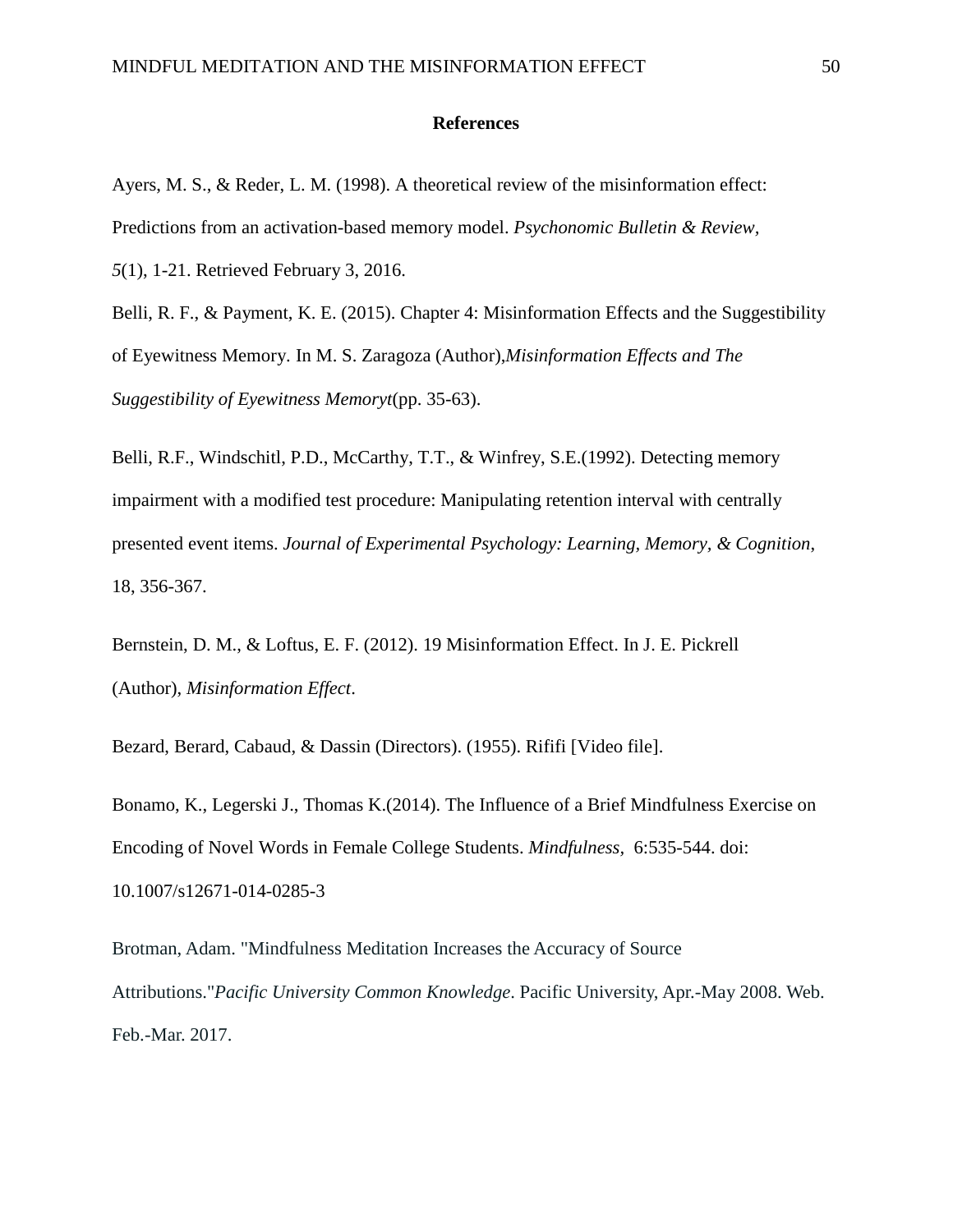Calvillo, D. P. (2014). Individual Differences in Susceptibility to Misinformation Effects and Hindsight Bias. *Journal Of General Psychology*, *141*(4), 393-407. doi:10.1080/00221309.2014.954917

Chambers, R., Lo, B. C. Y., & Allen, N. B. (2008). The Impact of Intensive Mindfulness Training on Attentional Control, Cognitive Style, and Affect. *Cognitive Therapy And Research*, *32*(3), 303-322. doi:10.1007/s10608-007-9119-056

Chandler, C.C. (1989). Specific retroactive interference in modified recognition tests: Evidence for an unknown cause of interference. *Journal of Experimental Psychology: Learning, Memory, & Cognition,* 15, 256-265.

Chandler, C.C. (1991). How memory for an event is influenced by related events: Interference in modified recognition tests. *Journal of Experimental Psychology: Learning, Memory, & Cognition*, 23, 701-708.

Ceci, S. J., Ross, D.F., & Toglia, M.P. (1987). Suggestibility of children's memory: Psycholegal implications*. Journal of Experimental Psychology*: *General,* 116, 38-49.

Chiesa, A., Calati, R., & Serretti, A. (2011). Does mindfulness training improve cognitive abilities? A systematic review of neuropsychological findings. Clinical Psychology Review, 31, 449-464. doi:10.1016/j.cpr.2010.11.003

Clifasefi, S. L., Garry, M., Harper, D. N., Sharman, S. J., & Sutherland, R. (2007). Psychotropic placebos create resistance to the misinformation effect. *Psychonomic Bulletin & Review, 14*(1), 112-117. Retrieved February 3, 2016.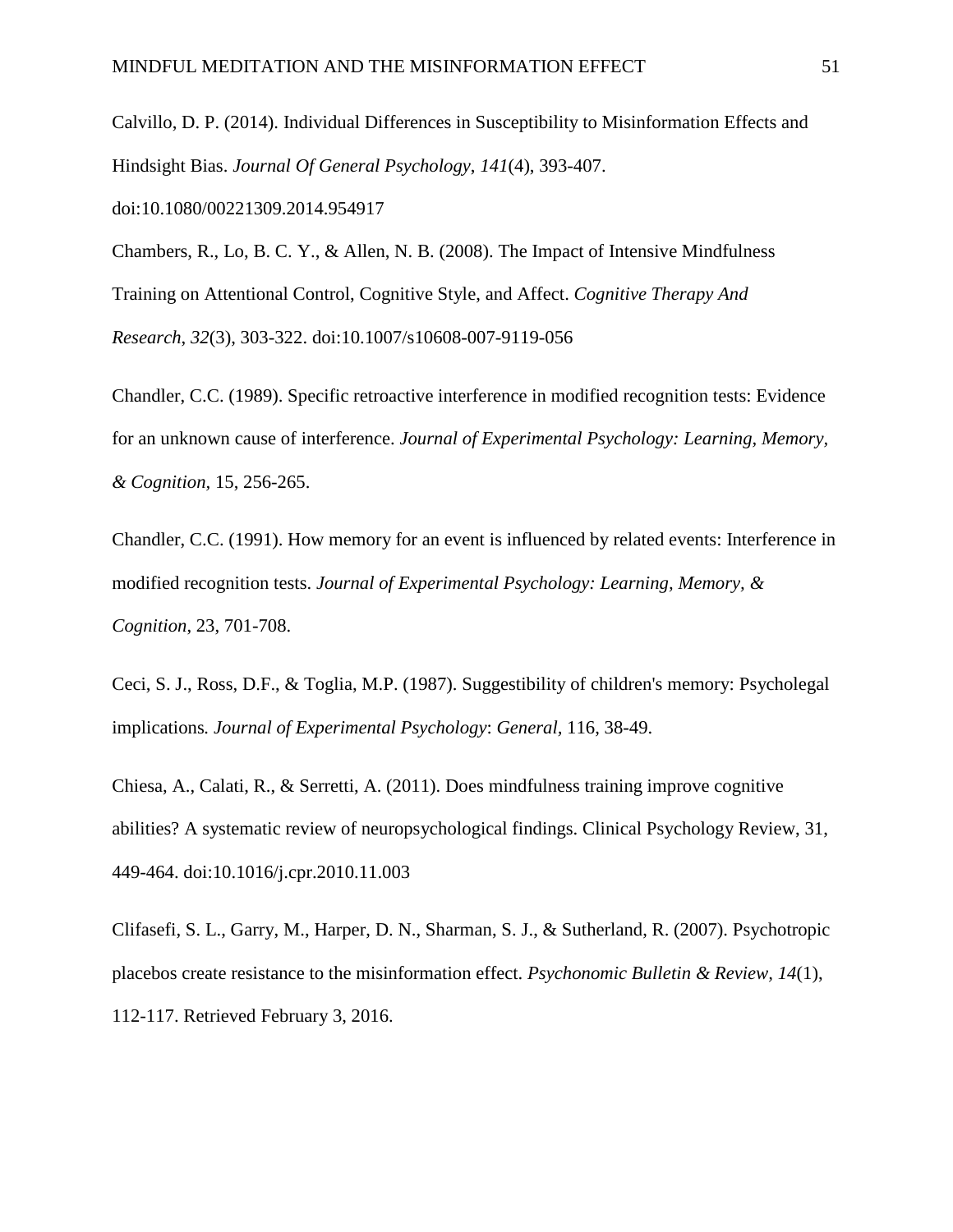Conceptis logic puzzles - Have fun, get smart! (n.d.). Retrieved from

http://www.conceptispuzzles.com/

Diekelmann S, Landolt H-P, Lahl O, Born J, Wagner U (2008) Sleep Loss Produces False

Memories. PLoS ONE 3(10): e3512. doi:10.1371/journal.pone.0003512

Eakin, D. K., Schreiber, T. A., & Sergent-Marshall, S. (2003). Misinformation effects in

eyewitness memory: The presence and absence of memory impairment as a function of warning

and misinformation accessibility. Journal of Experimental Psychology: Learning, Memory, and

Cognition, 29, 813–825. doi:10.1037/0278-7393.29.5.813

Eslick AN, Fazio LK, & Marsh EJ. (2011). Ironic effects of drawing attention to story

errors. *Memory (Hove, England)*, *19*(2), 184-91. doi:10.1080/09658211.2010.543908

Frenda, S. J., Patihis, L., Loftus, E. F., Lewis, H. C., & Fenn, K. M. (2014). Sleep Deprivation and False Memories. *Psychological Science (0956-7976)*, *25*(9), 1674-1681.

doi:10.1177/0956797614534694

Gerrie MP, & Garry M. (2007). Individual differences in working memory capacity affect false memories for missing aspects of events. *Memory (Hove, England)*, *15*(5), 561-71.

Gordon, L. Sharpio, A. (2012). Priming correct information reduces the misinformation effect. *Memory & Cognition, 40*(5), 717-726

Grecucci, A., Pappaianni, E., Siugzdaite, R., Theuninck, A., & Job, R. (2015).*Mindful Emotion Regulation: Exploring the Neurocognitive Mechanisms Behind Mindfulness*. http://dx.doi.org/10.1155/2015/670724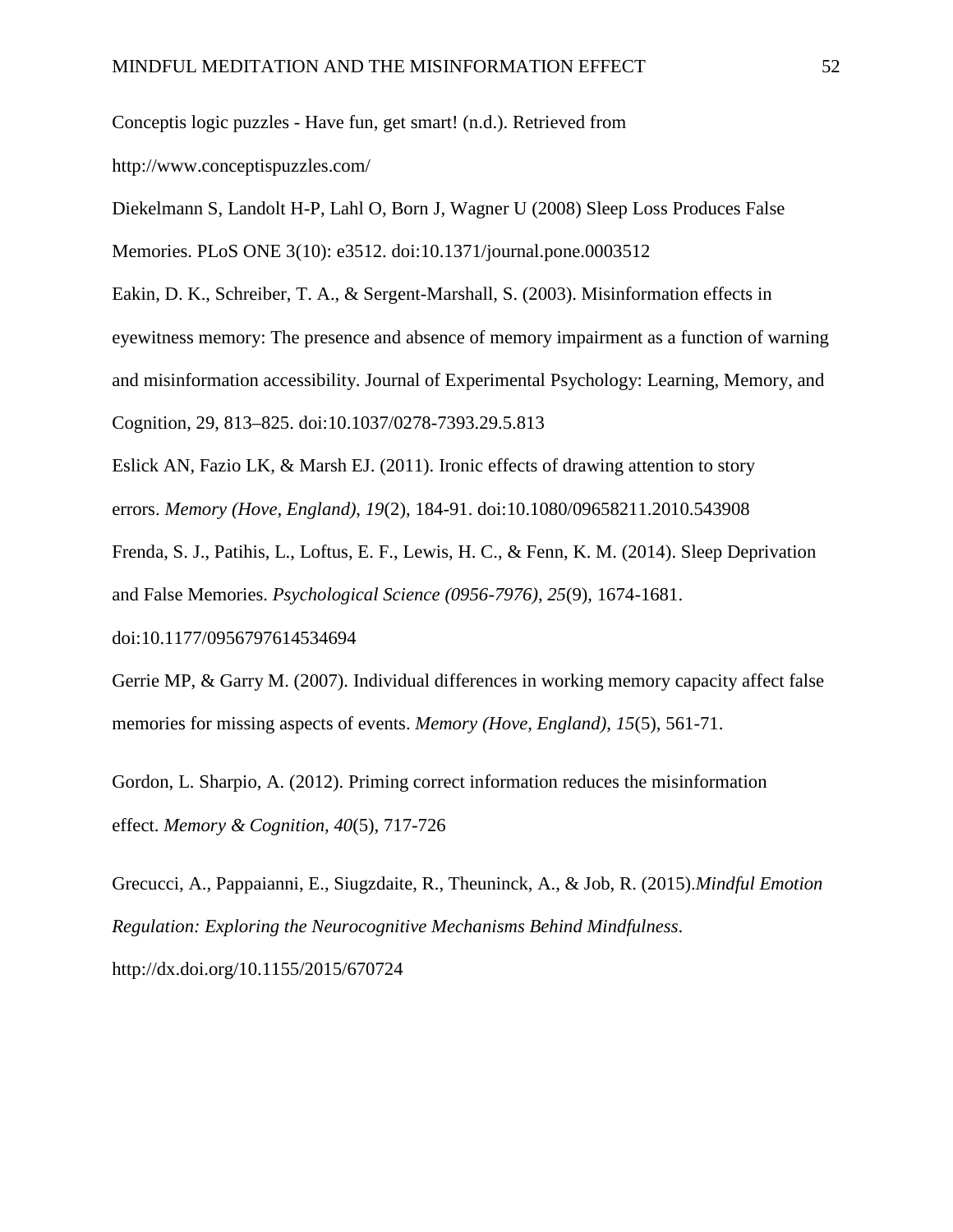Hawk R., (2014). All About You: ' Mindful Meditation.' Safety & Health. www.safetyandhealthmagazine.com/articles/print/10937-all-about-you-mindful-mediation. 2.16.2016.

Holzel, B. K., Lazar, S. W., Gard, T., Schuman-Olivier, Z., Vago, D. R., & Ott, U. (2011). How Does Mindfulness Meditation Work? Proposing Mechanisms of Action From a Conceptual and Neural Perspective.*Perspectives on Psychological Science, 6*(6), 537-559.

Hoscheidt, S. M., LaBar, K. S., Ryan, L., Jacobs, W. J., & Nadel, L. (2014). Encoding negative events under stress: High subjective arousal is related to accurate emotional memory despite misinformation exposure. *Neurobiology Of Learning And Memory*, *112*237-247. doi:10.1016/j.nlm.2013.09.008

Jaschinski, U., & Wentura, D. (2002). Misleading postevent information and working memory capacity: an individual differences approach to eyewitness memory. Applied Cognitive Psychology, 16(2), 223-231. doi:10.1002/acp.783

Jha, A. P., Stanley, E. A., Kiyonaga, A., Wong, L., & Gelfand, L. (2010). Examining the protective effects of mindfulness training on working memory capacity and affective experience. *Emotion*, *10*(1), 54-64. doi:10.1037/a0018438

Jha, A. P., Morrison, A. B., Dainer-Dest, J., Parker, S., Rostrup, N., & Stanley, E. A. (2015). Minds "At Attention": Mindfulness Training Curbs Attentional Lapses in Military Cohorts. *PLOS ONE PLoS ONE, 10*(2). doi:10.1371/journal.pone.0116889

Johnson, M. K., Hashtroudi, S., & Lindsay, D. S. (1993). Source monitoring. *Psychological Bulletin*, *114*(1), 3-28. doi:10.1037/0033-2909.114.1.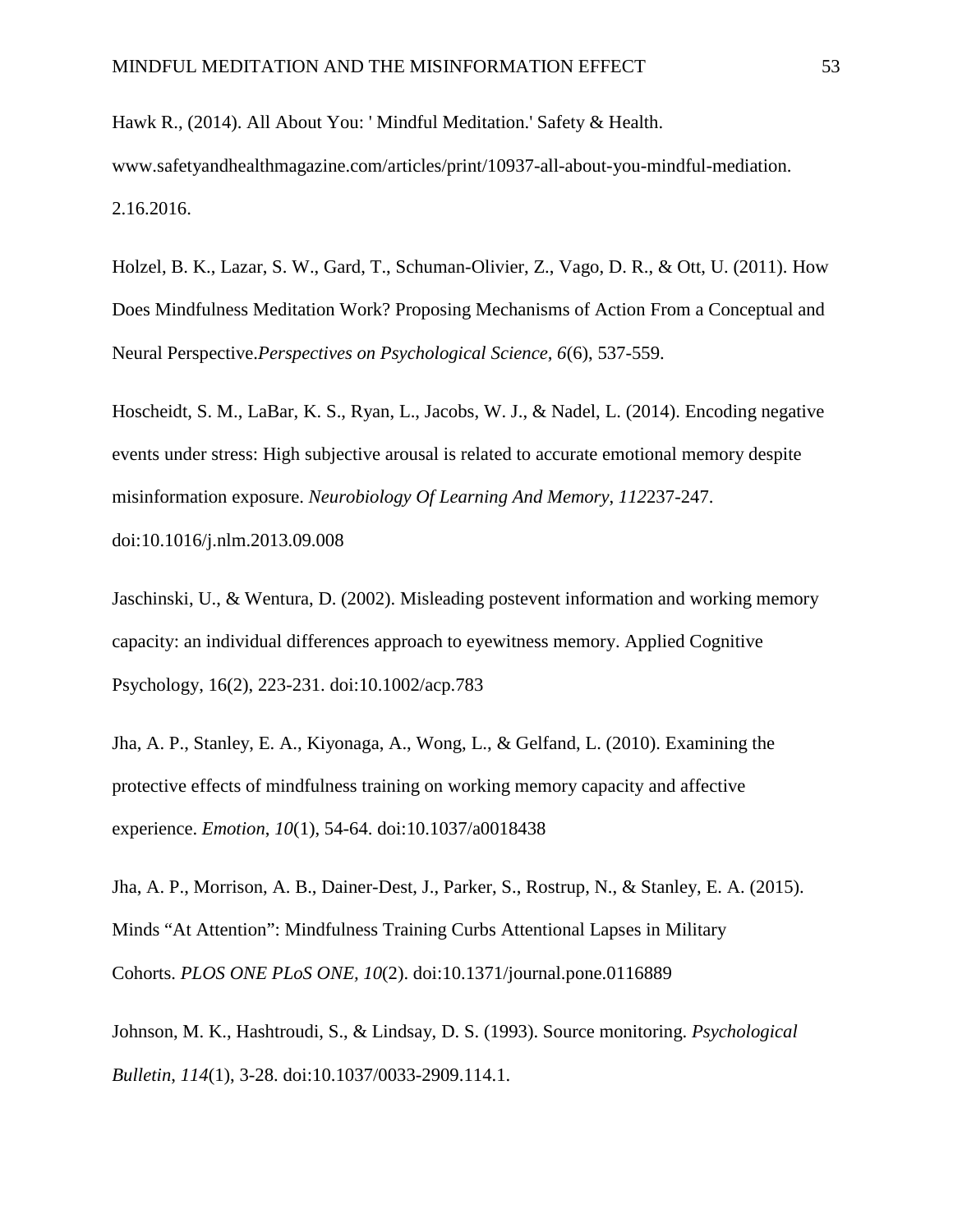Lai, C., MacNeil, B., & Frewen, P. (2015). A Comparison of the Attentional Effects of Single-Session Mindfulness Meditation and Fp-HEG Neurofeedback in Novices. *Departments of Psychiatry and Psychology*. doi:10.1007/s12671-014-0347-6

Lane, S. M. (2006). Dividing attention during a witnessed event increases eyewitness suggestibility. *Applied Cognitive Psychology*, *20*(2), 199-212. doi:10.1002/acp.1177

Laney, C., & Loftus, E. (2013). Recent advances in false memory research. South African Journal of Psychology, 43(2), 137-146. doi:10.1177/00812484236

Lau, M. A., Bishop, S. R., Segal, Z. V., Buis, T., Anderson, N. D., Carlson, L., . . . Carmody, J. (2006). The Toronto Mindfulness Scale: Development and Validation. *Journal of Clinical Psychology, 62*(12), 1445-1467.

Leding JK. (2012). Working memory predicts the rejection of false memories. *Memory (Hove, England)*, *20*(3), 217-23. doi:10.1080/09658211.2011.653373

Lindsay, D. S., Allen, B. P., Chan, J. C. K., & Dahl, L. C. (2004). Eyewitness suggestibility and source similarity: Intrusions of details from one event into memory reports of another event. *Journal of Memory and Language*, *50*, 96-111.

Loftus, E. F. (2005). Planting misinformation in the human mind: A 30-year investigation of the malleability of memory. *Learning & Memory,* 361-366. Retrieved February 3, 2016, from http://www.learnmem.org/cgi/doi/10.1101/lm.94705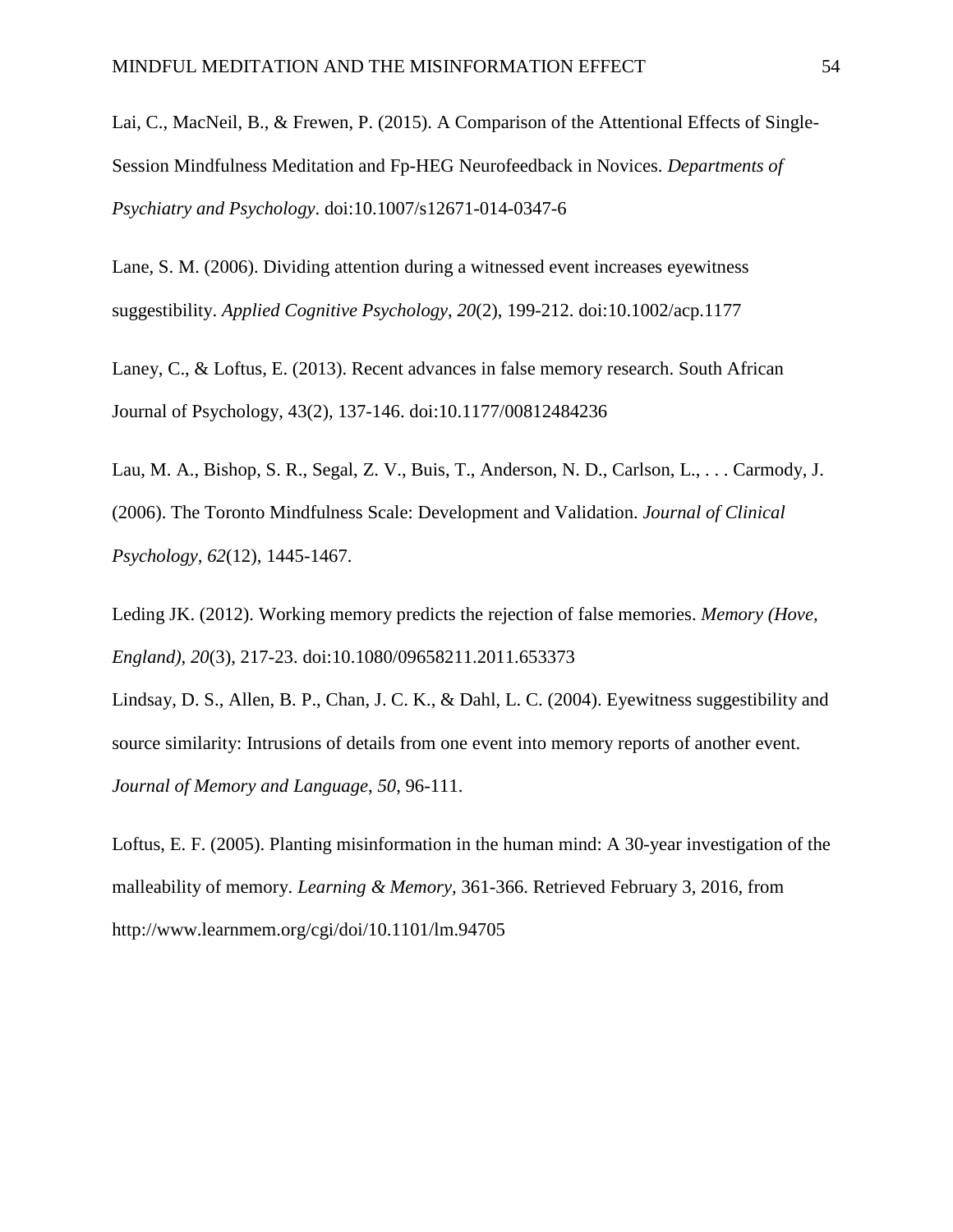Loftus, E. F., Miller, D.G., & Burns, H. J. (1978). Semantic integration of verbal information into a visual memory. *Journal of Experimental Psychology: Human Learning and Memory, 4*, 19-31.

Loftus, E.F., & Palmer, J.E. (1974). Reconstruction of automobile destruction: An example of the interaction between language and memory. *Journal of Verbal Learning and Verbal Behavior, 13, 585-589*

Lloyd, M.E., Szani, A., Rubenstein, K., Colgary, C., & Pereira-Pasarin, L. (in press). A Brief Mindfulness Exercise Before Retrieval Reduces Recognition Memory False Alarms. Mindfulness.

McCloskey, M., & Zaragoza, M. (1985a). Misleading postevent information and memory for events: Arguments and evidence against memory impairment hypotheses. *Journal of Experimental Psychology: General, 114*, 1-16

Moss, A. S., Monti, D. A., & Newberg, A. (2013). Working memory and meditation. In T. Packiam Alloway, R. G. Alloway, T. Packiam Alloway, R. G. Alloway (Eds.) , *Working memory: The connected intelligence* (pp. 261-273). New York, NY, US: Psychology Press.

Mrazek, M., Franklin, M. S., Phillips D. T., Baird, B., Schooler, J. W. (2013). Mindfulness training improves working memory capacity and GRE performance while reducing mind wandering. *Psychological Science, 24*(5), 776-81. doi:10.1177/0956797612459659

Peace, K. A., & Constantin, K. M. (2016). Misremembering events: Emotional valence, psychopathic traits, and the misinformation effect. *Journal Of Police And Criminal Psychology*, *31*(3), 189-199. doi:10.1007/s11896-015-9178-1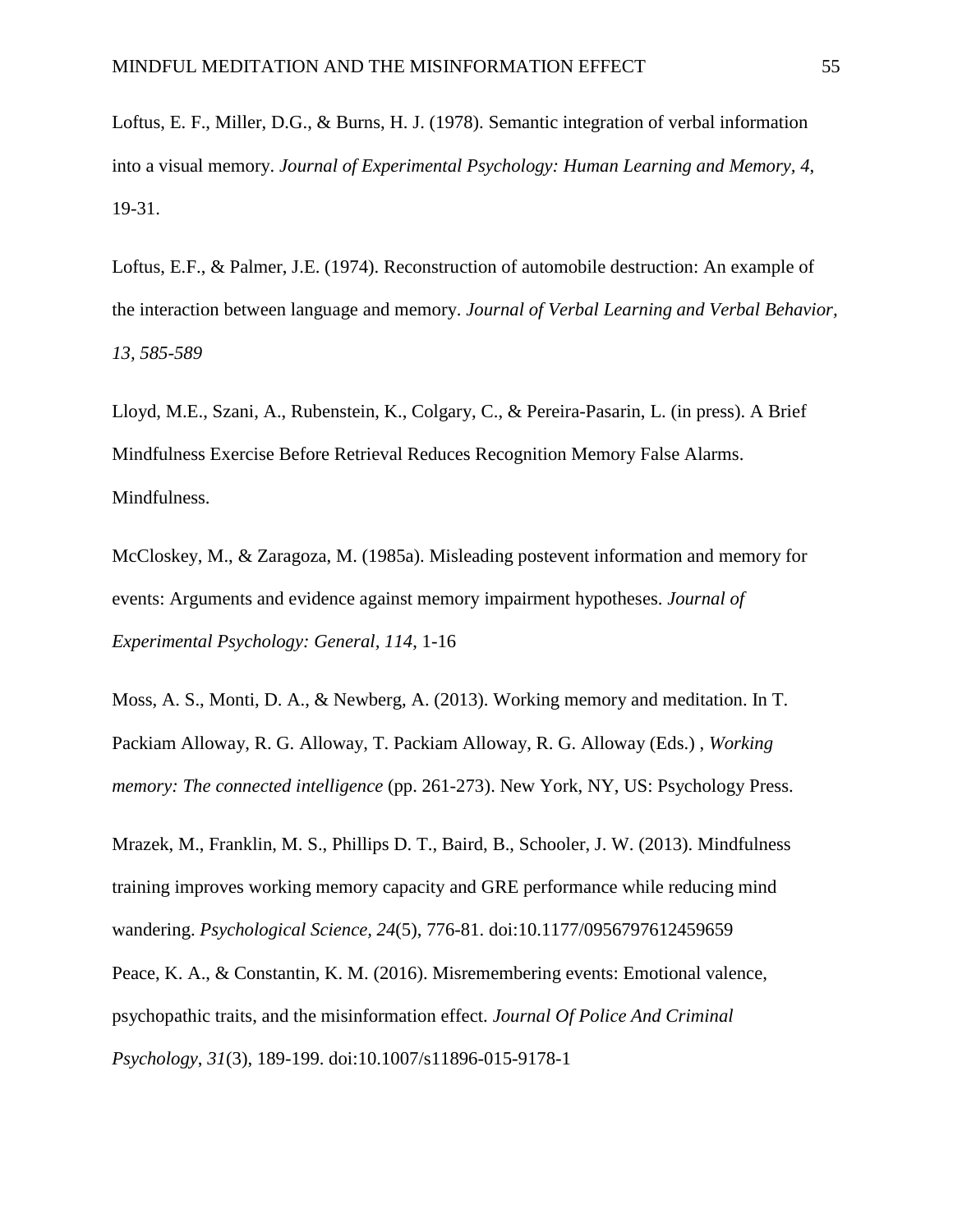Porter, S., Bellhouse, S., McDougall, A., ten Brinke, L., & Wilson, K. (2010). A prospective investigation of the vulnerability of memory for positive and negative emotional scenes to the misinformation effect. Canadian Journal Of Behavioural Science/Revue Canadienne Des Sciences Du Comportement, 42(1), 55-61. doi:10.1037/a0016652

Porter, S., Spencer, L., & Birt, A. R. (2003). Blinded by emotion? Effect of the emotionality of a science on susceptibility to false memories. Canadian Journal of Behavioral Science, 35, 165- 175.

Roediger, H.L., III, & McDermott, K.B. (1995). Creating false memories: Remembering words not presented in lists. *Journal of Experimental Psychology: Learning, Memory, & Cognition*, 21, 803-814.

Rosenstreich, E. (2015). Mindfulness and False-Memories: The Impact of Mindfulness Practice on the DRM Paradigm. *The Journal of Psychology,150*(1), 58-71.

doi:10.1080/00223980.2015.1004298

Sauer-Zavala S. Walsh. Eisenlohr-Moul. Lykins. Findings from University of Kentucky Provides New Data about Leisure and Travel (Comparing Mindfulness-Based Intervention Strategies: Differential Effects of Sitting Meditation, Body Scan, and Mindful Yoga).(Report). (2012). *Health & Medicine Week*, 1291.

Short, B. Kose, S. Mu, Q. Borckardt, J. Newberg, A. George, M. Kozel, F. A. (2010). Regional brain activation during meditation shows time and practice effects: An exploratory fMRI study. *Evidence-Based Complementary and Alternative Medicine : Ecam,7*(1), 121-7. doi:10.1093/ecam/nem163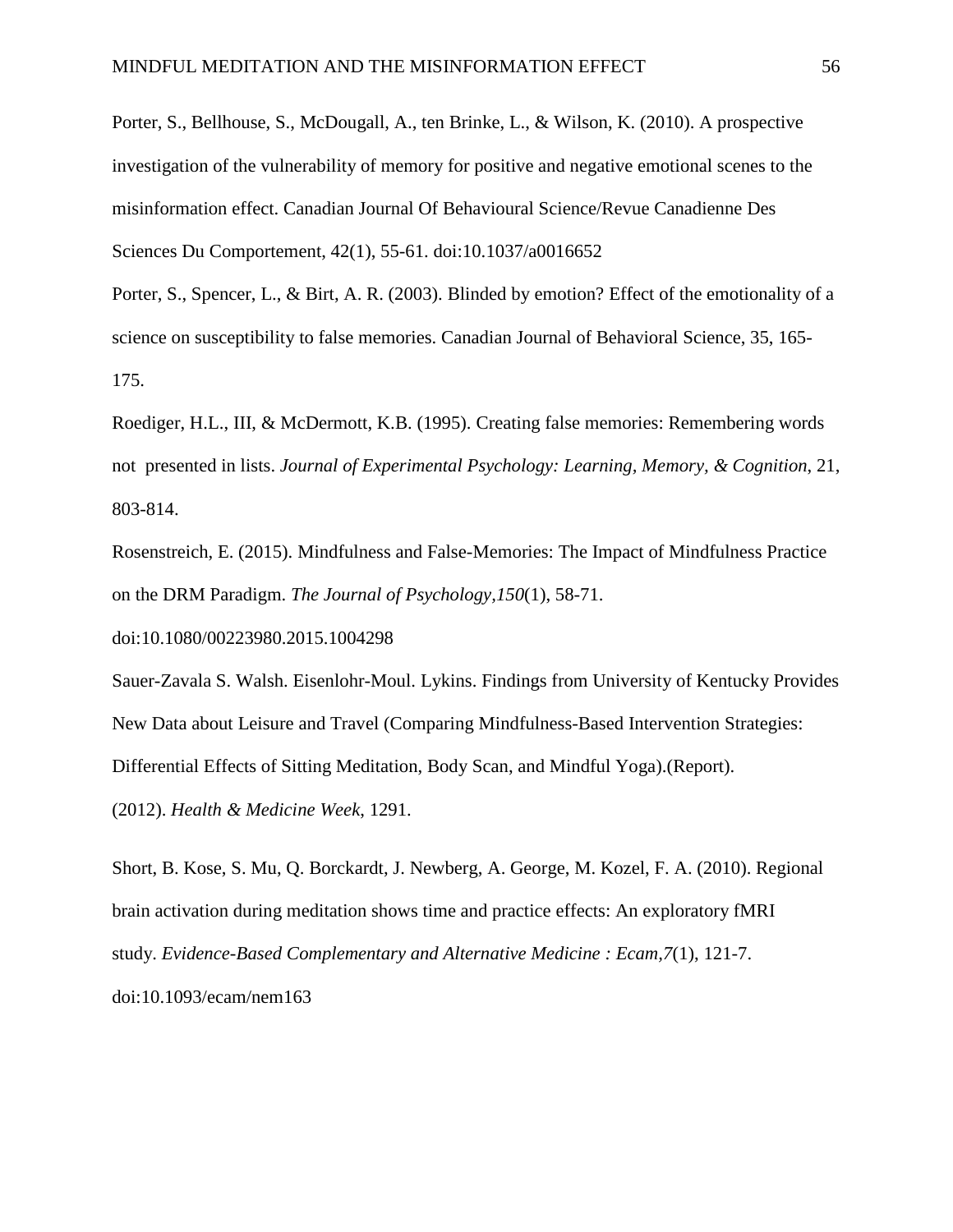Tang, Y., Ma, Y., Wang, J., Fan, Y., Feng, S., Lu, Q., ...Posner, M. I. (2007). Short-term meditation training improves attention and self-regulation. PNAS, 104, 17152-17156. doi: 10.1073/pnas.077678104

"The Cases & Exoneree Profiles." *Innocence Project*. Innocence Project, 2008. Web. 25 Apr. 2017.

Tousignant, J.P., Hall, D., & Loftus, E.F.(1986). Discrepancy detection and vulnerability to misleading post-event information. Memory & Cognition, 14, 329-338. doi: 10.3758/BF03202511

Wagstaff, G. F., Wheatcroft, J. M., Burt, C. L., Pilkington, H. J., Wilkinson, K., & Hoyle, J. D. (2011). Enhancing witness memory with focused meditation and eye-closure: Assessing the effects of misinformation. *Journal Of Police And Criminal Psychology*, *26*(2), 152-161. doi:10.1007/s11896-010-9082-7

Wilson, B. M., Mickes, L., Stolarz-Fantino, S., Evrard, M., & Fantino, E. (2015). Increased False-Memory Susceptibility After Mindfulness Meditation. *Psychological Science, 26*(10), 1567-1573. doi:10.1177/0956797615593705

Windschitl, P.D. (1996). Memory for faces: Evidence of retrieval-based impairment. *Journal of Experimental Psychology: Learning Memory & Cognition,* 22, 1101-1122.

Zaragoza, M.S., & Lane, S. M. (1998). Processing resources and eyewitness suggestibility. Legal & Criminological Psychology, 3 (Pt. 2), 305-220.